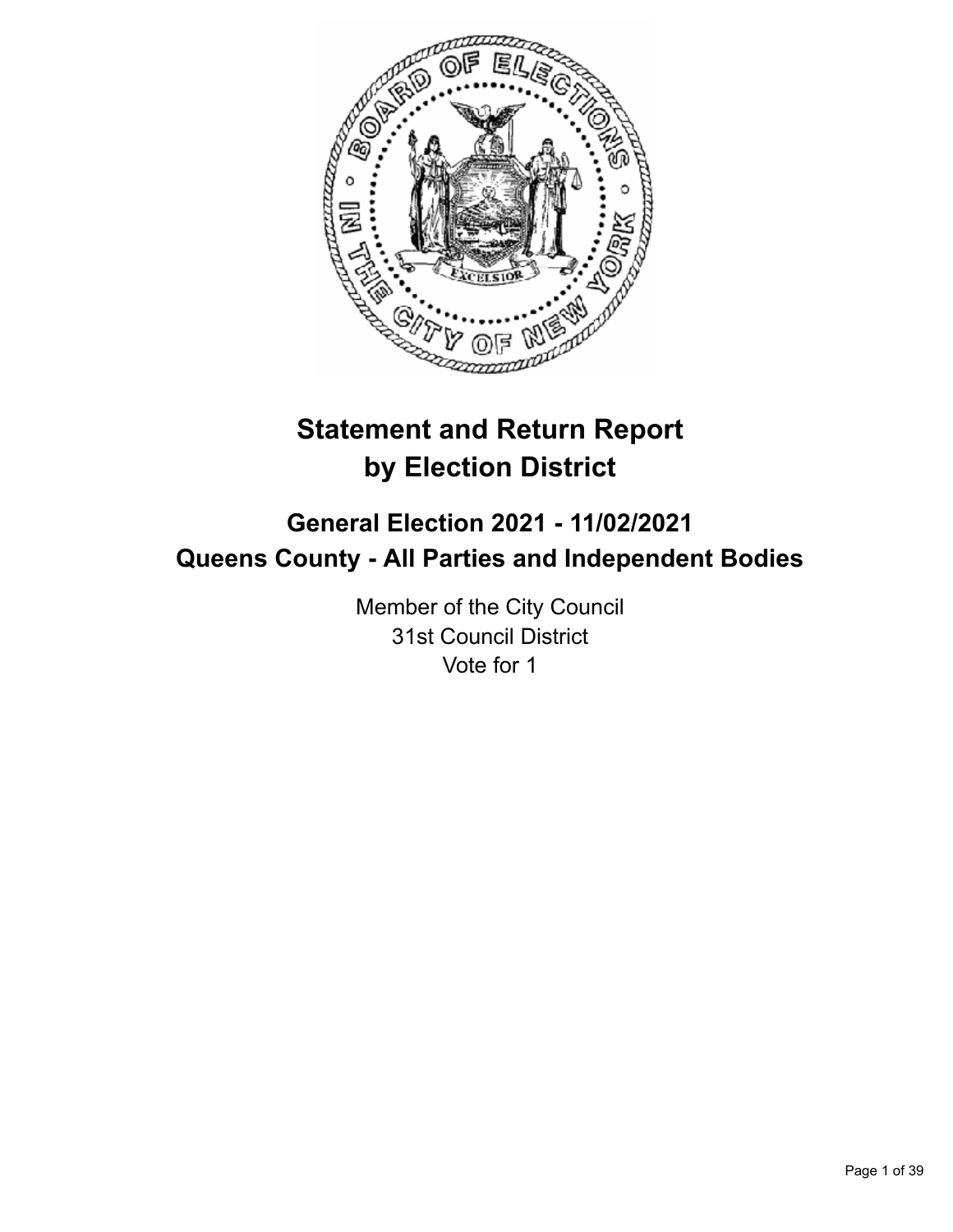

| <b>PUBLIC COUNTER</b>                                    | 306 |
|----------------------------------------------------------|-----|
| <b>MANUALLY COUNTED EMERGENCY</b>                        | 0   |
| <b>ABSENTEE / MILITARY</b>                               | 12  |
| <b>AFFIDAVIT</b>                                         | 5   |
| <b>Total Ballots</b>                                     | 323 |
| Less - Inapplicable Federal/Special Presidential Ballots | 0   |
| <b>Total Applicable Ballots</b>                          | 323 |
| SELVENA N. BROOKS-POWERS (DEMOCRATIC)                    | 214 |
| VANESSA POLLIE SIMON (REPUBLICAN/SAVE OUR CITY)          | 88  |
| VANESSA POLLIE SIMON (CONSERVATIVE)                      | 13  |
| <b>Total Votes</b>                                       | 315 |
| Unrecorded                                               | 8   |

# **022/23 COMBINED into: 038/23**

# **023/23**

| <b>PUBLIC COUNTER</b>                                    | 85  |
|----------------------------------------------------------|-----|
| <b>MANUALLY COUNTED EMERGENCY</b>                        | 0   |
| ABSENTEE / MILITARY                                      | 14  |
| AFFIDAVIT                                                | 1   |
| <b>Total Ballots</b>                                     | 100 |
| Less - Inapplicable Federal/Special Presidential Ballots | 0   |
| <b>Total Applicable Ballots</b>                          | 100 |
| SELVENA N. BROOKS-POWERS (DEMOCRATIC)                    | 49  |
| VANESSA POLLIE SIMON (REPUBLICAN/SAVE OUR CITY)          | 33  |
| VANESSA POLLIE SIMON (CONSERVATIVE)                      |     |
| PESACH OSINA (WRITE-IN)                                  | 2   |
| <b>Total Votes</b>                                       | 85  |
| Unrecorded                                               | 15  |

| <b>PUBLIC COUNTER</b>                                    | 150 |
|----------------------------------------------------------|-----|
| <b>MANUALLY COUNTED EMERGENCY</b>                        | 0   |
| ABSENTEE / MILITARY                                      | 16  |
| AFFIDAVIT                                                |     |
| <b>Total Ballots</b>                                     | 167 |
| Less - Inapplicable Federal/Special Presidential Ballots | 0   |
| <b>Total Applicable Ballots</b>                          | 167 |
| SELVENA N. BROOKS-POWERS (DEMOCRATIC)                    | 144 |
| VANESSA POLLIE SIMON (REPUBLICAN/SAVE OUR CITY)          | 11  |
| VANESSA POLLIE SIMON (CONSERVATIVE)                      | 3   |
| <b>Total Votes</b>                                       | 158 |
| Unrecorded                                               | 9   |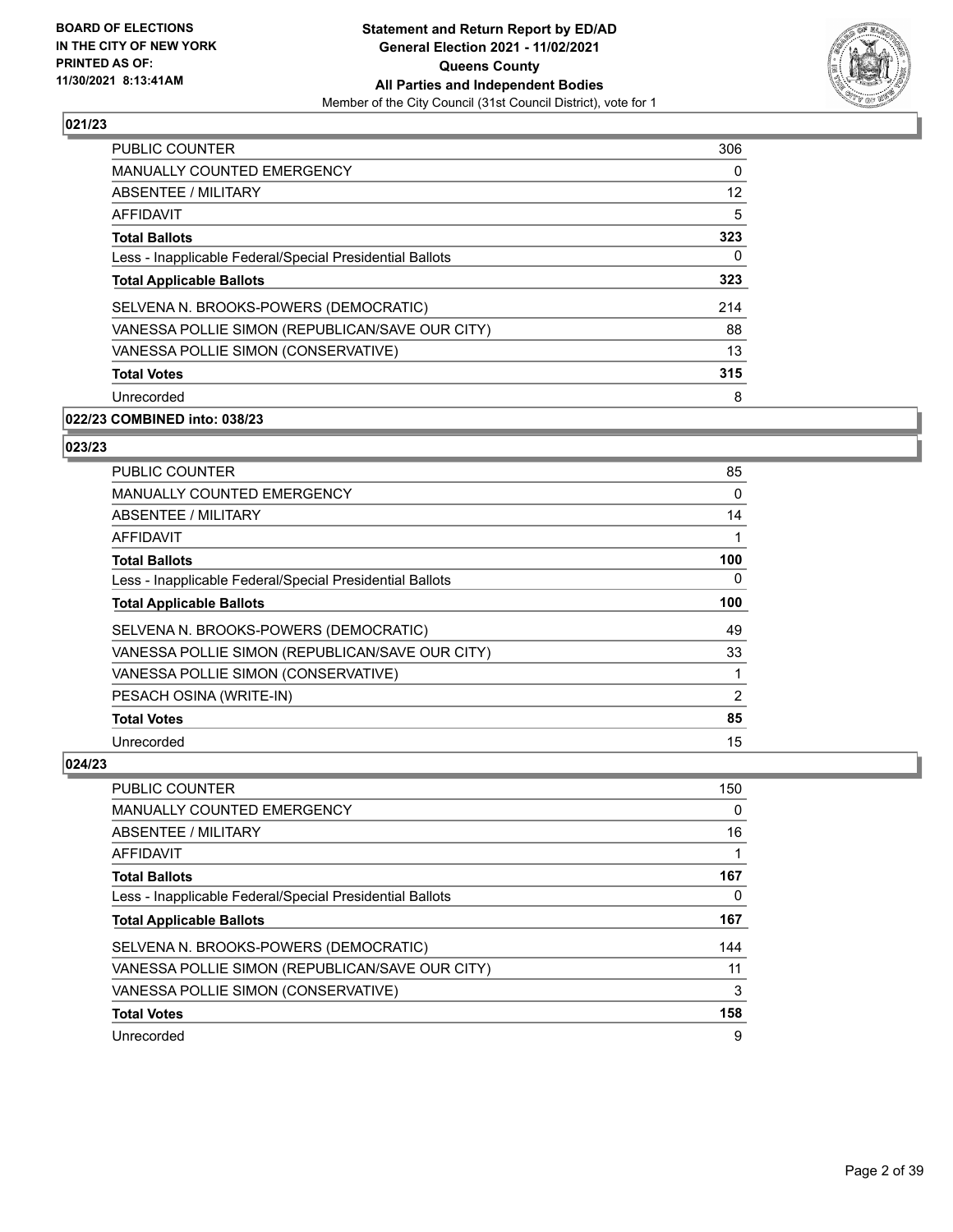

| <b>PUBLIC COUNTER</b>                                    | 262 |
|----------------------------------------------------------|-----|
| <b>MANUALLY COUNTED EMERGENCY</b>                        | 0   |
| ABSENTEE / MILITARY                                      | 39  |
| AFFIDAVIT                                                | 0   |
| <b>Total Ballots</b>                                     | 301 |
| Less - Inapplicable Federal/Special Presidential Ballots | 0   |
| <b>Total Applicable Ballots</b>                          | 301 |
| SELVENA N. BROOKS-POWERS (DEMOCRATIC)                    | 178 |
| VANESSA POLLIE SIMON (REPUBLICAN/SAVE OUR CITY)          | 76  |
| VANESSA POLLIE SIMON (CONSERVATIVE)                      | 18  |
| <b>Total Votes</b>                                       | 272 |
| Unrecorded                                               | 29  |

#### **026/23**

| <b>PUBLIC COUNTER</b>                                    | 237      |
|----------------------------------------------------------|----------|
| <b>MANUALLY COUNTED EMERGENCY</b>                        | 0        |
| ABSENTEE / MILITARY                                      | 9        |
| <b>AFFIDAVIT</b>                                         | 3        |
| <b>Total Ballots</b>                                     | 249      |
| Less - Inapplicable Federal/Special Presidential Ballots | $\Omega$ |
| <b>Total Applicable Ballots</b>                          | 249      |
| SELVENA N. BROOKS-POWERS (DEMOCRATIC)                    | 179      |
| VANESSA POLLIE SIMON (REPUBLICAN/SAVE OUR CITY)          | 46       |
| VANESSA POLLIE SIMON (CONSERVATIVE)                      | 6        |
| <b>Total Votes</b>                                       | 231      |
| Unrecorded                                               | 18       |

| <b>PUBLIC COUNTER</b>                                    | 385 |
|----------------------------------------------------------|-----|
| <b>MANUALLY COUNTED EMERGENCY</b>                        | 0   |
| ABSENTEE / MILITARY                                      | 22  |
| AFFIDAVIT                                                | 2   |
| <b>Total Ballots</b>                                     | 409 |
| Less - Inapplicable Federal/Special Presidential Ballots | 0   |
| <b>Total Applicable Ballots</b>                          | 409 |
| SELVENA N. BROOKS-POWERS (DEMOCRATIC)                    | 238 |
| VANESSA POLLIE SIMON (REPUBLICAN/SAVE OUR CITY)          | 138 |
| VANESSA POLLIE SIMON (CONSERVATIVE)                      | 5   |
| ELLCAN ADELIAN (WRITE-IN)                                | 1   |
| PHIL GOLDFEDER (WRITE-IN)                                | 1   |
| YAELI BERKOWITZ (WRITE-IN)                               | 1   |
| <b>Total Votes</b>                                       | 384 |
| Unrecorded                                               | 25  |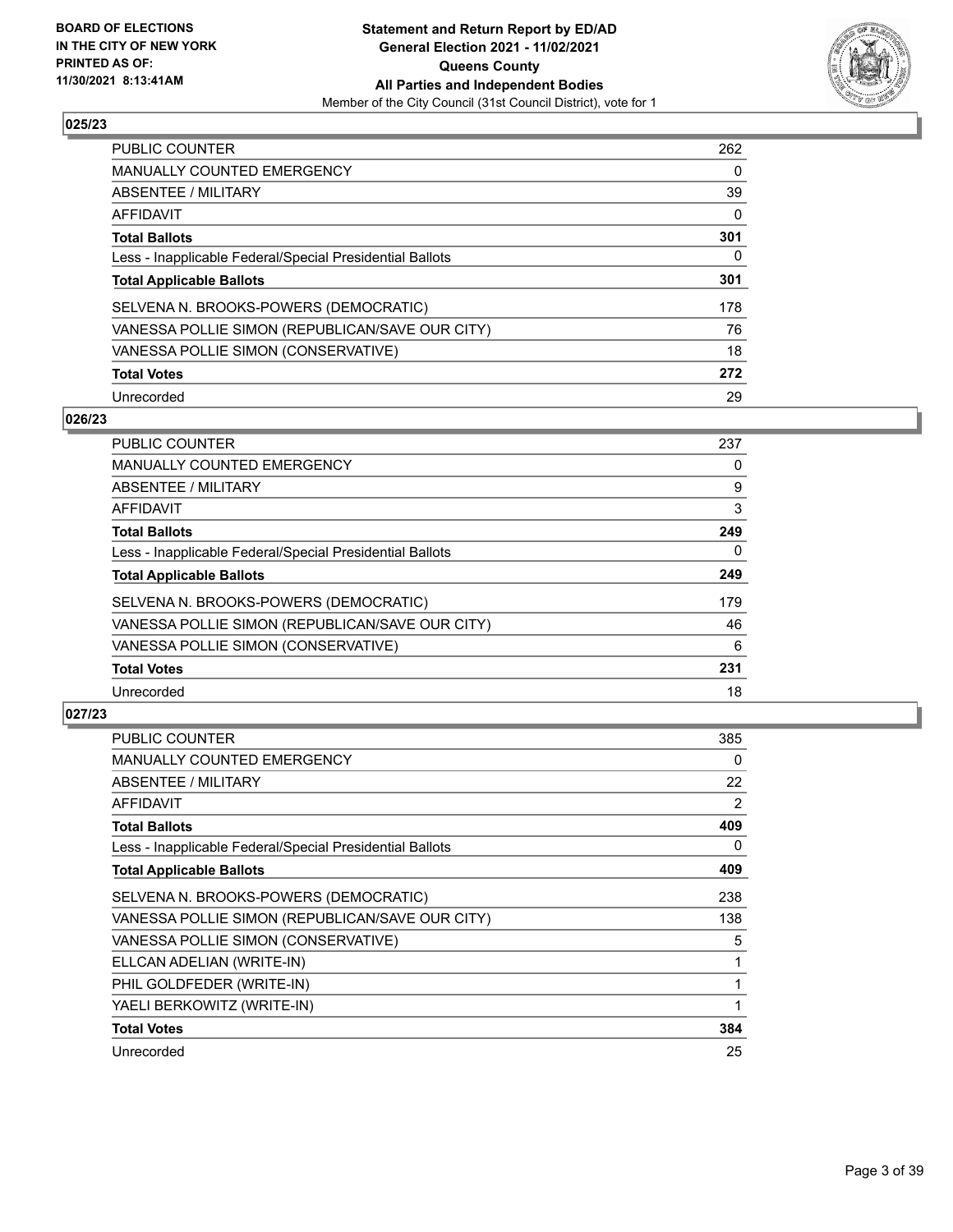

| <b>PUBLIC COUNTER</b>                                    | 263 |
|----------------------------------------------------------|-----|
| <b>MANUALLY COUNTED EMERGENCY</b>                        | 0   |
| ABSENTEE / MILITARY                                      | 23  |
| AFFIDAVIT                                                | 0   |
| <b>Total Ballots</b>                                     | 286 |
| Less - Inapplicable Federal/Special Presidential Ballots | 0   |
| <b>Total Applicable Ballots</b>                          | 286 |
| SELVENA N. BROOKS-POWERS (DEMOCRATIC)                    | 160 |
| VANESSA POLLIE SIMON (REPUBLICAN/SAVE OUR CITY)          | 84  |
| VANESSA POLLIE SIMON (CONSERVATIVE)                      | 16  |
| CHAYA GREENBERG (WRITE-IN)                               | 1   |
| MORDECHAI JACOBS (WRITE-IN)                              | 1   |
| <b>Total Votes</b>                                       | 262 |
| Unrecorded                                               | 24  |

## **029/23**

| <b>PUBLIC COUNTER</b>                                    | 180      |
|----------------------------------------------------------|----------|
| <b>MANUALLY COUNTED EMERGENCY</b>                        | 0        |
| ABSENTEE / MILITARY                                      | 10       |
| AFFIDAVIT                                                | $\Omega$ |
| <b>Total Ballots</b>                                     | 190      |
| Less - Inapplicable Federal/Special Presidential Ballots | 0        |
| <b>Total Applicable Ballots</b>                          | 190      |
| SELVENA N. BROOKS-POWERS (DEMOCRATIC)                    | 141      |
| VANESSA POLLIE SIMON (REPUBLICAN/SAVE OUR CITY)          | 28       |
| VANESSA POLLIE SIMON (CONSERVATIVE)                      | 10       |
| <b>Total Votes</b>                                       | 179      |
| Unrecorded                                               | 11       |

| <b>PUBLIC COUNTER</b>                                    | 160 |
|----------------------------------------------------------|-----|
| <b>MANUALLY COUNTED EMERGENCY</b>                        | 0   |
| ABSENTEE / MILITARY                                      | 30  |
| AFFIDAVIT                                                | 4   |
| <b>Total Ballots</b>                                     | 194 |
| Less - Inapplicable Federal/Special Presidential Ballots | 0   |
| <b>Total Applicable Ballots</b>                          | 194 |
| SELVENA N. BROOKS-POWERS (DEMOCRATIC)                    | 160 |
| VANESSA POLLIE SIMON (REPUBLICAN/SAVE OUR CITY)          | 19  |
| VANESSA POLLIE SIMON (CONSERVATIVE)                      | 6   |
| RICHARD ALTABE (WRITE-IN)                                | 1   |
| <b>Total Votes</b>                                       | 186 |
| Unrecorded                                               | 8   |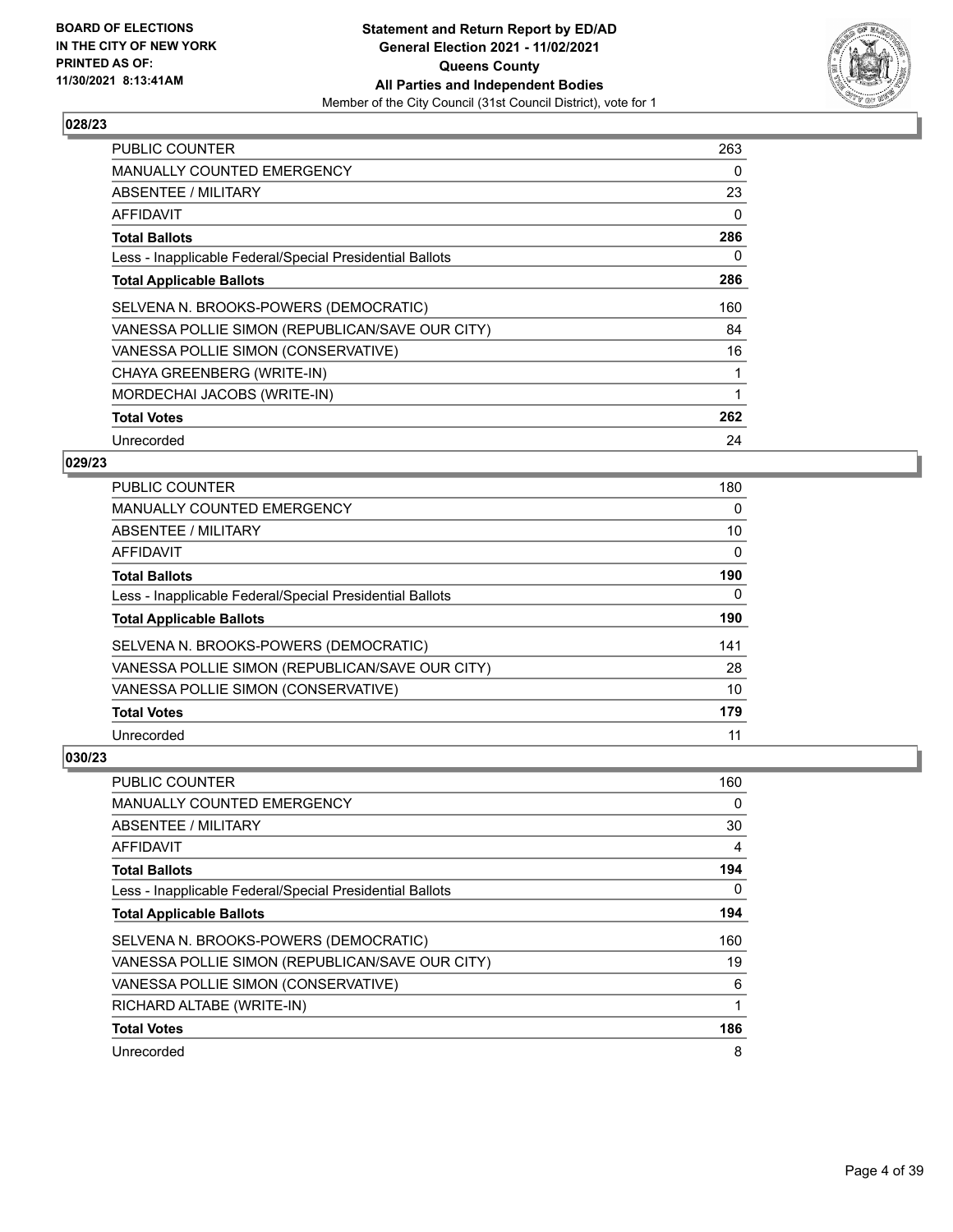

| <b>PUBLIC COUNTER</b>                                    | 189 |
|----------------------------------------------------------|-----|
| <b>MANUALLY COUNTED EMERGENCY</b>                        | 0   |
| ABSENTEE / MILITARY                                      | 11  |
| AFFIDAVIT                                                | 2   |
| <b>Total Ballots</b>                                     | 202 |
| Less - Inapplicable Federal/Special Presidential Ballots | 0   |
| <b>Total Applicable Ballots</b>                          | 202 |
| SELVENA N. BROOKS-POWERS (DEMOCRATIC)                    | 155 |
| VANESSA POLLIE SIMON (REPUBLICAN/SAVE OUR CITY)          | 24  |
| VANESSA POLLIE SIMON (CONSERVATIVE)                      | 6   |
| <b>Total Votes</b>                                       | 185 |
| Unrecorded                                               | 17  |

#### **032/23**

| <b>PUBLIC COUNTER</b>                                    | 135      |
|----------------------------------------------------------|----------|
| <b>MANUALLY COUNTED EMERGENCY</b>                        | $\Omega$ |
| ABSENTEE / MILITARY                                      | 11       |
| AFFIDAVIT                                                | $\Omega$ |
| <b>Total Ballots</b>                                     | 146      |
| Less - Inapplicable Federal/Special Presidential Ballots | $\Omega$ |
| <b>Total Applicable Ballots</b>                          | 146      |
| SELVENA N. BROOKS-POWERS (DEMOCRATIC)                    | 124      |
| VANESSA POLLIE SIMON (REPUBLICAN/SAVE OUR CITY)          | 14       |
| VANESSA POLLIE SIMON (CONSERVATIVE)                      | $\Omega$ |
| <b>Total Votes</b>                                       | 138      |
| Unrecorded                                               | 8        |

| <b>PUBLIC COUNTER</b>                                    | 176 |
|----------------------------------------------------------|-----|
| <b>MANUALLY COUNTED EMERGENCY</b>                        | 0   |
| ABSENTEE / MILITARY                                      | 16  |
| AFFIDAVIT                                                | 3   |
| <b>Total Ballots</b>                                     | 195 |
| Less - Inapplicable Federal/Special Presidential Ballots | 0   |
| <b>Total Applicable Ballots</b>                          | 195 |
| SELVENA N. BROOKS-POWERS (DEMOCRATIC)                    | 153 |
| VANESSA POLLIE SIMON (REPUBLICAN/SAVE OUR CITY)          | 22  |
| VANESSA POLLIE SIMON (CONSERVATIVE)                      | 4   |
| TOM MENINO (WRITE-IN)                                    |     |
| <b>Total Votes</b>                                       | 180 |
| Unrecorded                                               | 15  |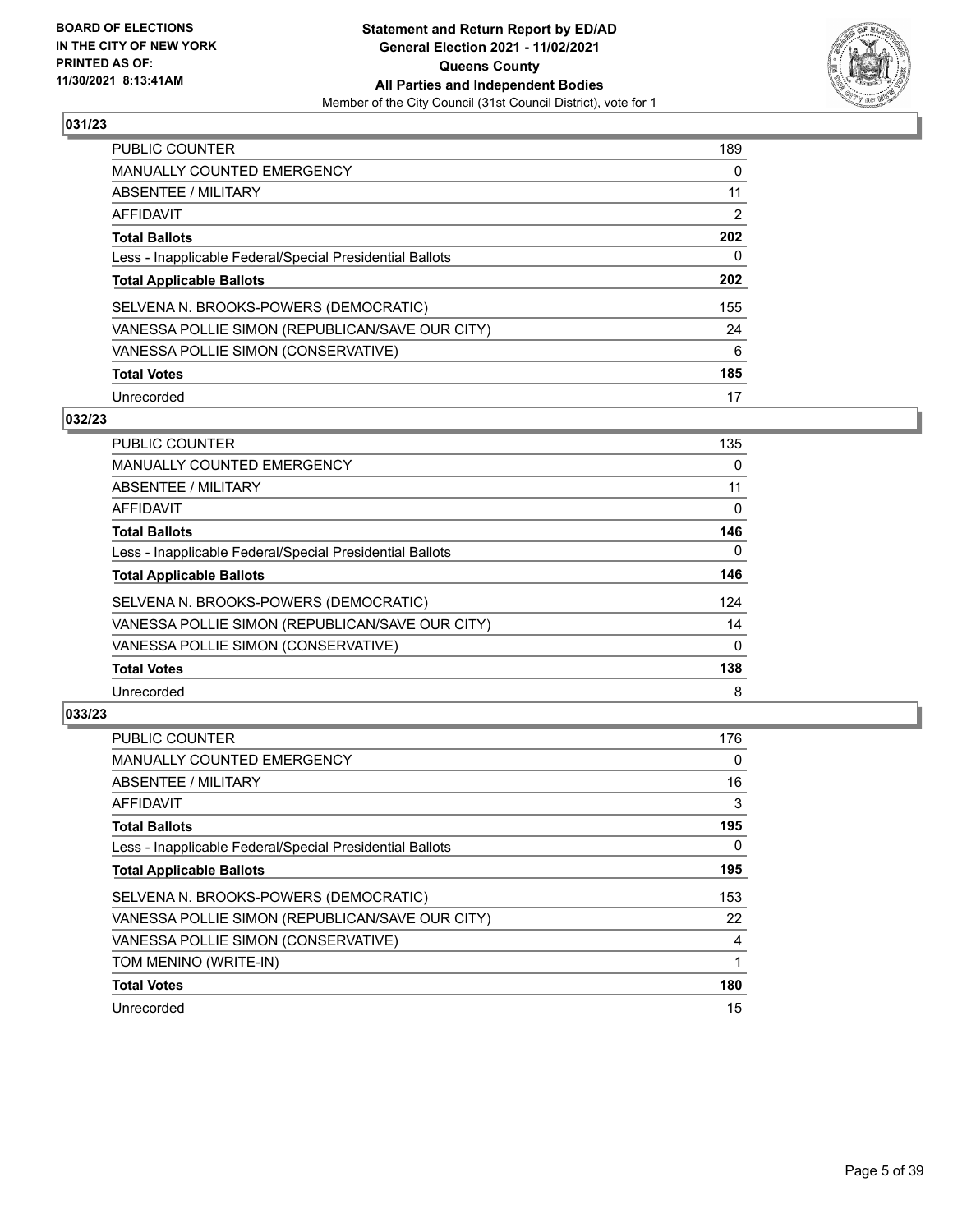

| <b>PUBLIC COUNTER</b>                                    | 151 |
|----------------------------------------------------------|-----|
| <b>MANUALLY COUNTED EMERGENCY</b>                        | 0   |
| ABSENTEE / MILITARY                                      | 26  |
| AFFIDAVIT                                                | 0   |
| <b>Total Ballots</b>                                     | 177 |
| Less - Inapplicable Federal/Special Presidential Ballots | 0   |
| <b>Total Applicable Ballots</b>                          | 177 |
| SELVENA N. BROOKS-POWERS (DEMOCRATIC)                    | 150 |
| VANESSA POLLIE SIMON (REPUBLICAN/SAVE OUR CITY)          | 15  |
| VANESSA POLLIE SIMON (CONSERVATIVE)                      | 6   |
| <b>Total Votes</b>                                       | 171 |
| Unrecorded                                               | 6   |

#### **035/23**

| <b>PUBLIC COUNTER</b>                                    | 205 |
|----------------------------------------------------------|-----|
| <b>MANUALLY COUNTED EMERGENCY</b>                        | 0   |
| ABSENTEE / MILITARY                                      | 7   |
| AFFIDAVIT                                                |     |
| <b>Total Ballots</b>                                     | 213 |
| Less - Inapplicable Federal/Special Presidential Ballots | 0   |
| <b>Total Applicable Ballots</b>                          | 213 |
| SELVENA N. BROOKS-POWERS (DEMOCRATIC)                    | 164 |
| VANESSA POLLIE SIMON (REPUBLICAN/SAVE OUR CITY)          | 31  |
| VANESSA POLLIE SIMON (CONSERVATIVE)                      | 5   |
| TZVIYZ DEMBILU (WRITE-IN)                                | 1   |
| <b>Total Votes</b>                                       | 201 |
| Unrecorded                                               | 12  |

| PUBLIC COUNTER                                           | 314 |
|----------------------------------------------------------|-----|
| <b>MANUALLY COUNTED EMERGENCY</b>                        | 0   |
| ABSENTEE / MILITARY                                      | 8   |
| AFFIDAVIT                                                | 2   |
| <b>Total Ballots</b>                                     | 324 |
| Less - Inapplicable Federal/Special Presidential Ballots | 0   |
| <b>Total Applicable Ballots</b>                          | 324 |
| SELVENA N. BROOKS-POWERS (DEMOCRATIC)                    | 205 |
| VANESSA POLLIE SIMON (REPUBLICAN/SAVE OUR CITY)          | 93  |
| VANESSA POLLIE SIMON (CONSERVATIVE)                      | 18  |
| <b>Total Votes</b>                                       | 316 |
| Unrecorded                                               | 8   |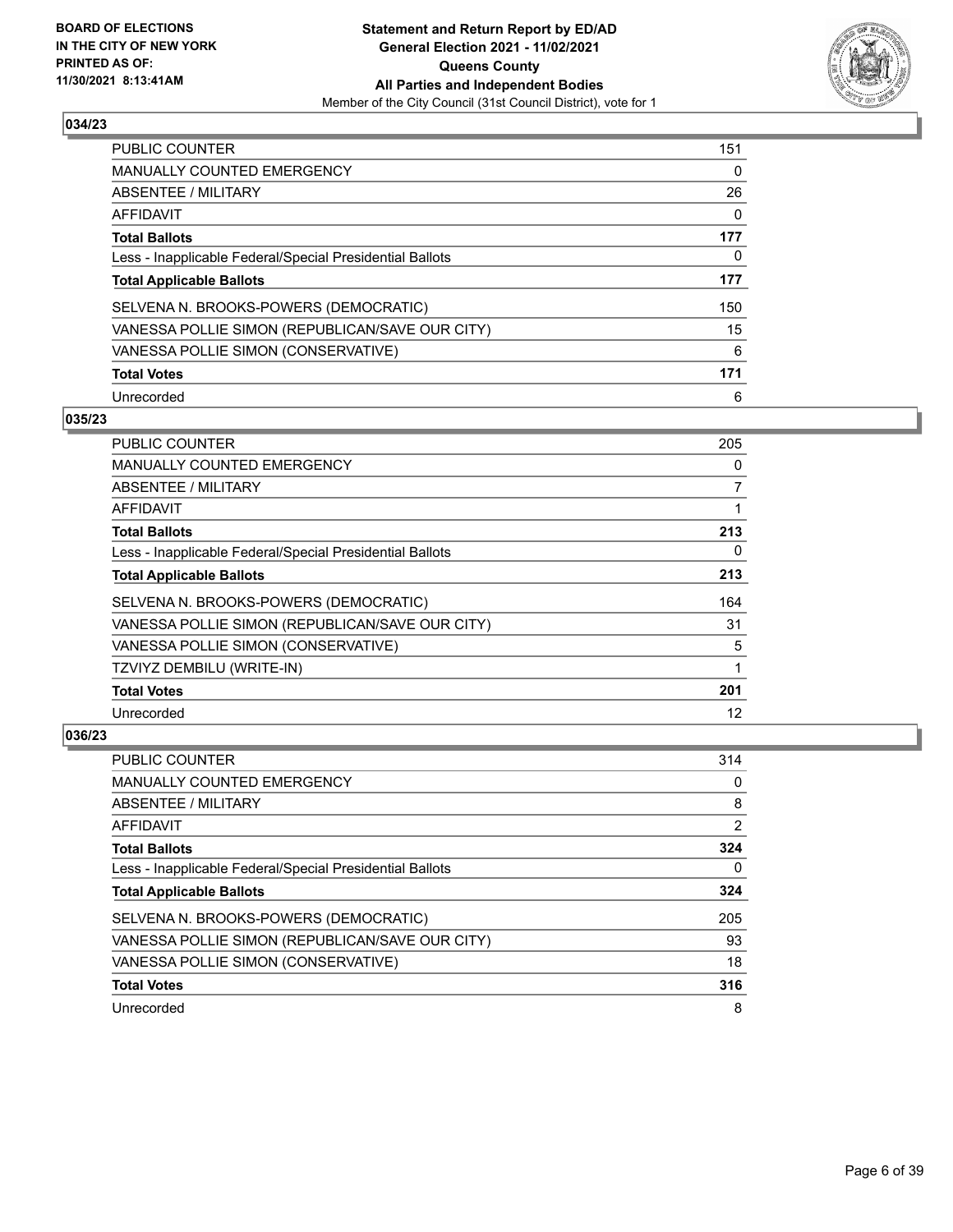

| <b>PUBLIC COUNTER</b>                                    | 343 |
|----------------------------------------------------------|-----|
| <b>MANUALLY COUNTED EMERGENCY</b>                        | 0   |
| <b>ABSENTEE / MILITARY</b>                               | 7   |
| AFFIDAVIT                                                | 2   |
| <b>Total Ballots</b>                                     | 352 |
| Less - Inapplicable Federal/Special Presidential Ballots | 0   |
| <b>Total Applicable Ballots</b>                          | 352 |
| SELVENA N. BROOKS-POWERS (DEMOCRATIC)                    | 215 |
| VANESSA POLLIE SIMON (REPUBLICAN/SAVE OUR CITY)          | 98  |
| VANESSA POLLIE SIMON (CONSERVATIVE)                      | 19  |
| MICHAEL M. DEAR (WRITE-IN)                               | 1   |
| RUDOLPH GIULIANI (WRITE-IN)                              | 1   |
| <b>Total Votes</b>                                       | 334 |
| Unrecorded                                               | 18  |

## **038/23**

| <b>PUBLIC COUNTER</b>                                    | 23       |
|----------------------------------------------------------|----------|
| MANUALLY COUNTED EMERGENCY                               | 0        |
| ABSENTEE / MILITARY                                      | 36       |
| <b>AFFIDAVIT</b>                                         | $\Omega$ |
| <b>Total Ballots</b>                                     | 59       |
| Less - Inapplicable Federal/Special Presidential Ballots | $\Omega$ |
| <b>Total Applicable Ballots</b>                          | 59       |
| SELVENA N. BROOKS-POWERS (DEMOCRATIC)                    | 38       |
| VANESSA POLLIE SIMON (REPUBLICAN/SAVE OUR CITY)          | 8        |
| VANESSA POLLIE SIMON (CONSERVATIVE)                      | 0        |
| <b>Total Votes</b>                                       | 46       |
| Unrecorded                                               | 13       |

| <b>PUBLIC COUNTER</b>                                    | 366 |
|----------------------------------------------------------|-----|
| MANUALLY COUNTED EMERGENCY                               | 0   |
| ABSENTEE / MILITARY                                      | 20  |
| AFFIDAVIT                                                | 0   |
| <b>Total Ballots</b>                                     | 386 |
| Less - Inapplicable Federal/Special Presidential Ballots | 0   |
| <b>Total Applicable Ballots</b>                          | 386 |
| SELVENA N. BROOKS-POWERS (DEMOCRATIC)                    | 236 |
| VANESSA POLLIE SIMON (REPUBLICAN/SAVE OUR CITY)          | 109 |
| VANESSA POLLIE SIMON (CONSERVATIVE)                      | 17  |
| <b>Total Votes</b>                                       | 362 |
| Unrecorded                                               | 24  |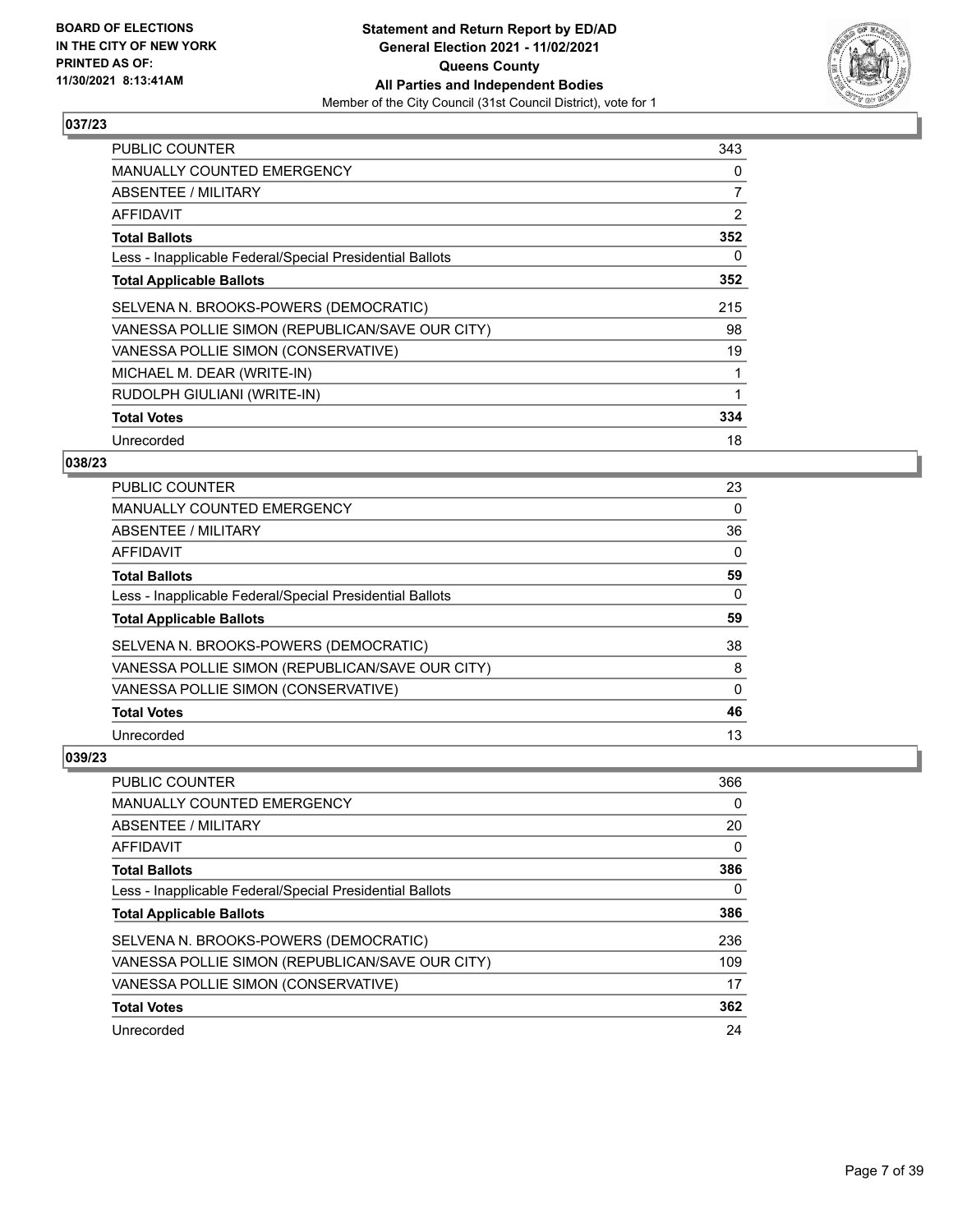

| <b>PUBLIC COUNTER</b>                                    | 172 |
|----------------------------------------------------------|-----|
| <b>MANUALLY COUNTED EMERGENCY</b>                        | 0   |
| ABSENTEE / MILITARY                                      | 16  |
| <b>AFFIDAVIT</b>                                         | 0   |
| <b>Total Ballots</b>                                     | 188 |
| Less - Inapplicable Federal/Special Presidential Ballots | 0   |
| <b>Total Applicable Ballots</b>                          | 188 |
| SELVENA N. BROOKS-POWERS (DEMOCRATIC)                    | 160 |
| VANESSA POLLIE SIMON (REPUBLICAN/SAVE OUR CITY)          | 18  |
| VANESSA POLLIE SIMON (CONSERVATIVE)                      | 0   |
| <b>Total Votes</b>                                       | 178 |
| Unrecorded                                               | 10  |

# **071/23 COMBINED into: 038/23**

# **072/23**

| <b>Total Votes</b>                                       | 0        |
|----------------------------------------------------------|----------|
| VANESSA POLLIE SIMON (CONSERVATIVE)                      | 0        |
| VANESSA POLLIE SIMON (REPUBLICAN/SAVE OUR CITY)          | $\Omega$ |
| SELVENA N. BROOKS-POWERS (DEMOCRATIC)                    | 0        |
| <b>Total Applicable Ballots</b>                          | 0        |
| Less - Inapplicable Federal/Special Presidential Ballots | 0        |
| <b>Total Ballots</b>                                     | 0        |
| AFFIDAVIT                                                | 0        |
| ABSENTEE / MILITARY                                      | $\Omega$ |
| MANUALLY COUNTED EMERGENCY                               | 0        |
| <b>PUBLIC COUNTER</b>                                    | 0        |

## **073/23 COMBINED into: 072/23**

#### **081/23 COMBINED into: 072/23**

#### **082/23 COMBINED into: 072/23**

| <b>Total Votes</b>                                       | 0        |
|----------------------------------------------------------|----------|
| VANESSA POLLIE SIMON (CONSERVATIVE)                      | $\Omega$ |
| VANESSA POLLIE SIMON (REPUBLICAN/SAVE OUR CITY)          | $\Omega$ |
| SELVENA N. BROOKS-POWERS (DEMOCRATIC)                    | 0        |
| <b>Total Applicable Ballots</b>                          | 0        |
| Less - Inapplicable Federal/Special Presidential Ballots | $\Omega$ |
| <b>Total Ballots</b>                                     | 0        |
| AFFIDAVIT                                                | $\Omega$ |
| <b>ABSENTEE / MILITARY</b>                               | $\Omega$ |
| <b>MANUALLY COUNTED EMERGENCY</b>                        | 0        |
| PUBLIC COUNTER                                           | 0        |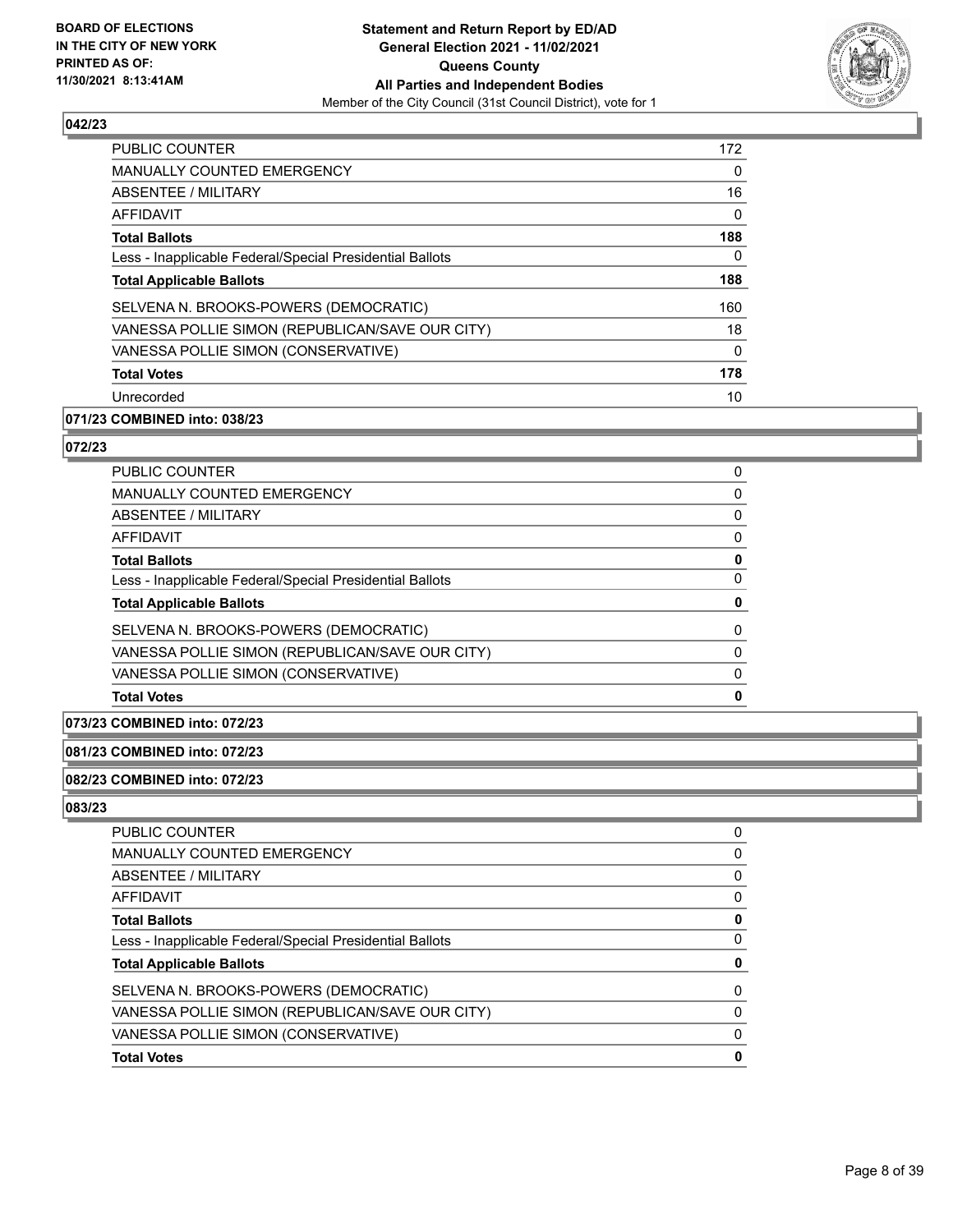

| <b>PUBLIC COUNTER</b>                                    | 149 |
|----------------------------------------------------------|-----|
| <b>MANUALLY COUNTED EMERGENCY</b>                        | 0   |
| ABSENTEE / MILITARY                                      | 3   |
| AFFIDAVIT                                                |     |
| <b>Total Ballots</b>                                     | 153 |
| Less - Inapplicable Federal/Special Presidential Ballots | 0   |
| <b>Total Applicable Ballots</b>                          | 153 |
| SELVENA N. BROOKS-POWERS (DEMOCRATIC)                    | 98  |
| VANESSA POLLIE SIMON (REPUBLICAN/SAVE OUR CITY)          | 39  |
| VANESSA POLLIE SIMON (CONSERVATIVE)                      | 4   |
| UNATTRIBUTABLE WRITE-IN (WRITE-IN)                       | 1   |
| <b>Total Votes</b>                                       | 142 |
| Unrecorded                                               | 11  |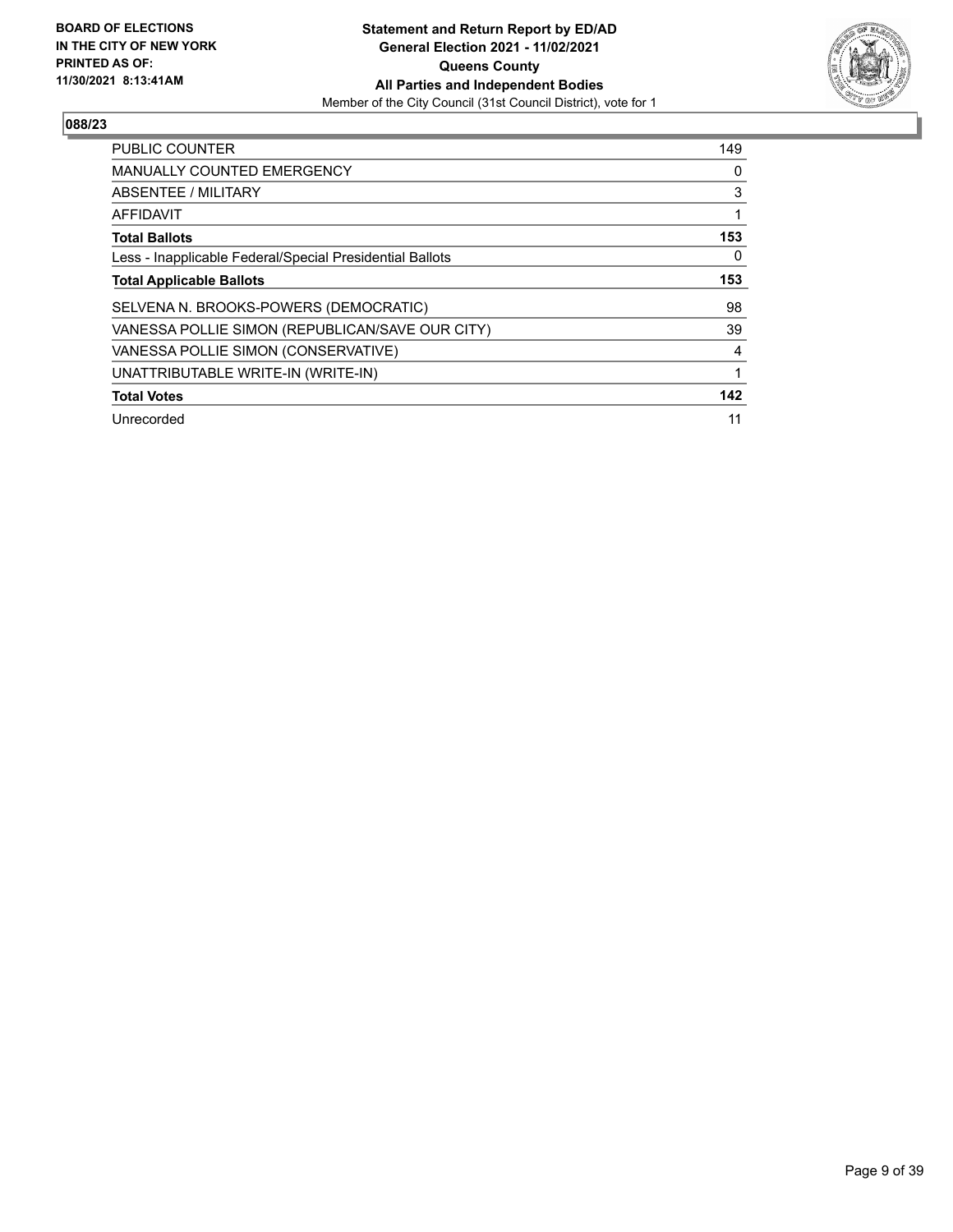

| PUBLIC COUNTER                                           | 186 |
|----------------------------------------------------------|-----|
| <b>MANUALLY COUNTED EMERGENCY</b>                        | 0   |
| ABSENTEE / MILITARY                                      | 12  |
| AFFIDAVIT                                                |     |
| <b>Total Ballots</b>                                     | 199 |
| Less - Inapplicable Federal/Special Presidential Ballots | 0   |
| <b>Total Applicable Ballots</b>                          | 199 |
| SELVENA N. BROOKS-POWERS (DEMOCRATIC)                    | 183 |
| VANESSA POLLIE SIMON (REPUBLICAN/SAVE OUR CITY)          | 11  |
| VANESSA POLLIE SIMON (CONSERVATIVE)                      |     |
| <b>Total Votes</b>                                       | 195 |
| Unrecorded                                               | 4   |

#### **042/29**

| PUBLIC COUNTER                                           | 179      |
|----------------------------------------------------------|----------|
| <b>MANUALLY COUNTED EMERGENCY</b>                        | $\Omega$ |
| ABSENTEE / MILITARY                                      | 2        |
| AFFIDAVIT                                                | 2        |
| <b>Total Ballots</b>                                     | 183      |
| Less - Inapplicable Federal/Special Presidential Ballots | $\Omega$ |
| <b>Total Applicable Ballots</b>                          | 183      |
| SELVENA N. BROOKS-POWERS (DEMOCRATIC)                    | 168      |
| VANESSA POLLIE SIMON (REPUBLICAN/SAVE OUR CITY)          | 8        |
| VANESSA POLLIE SIMON (CONSERVATIVE)                      |          |
| UNCOUNTED WRITE-IN PER STATUTE (WRITE-IN)                | 1        |
| <b>Total Votes</b>                                       | 178      |
| Unrecorded                                               | 5        |

| <b>PUBLIC COUNTER</b>                                    | 193 |
|----------------------------------------------------------|-----|
| <b>MANUALLY COUNTED EMERGENCY</b>                        | 0   |
| ABSENTEE / MILITARY                                      | 7   |
| AFFIDAVIT                                                | 0   |
| <b>Total Ballots</b>                                     | 200 |
| Less - Inapplicable Federal/Special Presidential Ballots | 0   |
| <b>Total Applicable Ballots</b>                          | 200 |
| SELVENA N. BROOKS-POWERS (DEMOCRATIC)                    | 182 |
| VANESSA POLLIE SIMON (REPUBLICAN/SAVE OUR CITY)          | 9   |
| VANESSA POLLIE SIMON (CONSERVATIVE)                      | 3   |
| KANGELA MOORE (WRITE-IN)                                 | 1   |
| <b>Total Votes</b>                                       | 195 |
| Unrecorded                                               | 5   |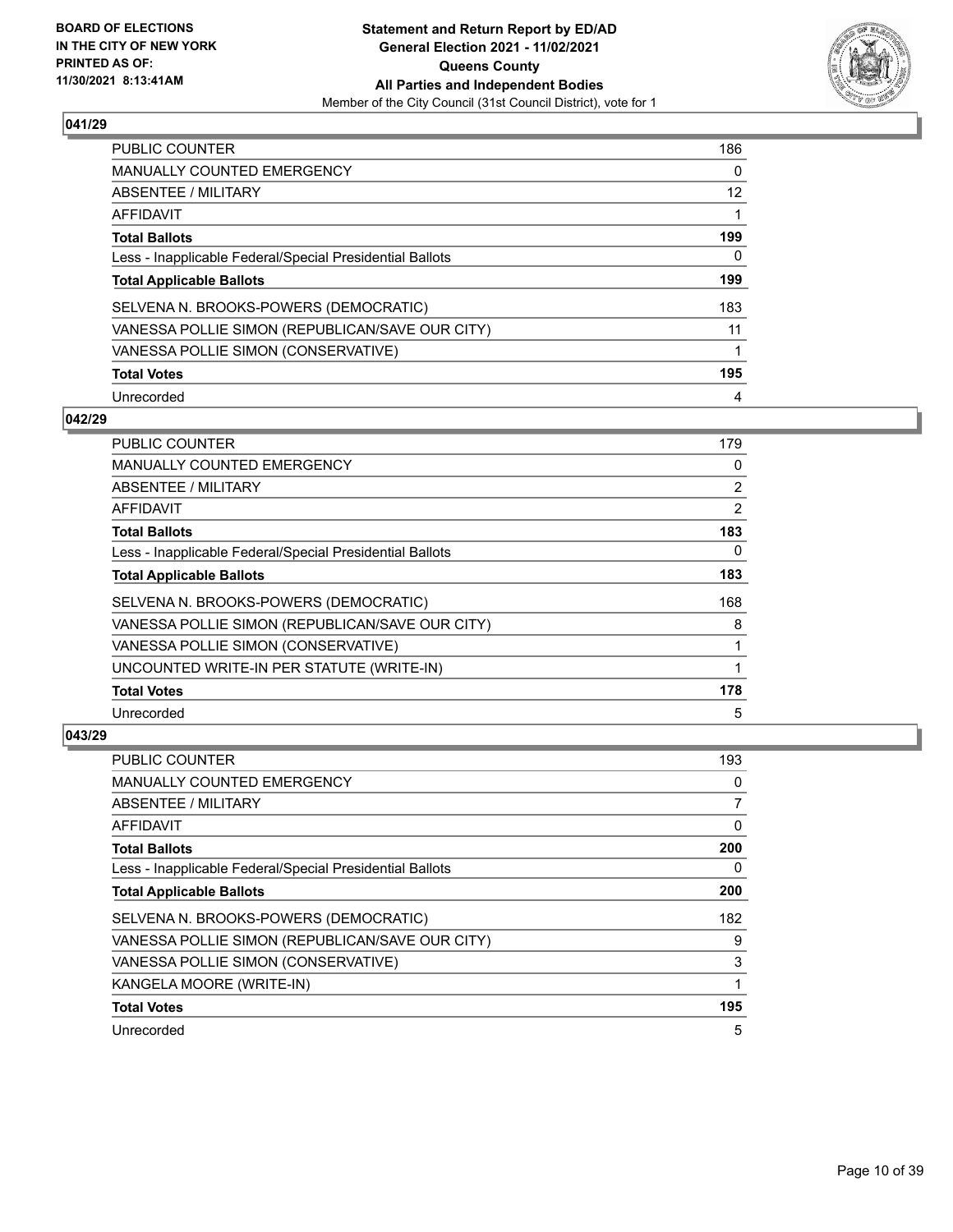

| PUBLIC COUNTER                                           | 218 |
|----------------------------------------------------------|-----|
| <b>MANUALLY COUNTED EMERGENCY</b>                        | 0   |
| ABSENTEE / MILITARY                                      | 11  |
| AFFIDAVIT                                                | 3   |
| <b>Total Ballots</b>                                     | 232 |
| Less - Inapplicable Federal/Special Presidential Ballots | 0   |
| <b>Total Applicable Ballots</b>                          | 232 |
| SELVENA N. BROOKS-POWERS (DEMOCRATIC)                    | 209 |
| VANESSA POLLIE SIMON (REPUBLICAN/SAVE OUR CITY)          | 8   |
|                                                          |     |
| VANESSA POLLIE SIMON (CONSERVATIVE)                      | 3   |
| <b>Total Votes</b>                                       | 220 |

#### **045/29**

| <b>PUBLIC COUNTER</b>                                    | 222      |
|----------------------------------------------------------|----------|
| <b>MANUALLY COUNTED EMERGENCY</b>                        | 0        |
| ABSENTEE / MILITARY                                      | 13       |
| <b>AFFIDAVIT</b>                                         | $\Omega$ |
| <b>Total Ballots</b>                                     | 235      |
| Less - Inapplicable Federal/Special Presidential Ballots | 0        |
| <b>Total Applicable Ballots</b>                          | 235      |
| SELVENA N. BROOKS-POWERS (DEMOCRATIC)                    | 208      |
| VANESSA POLLIE SIMON (REPUBLICAN/SAVE OUR CITY)          | 15       |
| VANESSA POLLIE SIMON (CONSERVATIVE)                      | 5        |
| <b>Total Votes</b>                                       | 228      |
| Unrecorded                                               |          |

| <b>PUBLIC COUNTER</b>                                    | 171      |
|----------------------------------------------------------|----------|
| <b>MANUALLY COUNTED EMERGENCY</b>                        | 0        |
| ABSENTEE / MILITARY                                      | 19       |
| AFFIDAVIT                                                | $\Omega$ |
| <b>Total Ballots</b>                                     | 190      |
| Less - Inapplicable Federal/Special Presidential Ballots | 0        |
| <b>Total Applicable Ballots</b>                          | 190      |
| SELVENA N. BROOKS-POWERS (DEMOCRATIC)                    | 168      |
| VANESSA POLLIE SIMON (REPUBLICAN/SAVE OUR CITY)          | 12       |
| VANESSA POLLIE SIMON (CONSERVATIVE)                      |          |
| <b>Total Votes</b>                                       | 181      |
| Unrecorded                                               | 9        |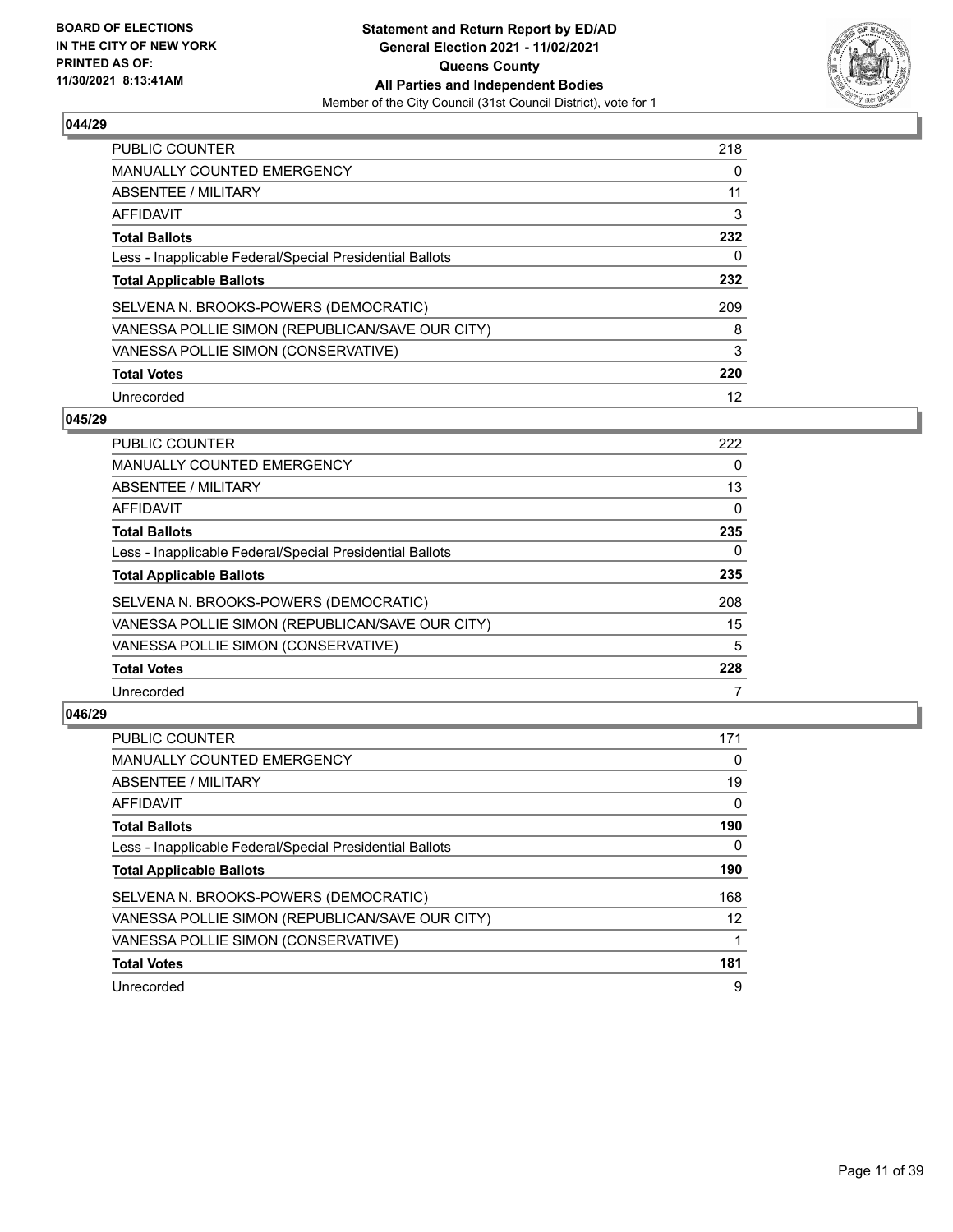

| PUBLIC COUNTER                                           | 139 |
|----------------------------------------------------------|-----|
| <b>MANUALLY COUNTED EMERGENCY</b>                        | 0   |
| ABSENTEE / MILITARY                                      |     |
| AFFIDAVIT                                                | 0   |
| <b>Total Ballots</b>                                     | 146 |
| Less - Inapplicable Federal/Special Presidential Ballots | 0   |
| <b>Total Applicable Ballots</b>                          | 146 |
| SELVENA N. BROOKS-POWERS (DEMOCRATIC)                    | 123 |
| VANESSA POLLIE SIMON (REPUBLICAN/SAVE OUR CITY)          | 14  |
| VANESSA POLLIE SIMON (CONSERVATIVE)                      | 0   |
| <b>Total Votes</b>                                       | 137 |
| Unrecorded                                               | 9   |

#### **048/29**

| <b>PUBLIC COUNTER</b>                                    | 195      |
|----------------------------------------------------------|----------|
| <b>MANUALLY COUNTED EMERGENCY</b>                        | $\Omega$ |
| ABSENTEE / MILITARY                                      | 16       |
| <b>AFFIDAVIT</b>                                         | $\Omega$ |
| <b>Total Ballots</b>                                     | 211      |
| Less - Inapplicable Federal/Special Presidential Ballots | 0        |
| <b>Total Applicable Ballots</b>                          | 211      |
| SELVENA N. BROOKS-POWERS (DEMOCRATIC)                    | 185      |
| VANESSA POLLIE SIMON (REPUBLICAN/SAVE OUR CITY)          | 12       |
| VANESSA POLLIE SIMON (CONSERVATIVE)                      |          |
| <b>Total Votes</b>                                       | 198      |
| Unrecorded                                               | 13       |

| <b>PUBLIC COUNTER</b>                                    | 185           |
|----------------------------------------------------------|---------------|
| <b>MANUALLY COUNTED EMERGENCY</b>                        | $\Omega$      |
| ABSENTEE / MILITARY                                      | 8             |
| AFFIDAVIT                                                | $\Omega$      |
| <b>Total Ballots</b>                                     | 193           |
| Less - Inapplicable Federal/Special Presidential Ballots | 0             |
| <b>Total Applicable Ballots</b>                          | 193           |
| SELVENA N. BROOKS-POWERS (DEMOCRATIC)                    | 162           |
| VANESSA POLLIE SIMON (REPUBLICAN/SAVE OUR CITY)          | 22            |
| VANESSA POLLIE SIMON (CONSERVATIVE)                      | $\mathcal{P}$ |
| <b>Total Votes</b>                                       | 186           |
| Unrecorded                                               |               |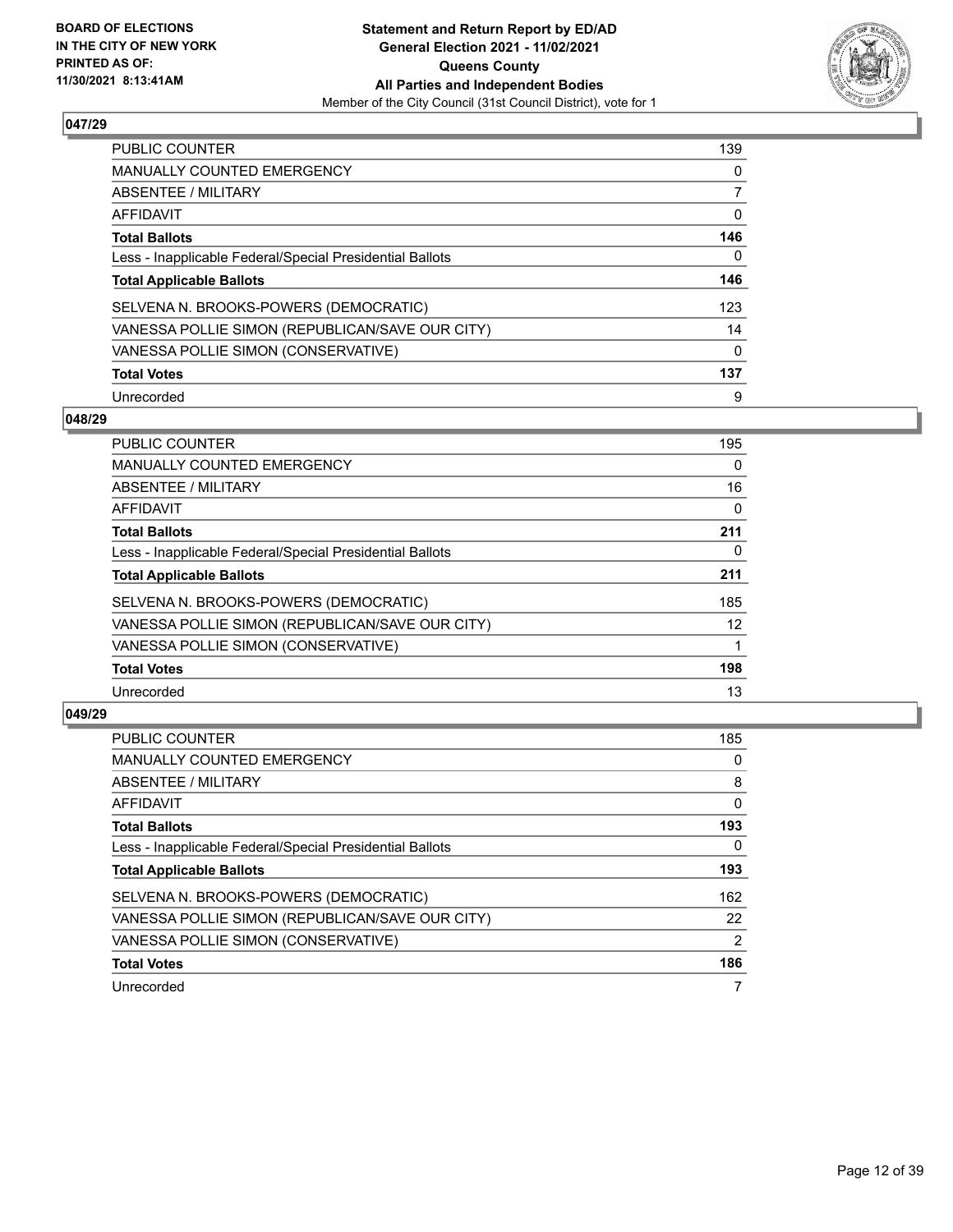

| PUBLIC COUNTER                                           | 229 |
|----------------------------------------------------------|-----|
| <b>MANUALLY COUNTED EMERGENCY</b>                        | 0   |
| ABSENTEE / MILITARY                                      | 13  |
| AFFIDAVIT                                                |     |
| <b>Total Ballots</b>                                     | 243 |
| Less - Inapplicable Federal/Special Presidential Ballots | 0   |
| <b>Total Applicable Ballots</b>                          | 243 |
| SELVENA N. BROOKS-POWERS (DEMOCRATIC)                    | 216 |
| VANESSA POLLIE SIMON (REPUBLICAN/SAVE OUR CITY)          | 13  |
| VANESSA POLLIE SIMON (CONSERVATIVE)                      | 3   |
| <b>Total Votes</b>                                       | 232 |
| Unrecorded                                               | 11  |

#### **051/29**

| <b>PUBLIC COUNTER</b>                                    | 256      |
|----------------------------------------------------------|----------|
| <b>MANUALLY COUNTED EMERGENCY</b>                        | 0        |
| ABSENTEE / MILITARY                                      | 29       |
| AFFIDAVIT                                                | $\Omega$ |
| <b>Total Ballots</b>                                     | 285      |
| Less - Inapplicable Federal/Special Presidential Ballots | 0        |
| <b>Total Applicable Ballots</b>                          | 285      |
| SELVENA N. BROOKS-POWERS (DEMOCRATIC)                    | 265      |
| VANESSA POLLIE SIMON (REPUBLICAN/SAVE OUR CITY)          | 8        |
| VANESSA POLLIE SIMON (CONSERVATIVE)                      |          |
| <b>Total Votes</b>                                       | 274      |
| Unrecorded                                               | 11       |

| <b>PUBLIC COUNTER</b>                                    | 243      |
|----------------------------------------------------------|----------|
| <b>MANUALLY COUNTED EMERGENCY</b>                        | 0        |
| ABSENTEE / MILITARY                                      | 33       |
| AFFIDAVIT                                                | $\Omega$ |
| <b>Total Ballots</b>                                     | 276      |
| Less - Inapplicable Federal/Special Presidential Ballots | 0        |
| <b>Total Applicable Ballots</b>                          | 276      |
| SELVENA N. BROOKS-POWERS (DEMOCRATIC)                    | 259      |
| VANESSA POLLIE SIMON (REPUBLICAN/SAVE OUR CITY)          | 6        |
| VANESSA POLLIE SIMON (CONSERVATIVE)                      | 0        |
| <b>Total Votes</b>                                       | 265      |
| Unrecorded                                               | 11       |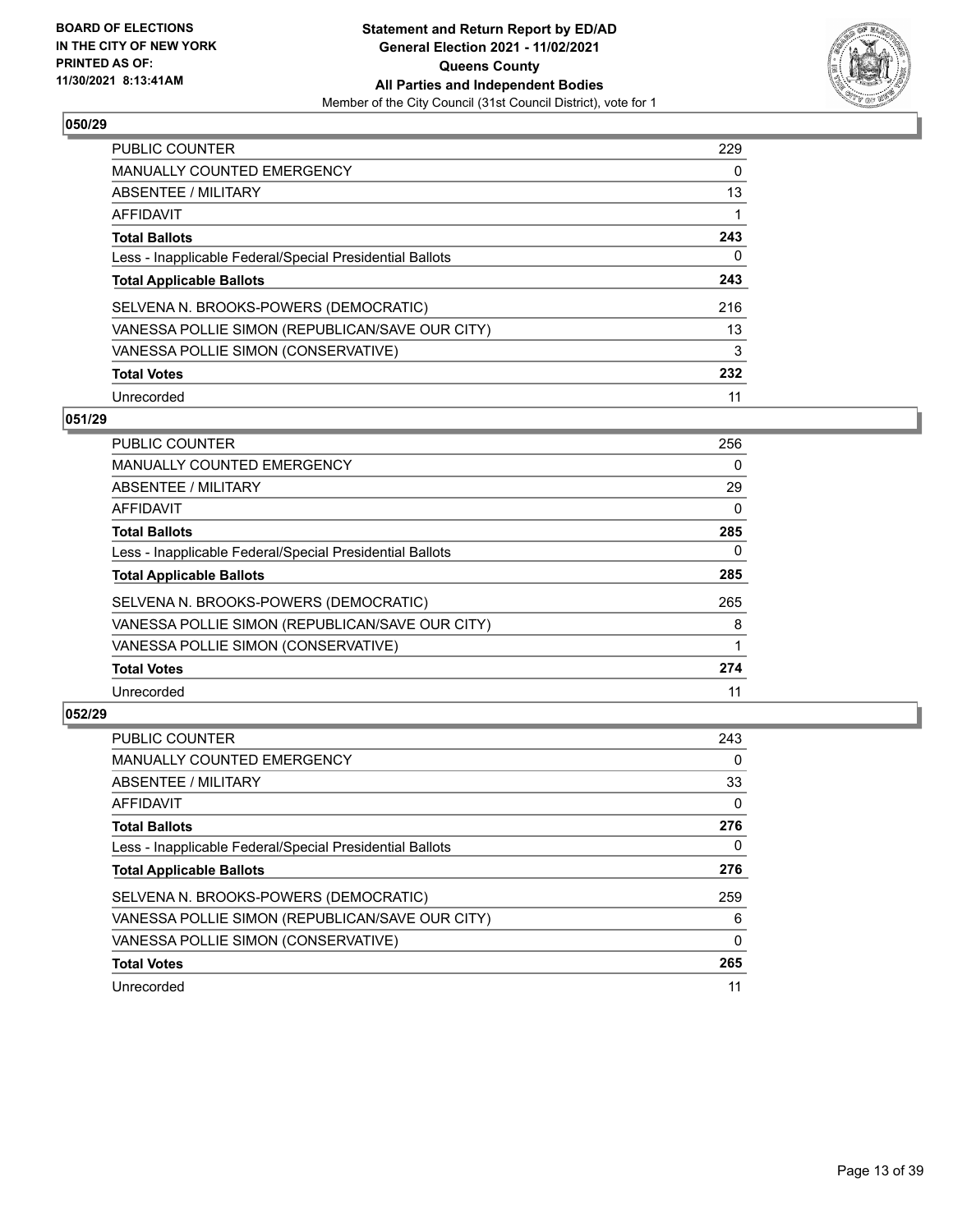

| <b>PUBLIC COUNTER</b>                                    | 224 |
|----------------------------------------------------------|-----|
| <b>MANUALLY COUNTED EMERGENCY</b>                        | 0   |
| ABSENTEE / MILITARY                                      | 24  |
| <b>AFFIDAVIT</b>                                         | 0   |
| <b>Total Ballots</b>                                     | 248 |
| Less - Inapplicable Federal/Special Presidential Ballots | 0   |
| <b>Total Applicable Ballots</b>                          | 248 |
| SELVENA N. BROOKS-POWERS (DEMOCRATIC)                    | 232 |
| VANESSA POLLIE SIMON (REPUBLICAN/SAVE OUR CITY)          | 9   |
| VANESSA POLLIE SIMON (CONSERVATIVE)                      | 1   |
| <b>Total Votes</b>                                       | 242 |
| Unrecorded                                               | 6   |

#### **054/29**

| <b>PUBLIC COUNTER</b>                                    | 248      |
|----------------------------------------------------------|----------|
| <b>MANUALLY COUNTED EMERGENCY</b>                        | $\Omega$ |
| ABSENTEE / MILITARY                                      | 24       |
| AFFIDAVIT                                                | $\Omega$ |
| <b>Total Ballots</b>                                     | 272      |
| Less - Inapplicable Federal/Special Presidential Ballots | 0        |
| <b>Total Applicable Ballots</b>                          | 272      |
| SELVENA N. BROOKS-POWERS (DEMOCRATIC)                    | 247      |
| VANESSA POLLIE SIMON (REPUBLICAN/SAVE OUR CITY)          | 11       |
| VANESSA POLLIE SIMON (CONSERVATIVE)                      | 3        |
| <b>Total Votes</b>                                       | 261      |
| Unrecorded                                               | 11       |

| PUBLIC COUNTER                                           | 330      |
|----------------------------------------------------------|----------|
| <b>MANUALLY COUNTED EMERGENCY</b>                        | $\Omega$ |
| ABSENTEE / MILITARY                                      | 22       |
| AFFIDAVIT                                                | $\Omega$ |
| <b>Total Ballots</b>                                     | 352      |
| Less - Inapplicable Federal/Special Presidential Ballots | 0        |
| <b>Total Applicable Ballots</b>                          | 352      |
| SELVENA N. BROOKS-POWERS (DEMOCRATIC)                    | 321      |
| VANESSA POLLIE SIMON (REPUBLICAN/SAVE OUR CITY)          | 17       |
| VANESSA POLLIE SIMON (CONSERVATIVE)                      | 4        |
| <b>Total Votes</b>                                       | 342      |
| Unrecorded                                               | 10       |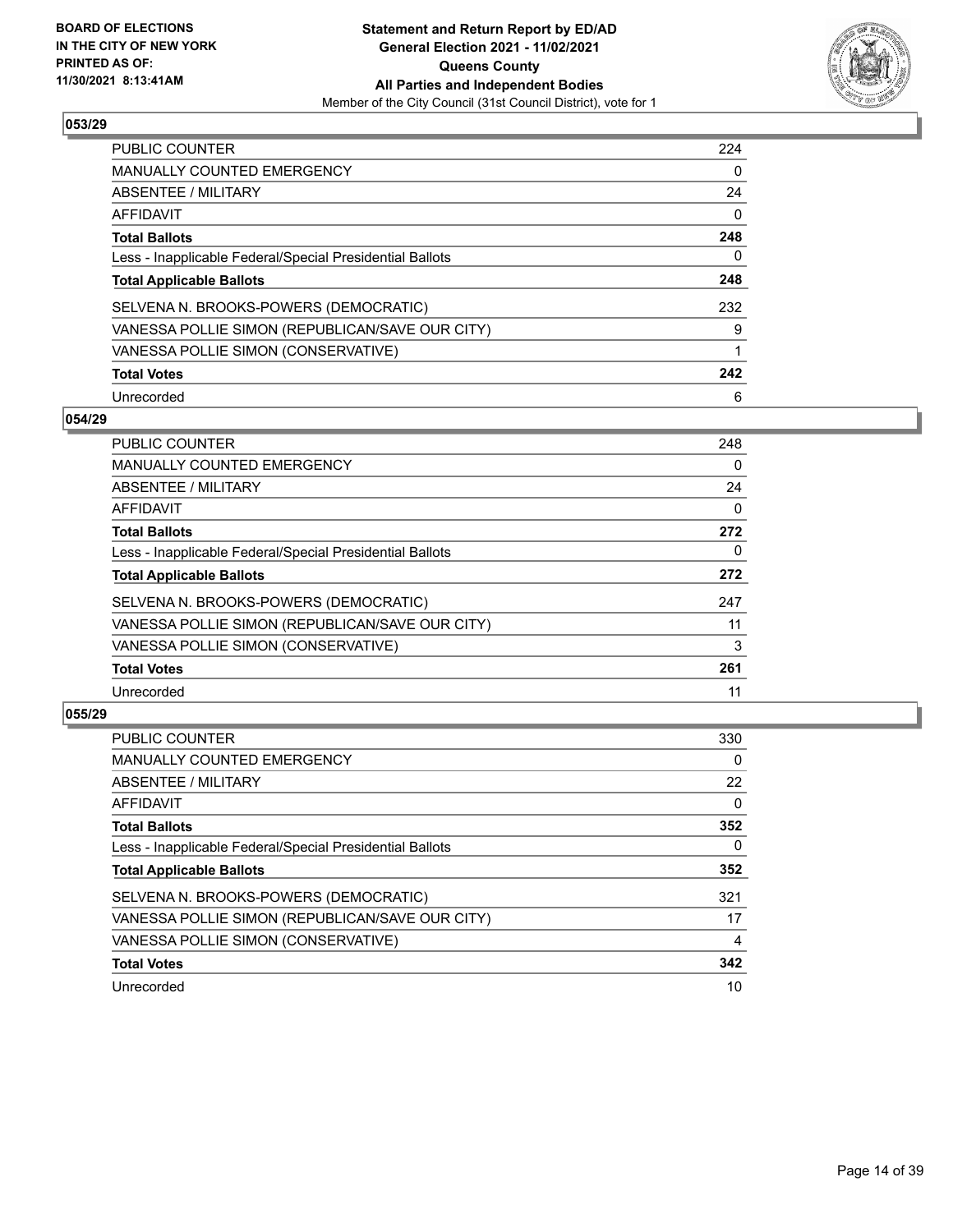

| <b>PUBLIC COUNTER</b>                                    | 174 |
|----------------------------------------------------------|-----|
| <b>MANUALLY COUNTED EMERGENCY</b>                        | 0   |
| ABSENTEE / MILITARY                                      | 18  |
| AFFIDAVIT                                                | 1   |
| <b>Total Ballots</b>                                     | 193 |
| Less - Inapplicable Federal/Special Presidential Ballots | 0   |
| <b>Total Applicable Ballots</b>                          | 193 |
| SELVENA N. BROOKS-POWERS (DEMOCRATIC)                    | 177 |
| VANESSA POLLIE SIMON (REPUBLICAN/SAVE OUR CITY)          | 6   |
| VANESSA POLLIE SIMON (CONSERVATIVE)                      | 1   |
| <b>Total Votes</b>                                       | 184 |
| Unrecorded                                               | 9   |

#### **057/29**

| <b>PUBLIC COUNTER</b>                                    | 258      |
|----------------------------------------------------------|----------|
| <b>MANUALLY COUNTED EMERGENCY</b>                        | $\Omega$ |
| ABSENTEE / MILITARY                                      | 28       |
| AFFIDAVIT                                                | $\Omega$ |
| <b>Total Ballots</b>                                     | 286      |
| Less - Inapplicable Federal/Special Presidential Ballots | 0        |
| <b>Total Applicable Ballots</b>                          | 286      |
| SELVENA N. BROOKS-POWERS (DEMOCRATIC)                    | 266      |
| VANESSA POLLIE SIMON (REPUBLICAN/SAVE OUR CITY)          | 10       |
| VANESSA POLLIE SIMON (CONSERVATIVE)                      | 3        |
| <b>Total Votes</b>                                       | 279      |
| Unrecorded                                               |          |

| <b>PUBLIC COUNTER</b>                                    | 257 |
|----------------------------------------------------------|-----|
| <b>MANUALLY COUNTED EMERGENCY</b>                        | 0   |
| ABSENTEE / MILITARY                                      | 20  |
| AFFIDAVIT                                                | 0   |
| <b>Total Ballots</b>                                     | 277 |
| Less - Inapplicable Federal/Special Presidential Ballots | 0   |
| <b>Total Applicable Ballots</b>                          | 277 |
| SELVENA N. BROOKS-POWERS (DEMOCRATIC)                    | 251 |
| VANESSA POLLIE SIMON (REPUBLICAN/SAVE OUR CITY)          | 9   |
| VANESSA POLLIE SIMON (CONSERVATIVE)                      |     |
| <b>Total Votes</b>                                       | 261 |
| Unrecorded                                               | 16  |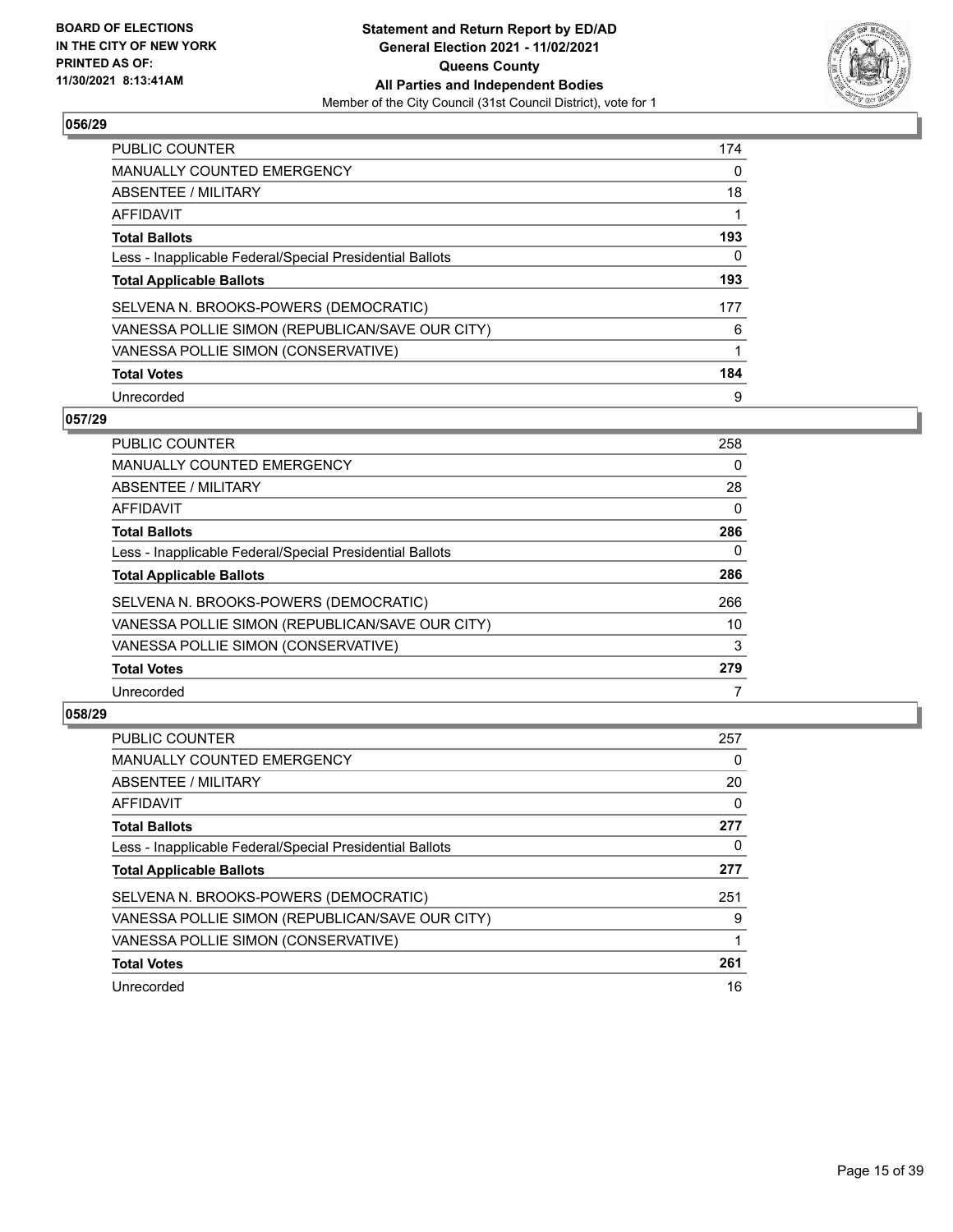

| PUBLIC COUNTER                                           | 300 |
|----------------------------------------------------------|-----|
| <b>MANUALLY COUNTED EMERGENCY</b>                        | 0   |
| ABSENTEE / MILITARY                                      | 33  |
| AFFIDAVIT                                                | 0   |
| <b>Total Ballots</b>                                     | 333 |
| Less - Inapplicable Federal/Special Presidential Ballots | 0   |
| <b>Total Applicable Ballots</b>                          | 333 |
| SELVENA N. BROOKS-POWERS (DEMOCRATIC)                    | 290 |
| VANESSA POLLIE SIMON (REPUBLICAN/SAVE OUR CITY)          | 19  |
| VANESSA POLLIE SIMON (CONSERVATIVE)                      |     |
| <b>Total Votes</b>                                       | 316 |
| Unrecorded                                               | 17  |

#### **060/29**

| <b>PUBLIC COUNTER</b>                                    | 334      |
|----------------------------------------------------------|----------|
| <b>MANUALLY COUNTED EMERGENCY</b>                        | $\Omega$ |
| ABSENTEE / MILITARY                                      | 23       |
| AFFIDAVIT                                                | 0        |
| <b>Total Ballots</b>                                     | 357      |
| Less - Inapplicable Federal/Special Presidential Ballots | 0        |
| <b>Total Applicable Ballots</b>                          | 357      |
| SELVENA N. BROOKS-POWERS (DEMOCRATIC)                    | 329      |
| VANESSA POLLIE SIMON (REPUBLICAN/SAVE OUR CITY)          | 10       |
| VANESSA POLLIE SIMON (CONSERVATIVE)                      |          |
| PAMELA Y. BLUM (WRITE-IN)                                | 1        |
| <b>Total Votes</b>                                       | 341      |
| Unrecorded                                               | 16       |

| PUBLIC COUNTER                                           | 344 |
|----------------------------------------------------------|-----|
| <b>MANUALLY COUNTED EMERGENCY</b>                        | 0   |
| ABSENTEE / MILITARY                                      | 26  |
| AFFIDAVIT                                                | 0   |
| <b>Total Ballots</b>                                     | 370 |
| Less - Inapplicable Federal/Special Presidential Ballots | 0   |
| <b>Total Applicable Ballots</b>                          | 370 |
| SELVENA N. BROOKS-POWERS (DEMOCRATIC)                    | 343 |
| VANESSA POLLIE SIMON (REPUBLICAN/SAVE OUR CITY)          | 10  |
| VANESSA POLLIE SIMON (CONSERVATIVE)                      | 3   |
| <b>Total Votes</b>                                       | 356 |
| Unrecorded                                               | 14  |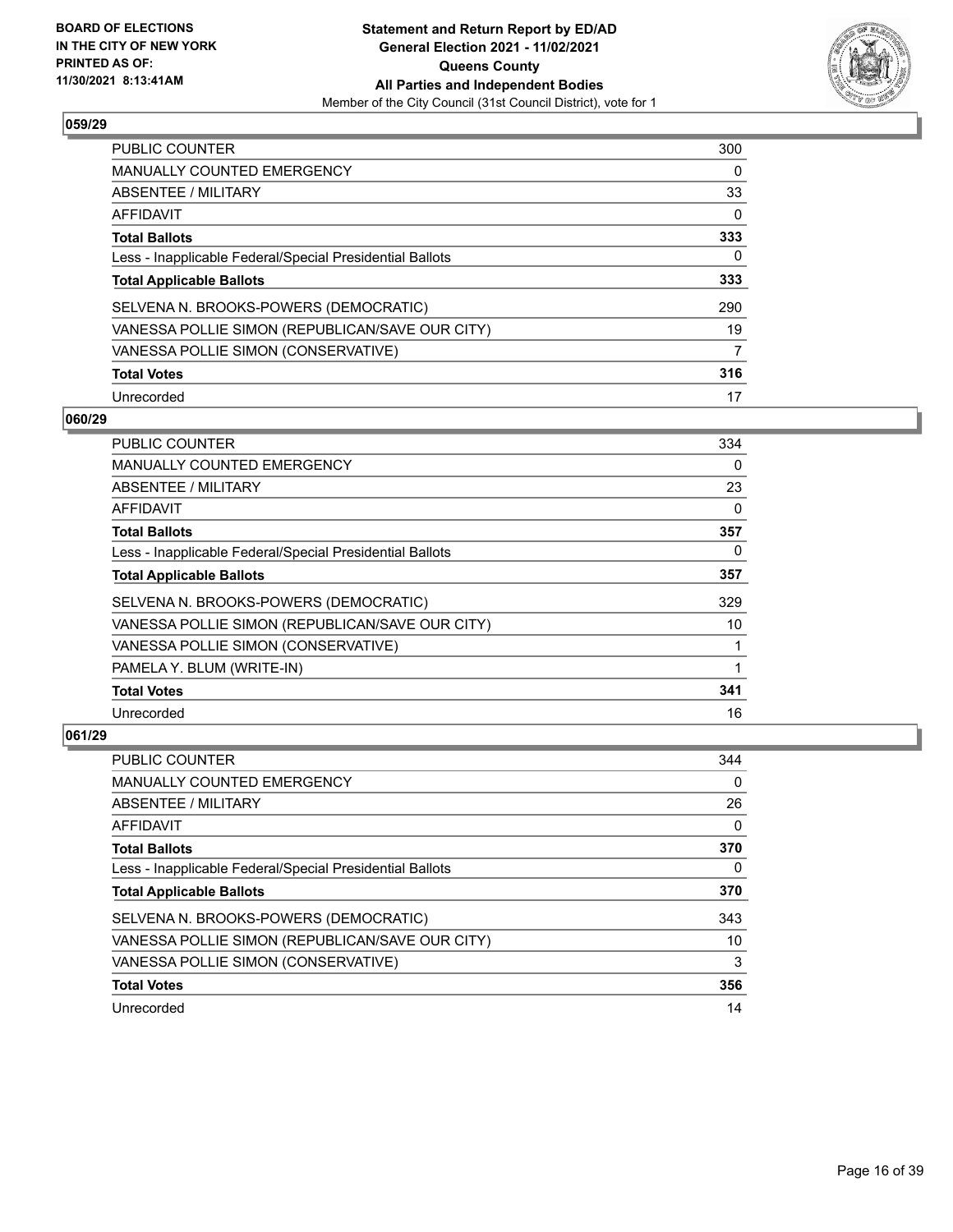

| PUBLIC COUNTER                                           | 351            |
|----------------------------------------------------------|----------------|
| <b>MANUALLY COUNTED EMERGENCY</b>                        | 0              |
| ABSENTEE / MILITARY                                      | 30             |
| AFFIDAVIT                                                | 0              |
| <b>Total Ballots</b>                                     | 381            |
| Less - Inapplicable Federal/Special Presidential Ballots | 0              |
| <b>Total Applicable Ballots</b>                          | 381            |
| SELVENA N. BROOKS-POWERS (DEMOCRATIC)                    | 353            |
| VANESSA POLLIE SIMON (REPUBLICAN/SAVE OUR CITY)          | 10             |
| VANESSA POLLIE SIMON (CONSERVATIVE)                      | $\overline{2}$ |
| <b>Total Votes</b>                                       | 365            |
| Unrecorded                                               | 16             |

#### **063/29**

| <b>PUBLIC COUNTER</b>                                    | 283      |
|----------------------------------------------------------|----------|
| <b>MANUALLY COUNTED EMERGENCY</b>                        | $\Omega$ |
| ABSENTEE / MILITARY                                      | 24       |
| <b>AFFIDAVIT</b>                                         |          |
| <b>Total Ballots</b>                                     | 308      |
| Less - Inapplicable Federal/Special Presidential Ballots | 0        |
| <b>Total Applicable Ballots</b>                          | 308      |
| SELVENA N. BROOKS-POWERS (DEMOCRATIC)                    | 286      |
| VANESSA POLLIE SIMON (REPUBLICAN/SAVE OUR CITY)          | 8        |
| VANESSA POLLIE SIMON (CONSERVATIVE)                      | 2        |
| <b>Total Votes</b>                                       | 296      |
| Unrecorded                                               | 12       |

| <b>PUBLIC COUNTER</b>                                    | 255      |
|----------------------------------------------------------|----------|
| <b>MANUALLY COUNTED EMERGENCY</b>                        | $\Omega$ |
| ABSENTEE / MILITARY                                      | 28       |
| AFFIDAVIT                                                | $\Omega$ |
| <b>Total Ballots</b>                                     | 283      |
| Less - Inapplicable Federal/Special Presidential Ballots | 0        |
| <b>Total Applicable Ballots</b>                          | 283      |
| SELVENA N. BROOKS-POWERS (DEMOCRATIC)                    | 252      |
| VANESSA POLLIE SIMON (REPUBLICAN/SAVE OUR CITY)          | 20       |
| VANESSA POLLIE SIMON (CONSERVATIVE)                      | 3        |
| <b>Total Votes</b>                                       | 275      |
| Unrecorded                                               | 8        |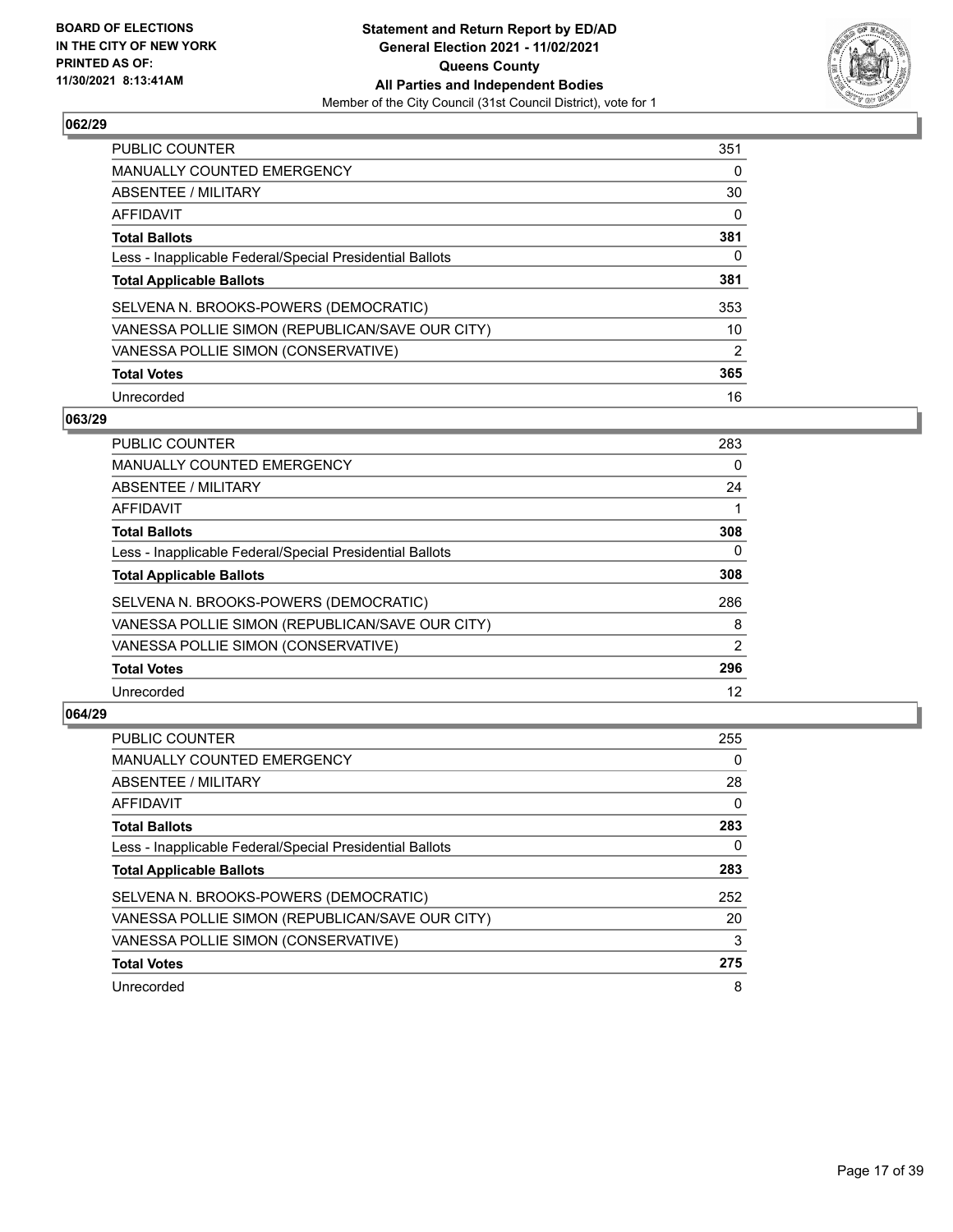

| <b>PUBLIC COUNTER</b>                                    | 278 |
|----------------------------------------------------------|-----|
| <b>MANUALLY COUNTED EMERGENCY</b>                        | 0   |
| <b>ABSENTEE / MILITARY</b>                               | 18  |
| AFFIDAVIT                                                | 1   |
| <b>Total Ballots</b>                                     | 297 |
| Less - Inapplicable Federal/Special Presidential Ballots | 0   |
| <b>Total Applicable Ballots</b>                          | 297 |
| SELVENA N. BROOKS-POWERS (DEMOCRATIC)                    | 261 |
| VANESSA POLLIE SIMON (REPUBLICAN/SAVE OUR CITY)          | 14  |
| VANESSA POLLIE SIMON (CONSERVATIVE)                      | 3   |
| INEZ S. COFIELD (WRITE-IN)                               | 1   |
| RONALD FRANCIS (WRITE-IN)                                |     |
| <b>Total Votes</b>                                       | 280 |
| Unrecorded                                               | 17  |

## **066/29**

| PUBLIC COUNTER                                           | 265            |
|----------------------------------------------------------|----------------|
| <b>MANUALLY COUNTED EMERGENCY</b>                        | $\Omega$       |
| ABSENTEE / MILITARY                                      | 23             |
| AFFIDAVIT                                                | $\Omega$       |
| <b>Total Ballots</b>                                     | 288            |
| Less - Inapplicable Federal/Special Presidential Ballots | 0              |
| <b>Total Applicable Ballots</b>                          | 288            |
| SELVENA N. BROOKS-POWERS (DEMOCRATIC)                    | 263            |
| VANESSA POLLIE SIMON (REPUBLICAN/SAVE OUR CITY)          | 8              |
| VANESSA POLLIE SIMON (CONSERVATIVE)                      | $\overline{2}$ |
| UNATTRIBUTABLE WRITE-IN (WRITE-IN)                       |                |
| <b>Total Votes</b>                                       | 274            |
| Unrecorded                                               | 14             |

| PUBLIC COUNTER                                           | 258      |
|----------------------------------------------------------|----------|
| <b>MANUALLY COUNTED EMERGENCY</b>                        | 0        |
| <b>ABSENTEE / MILITARY</b>                               | 22       |
| AFFIDAVIT                                                |          |
| <b>Total Ballots</b>                                     | 281      |
| Less - Inapplicable Federal/Special Presidential Ballots | 0        |
| <b>Total Applicable Ballots</b>                          | 281      |
| SELVENA N. BROOKS-POWERS (DEMOCRATIC)                    | 259      |
| VANESSA POLLIE SIMON (REPUBLICAN/SAVE OUR CITY)          | 13       |
| VANESSA POLLIE SIMON (CONSERVATIVE)                      | $\Omega$ |
| <b>Total Votes</b>                                       | 272      |
| Unrecorded                                               | 9        |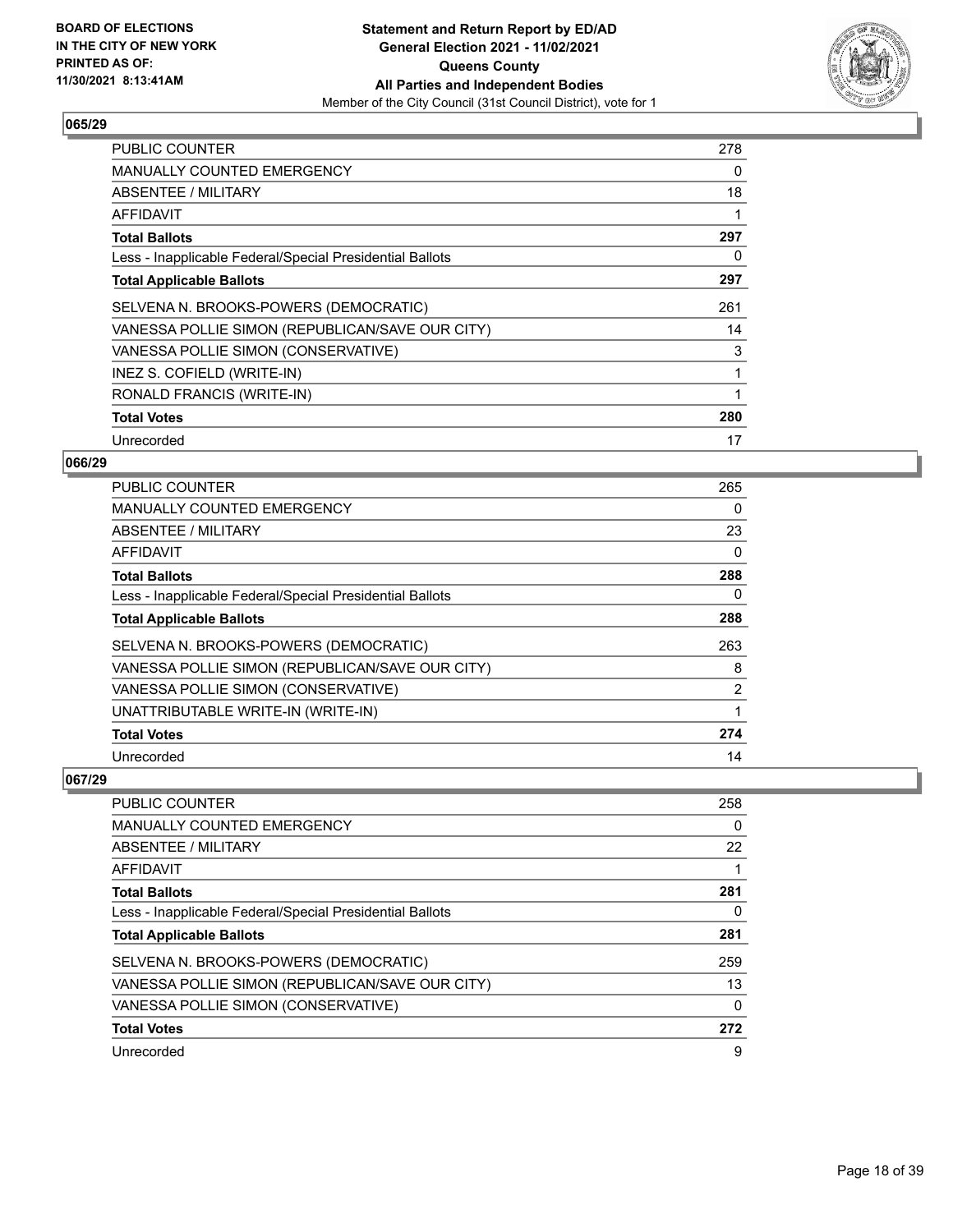

| PUBLIC COUNTER                                           | 211 |
|----------------------------------------------------------|-----|
| <b>MANUALLY COUNTED EMERGENCY</b>                        | 0   |
| ABSENTEE / MILITARY                                      | 19  |
| AFFIDAVIT                                                | 0   |
| <b>Total Ballots</b>                                     | 230 |
| Less - Inapplicable Federal/Special Presidential Ballots | 0   |
| <b>Total Applicable Ballots</b>                          | 230 |
| SELVENA N. BROOKS-POWERS (DEMOCRATIC)                    | 199 |
| VANESSA POLLIE SIMON (REPUBLICAN/SAVE OUR CITY)          | 15  |
| VANESSA POLLIE SIMON (CONSERVATIVE)                      | 4   |
| <b>Total Votes</b>                                       | 218 |
| Unrecorded                                               | 12  |

#### **071/29**

| <b>PUBLIC COUNTER</b>                                    | 190 |
|----------------------------------------------------------|-----|
| <b>MANUALLY COUNTED EMERGENCY</b>                        | 0   |
| ABSENTEE / MILITARY                                      | 7   |
| <b>AFFIDAVIT</b>                                         | 3   |
| <b>Total Ballots</b>                                     | 200 |
| Less - Inapplicable Federal/Special Presidential Ballots | 0   |
| <b>Total Applicable Ballots</b>                          | 200 |
| SELVENA N. BROOKS-POWERS (DEMOCRATIC)                    | 176 |
| VANESSA POLLIE SIMON (REPUBLICAN/SAVE OUR CITY)          | 9   |
| VANESSA POLLIE SIMON (CONSERVATIVE)                      | 4   |
| <b>Total Votes</b>                                       | 189 |
| Unrecorded                                               | 11  |

| <b>PUBLIC COUNTER</b>                                    | 193 |
|----------------------------------------------------------|-----|
| <b>MANUALLY COUNTED EMERGENCY</b>                        | 0   |
| ABSENTEE / MILITARY                                      | 9   |
| AFFIDAVIT                                                | 2   |
| <b>Total Ballots</b>                                     | 204 |
| Less - Inapplicable Federal/Special Presidential Ballots | 0   |
| <b>Total Applicable Ballots</b>                          | 204 |
| SELVENA N. BROOKS-POWERS (DEMOCRATIC)                    | 180 |
| VANESSA POLLIE SIMON (REPUBLICAN/SAVE OUR CITY)          | 12  |
| VANESSA POLLIE SIMON (CONSERVATIVE)                      |     |
| <b>Total Votes</b>                                       | 193 |
| Unrecorded                                               | 11  |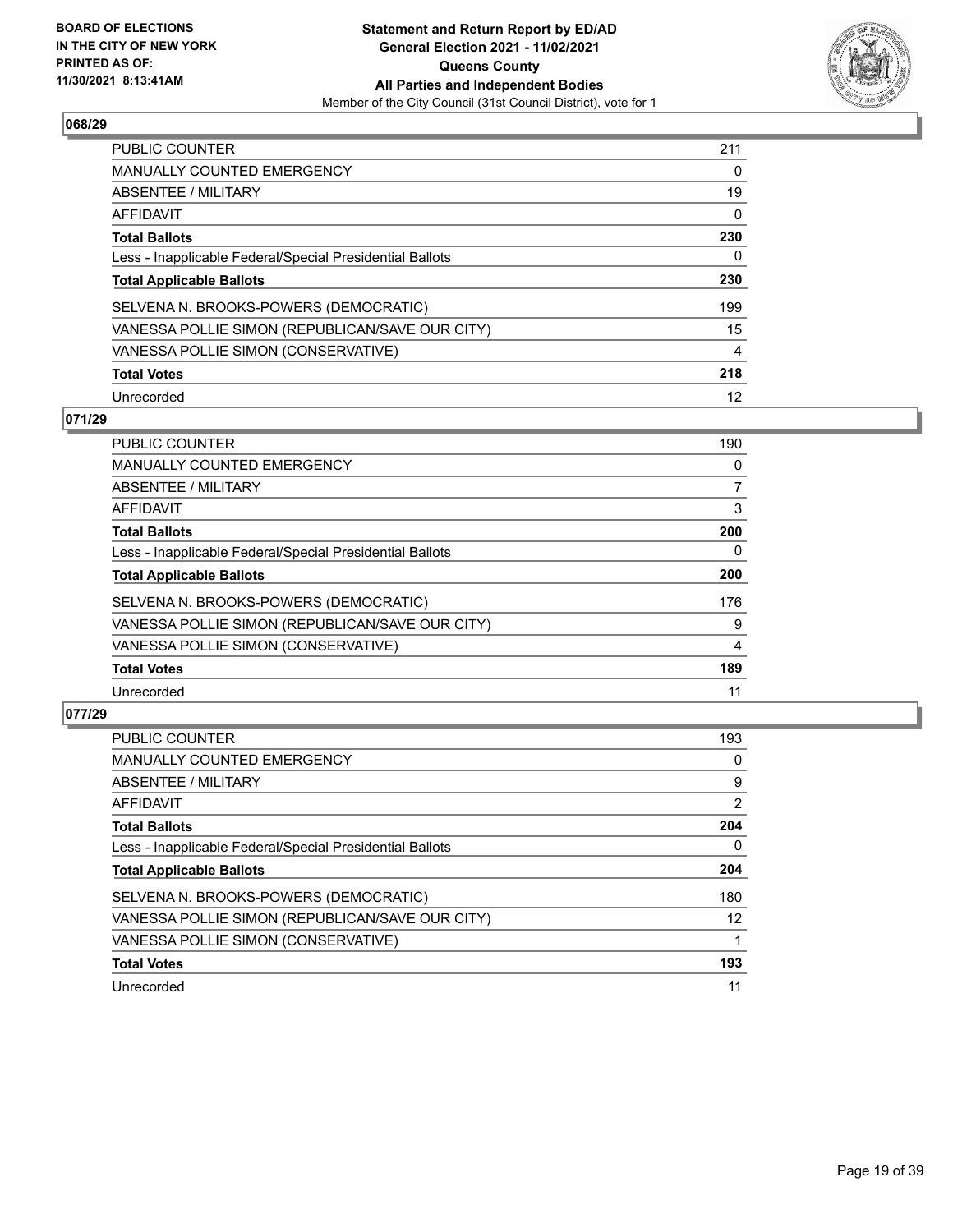

| PUBLIC COUNTER                                           | 151 |
|----------------------------------------------------------|-----|
| <b>MANUALLY COUNTED EMERGENCY</b>                        | 0   |
| ABSENTEE / MILITARY                                      | 15  |
| AFFIDAVIT                                                | 0   |
| <b>Total Ballots</b>                                     | 166 |
| Less - Inapplicable Federal/Special Presidential Ballots | 0   |
| <b>Total Applicable Ballots</b>                          | 166 |
|                                                          |     |
| SELVENA N. BROOKS-POWERS (DEMOCRATIC)                    | 144 |
| VANESSA POLLIE SIMON (REPUBLICAN/SAVE OUR CITY)          | 8   |
| VANESSA POLLIE SIMON (CONSERVATIVE)                      | 3   |
| <b>Total Votes</b>                                       | 155 |

| <b>PUBLIC COUNTER</b>                                    | 254 |
|----------------------------------------------------------|-----|
| <b>MANUALLY COUNTED EMERGENCY</b>                        | 0   |
| ABSENTEE / MILITARY                                      | 20  |
| AFFIDAVIT                                                | 5   |
| <b>Total Ballots</b>                                     | 279 |
| Less - Inapplicable Federal/Special Presidential Ballots | 0   |
| <b>Total Applicable Ballots</b>                          | 279 |
| SELVENA N. BROOKS-POWERS (DEMOCRATIC)                    | 247 |
|                                                          |     |
| VANESSA POLLIE SIMON (REPUBLICAN/SAVE OUR CITY)          | 17  |
| VANESSA POLLIE SIMON (CONSERVATIVE)                      | 2   |
| <b>Total Votes</b>                                       | 266 |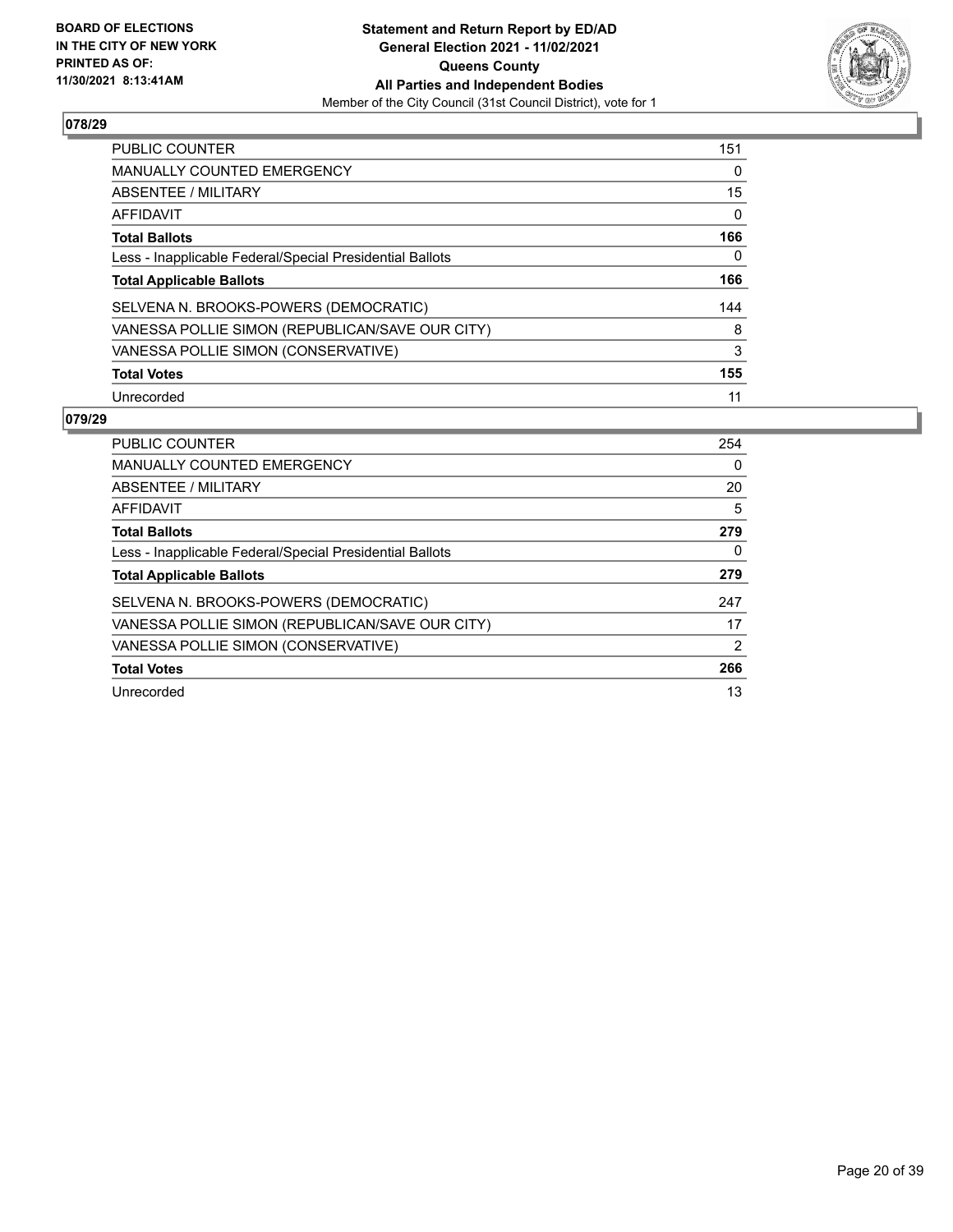

| <b>PUBLIC COUNTER</b>                                    | 26 |
|----------------------------------------------------------|----|
| <b>MANUALLY COUNTED EMERGENCY</b>                        | 0  |
| ABSENTEE / MILITARY                                      | 4  |
| AFFIDAVIT                                                |    |
| <b>Total Ballots</b>                                     | 31 |
| Less - Inapplicable Federal/Special Presidential Ballots | 0  |
| <b>Total Applicable Ballots</b>                          | 31 |
| SELVENA N. BROOKS-POWERS (DEMOCRATIC)                    | 24 |
| VANESSA POLLIE SIMON (REPUBLICAN/SAVE OUR CITY)          | 6  |
| VANESSA POLLIE SIMON (CONSERVATIVE)                      | 0  |
| UNATTRIBUTABLE WRITE-IN (WRITE-IN)                       |    |
| <b>Total Votes</b>                                       | 31 |

## **029/31**

| <b>PUBLIC COUNTER</b>                                    | 220      |
|----------------------------------------------------------|----------|
| <b>MANUALLY COUNTED EMERGENCY</b>                        | 0        |
| ABSENTEE / MILITARY                                      | 14       |
| <b>AFFIDAVIT</b>                                         | $\Omega$ |
| <b>Total Ballots</b>                                     | 234      |
| Less - Inapplicable Federal/Special Presidential Ballots | $\Omega$ |
| <b>Total Applicable Ballots</b>                          | 234      |
| SELVENA N. BROOKS-POWERS (DEMOCRATIC)                    | 211      |
| VANESSA POLLIE SIMON (REPUBLICAN/SAVE OUR CITY)          | 15       |
| VANESSA POLLIE SIMON (CONSERVATIVE)                      | 4        |
| <b>Total Votes</b>                                       | 230      |
| Unrecorded                                               | 4        |

| <b>PUBLIC COUNTER</b>                                    | 132           |
|----------------------------------------------------------|---------------|
| <b>MANUALLY COUNTED EMERGENCY</b>                        | 0             |
| ABSENTEE / MILITARY                                      | 13            |
| AFFIDAVIT                                                | 2             |
| <b>Total Ballots</b>                                     | 147           |
| Less - Inapplicable Federal/Special Presidential Ballots | 0             |
| <b>Total Applicable Ballots</b>                          | 147           |
| SELVENA N. BROOKS-POWERS (DEMOCRATIC)                    | 125           |
| VANESSA POLLIE SIMON (REPUBLICAN/SAVE OUR CITY)          | 13            |
| VANESSA POLLIE SIMON (CONSERVATIVE)                      | $\mathcal{P}$ |
| <b>Total Votes</b>                                       | 140           |
| Unrecorded                                               |               |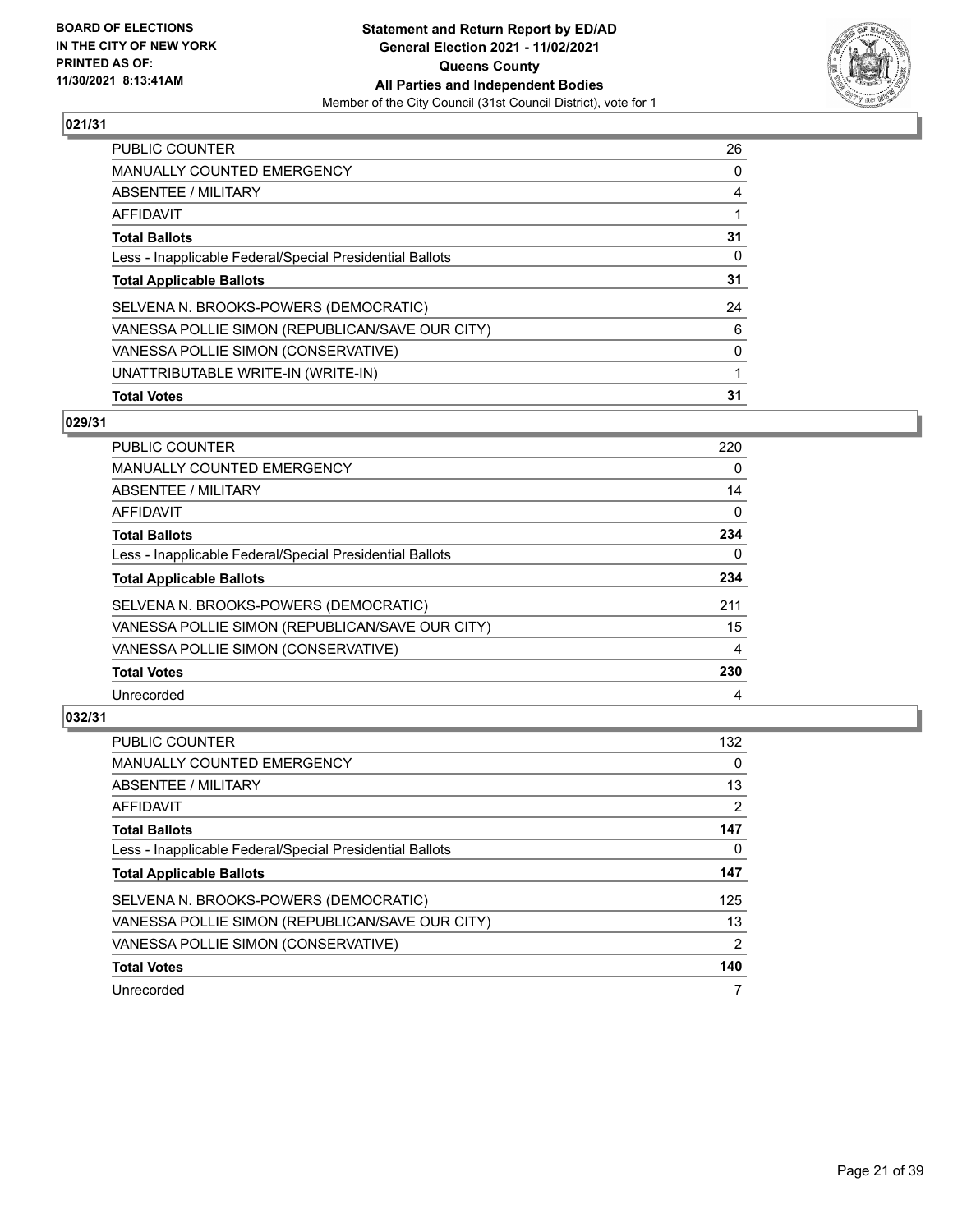

| <b>PUBLIC COUNTER</b>                                    | 75 |
|----------------------------------------------------------|----|
| <b>MANUALLY COUNTED EMERGENCY</b>                        | 0  |
| ABSENTEE / MILITARY                                      | 4  |
| AFFIDAVIT                                                | 3  |
| <b>Total Ballots</b>                                     | 82 |
| Less - Inapplicable Federal/Special Presidential Ballots | 0  |
| <b>Total Applicable Ballots</b>                          | 82 |
| SELVENA N. BROOKS-POWERS (DEMOCRATIC)                    | 72 |
| VANESSA POLLIE SIMON (REPUBLICAN/SAVE OUR CITY)          | 4  |
| VANESSA POLLIE SIMON (CONSERVATIVE)                      |    |
| <b>Total Votes</b>                                       | 77 |
| Unrecorded                                               | 5  |

#### **034/31**

| <b>PUBLIC COUNTER</b>                                    | 218      |
|----------------------------------------------------------|----------|
| <b>MANUALLY COUNTED EMERGENCY</b>                        | $\Omega$ |
| ABSENTEE / MILITARY                                      | 15       |
| AFFIDAVIT                                                | $\Omega$ |
| <b>Total Ballots</b>                                     | 233      |
| Less - Inapplicable Federal/Special Presidential Ballots | 0        |
| <b>Total Applicable Ballots</b>                          | 233      |
| SELVENA N. BROOKS-POWERS (DEMOCRATIC)                    | 205      |
| VANESSA POLLIE SIMON (REPUBLICAN/SAVE OUR CITY)          | 13       |
| VANESSA POLLIE SIMON (CONSERVATIVE)                      | 2        |
| <b>Total Votes</b>                                       | 220      |
| Unrecorded                                               | 13       |

| <b>PUBLIC COUNTER</b>                                    | 182      |
|----------------------------------------------------------|----------|
| <b>MANUALLY COUNTED EMERGENCY</b>                        | $\Omega$ |
| ABSENTEE / MILITARY                                      | 24       |
| <b>AFFIDAVIT</b>                                         | $\Omega$ |
| <b>Total Ballots</b>                                     | 206      |
| Less - Inapplicable Federal/Special Presidential Ballots | 0        |
| <b>Total Applicable Ballots</b>                          | 206      |
| SELVENA N. BROOKS-POWERS (DEMOCRATIC)                    | 189      |
| VANESSA POLLIE SIMON (REPUBLICAN/SAVE OUR CITY)          | 8        |
| VANESSA POLLIE SIMON (CONSERVATIVE)                      | 2        |
| <b>Total Votes</b>                                       | 199      |
| Unrecorded                                               |          |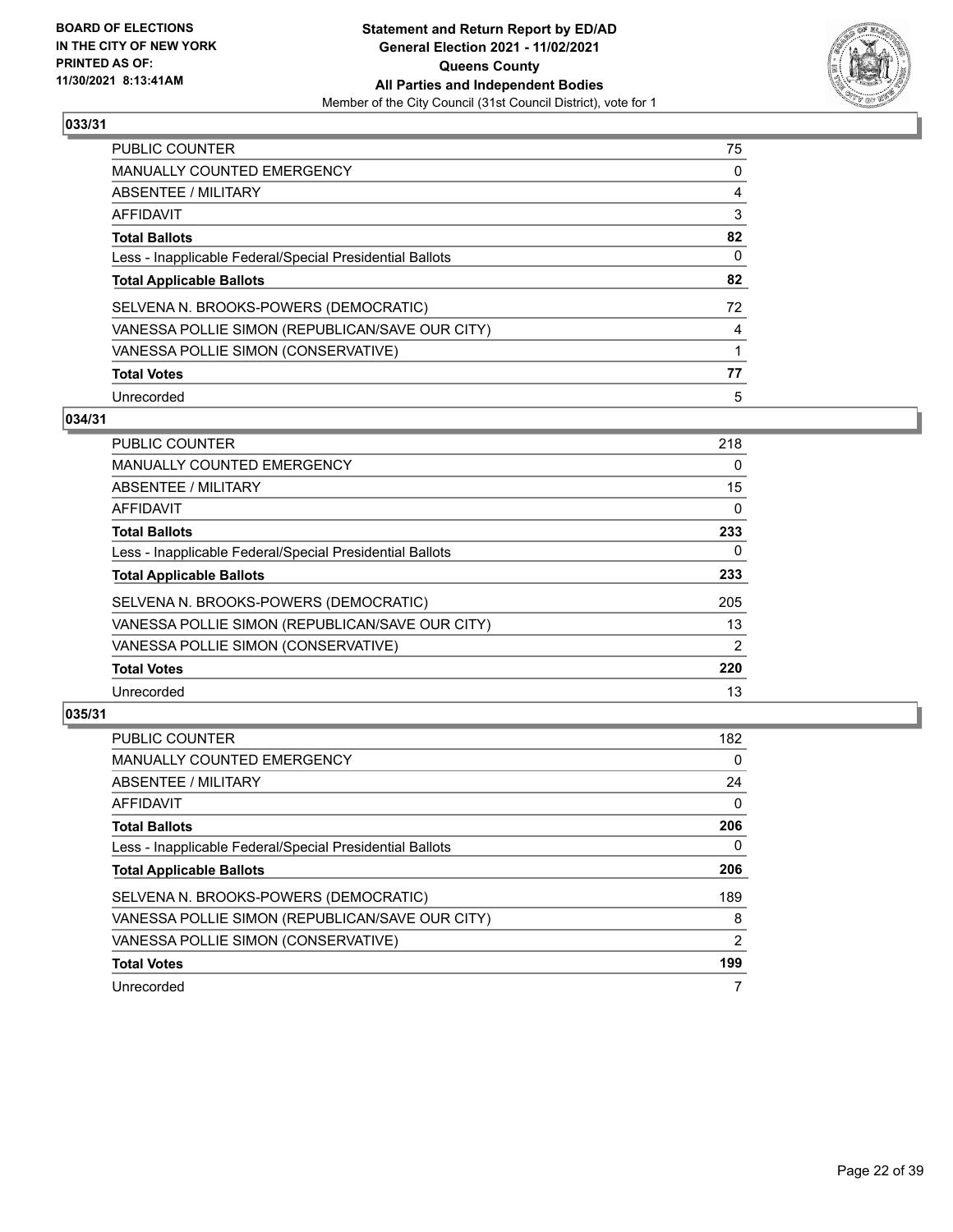

| PUBLIC COUNTER                                           | 219      |
|----------------------------------------------------------|----------|
| <b>MANUALLY COUNTED EMERGENCY</b>                        | 0        |
| ABSENTEE / MILITARY                                      | 10       |
| AFFIDAVIT                                                | $\Omega$ |
| <b>Total Ballots</b>                                     | 229      |
| Less - Inapplicable Federal/Special Presidential Ballots | 0        |
| <b>Total Applicable Ballots</b>                          | 229      |
| SELVENA N. BROOKS-POWERS (DEMOCRATIC)                    | 220      |
| VANESSA POLLIE SIMON (REPUBLICAN/SAVE OUR CITY)          | 5        |
| VANESSA POLLIE SIMON (CONSERVATIVE)                      |          |
| <b>Total Votes</b>                                       | 226      |
| Unrecorded                                               | 3        |

#### **037/31**

| 226            |
|----------------|
| 0              |
| 5              |
| $\overline{2}$ |
| 233            |
| 0              |
| 233            |
| 212            |
| 12             |
|                |
| 225            |
| 8              |
|                |

| PUBLIC COUNTER                                           | 286      |
|----------------------------------------------------------|----------|
| <b>MANUALLY COUNTED EMERGENCY</b>                        | 0        |
| ABSENTEE / MILITARY                                      | 15       |
| AFFIDAVIT                                                | 3        |
| <b>Total Ballots</b>                                     | 304      |
| Less - Inapplicable Federal/Special Presidential Ballots | $\Omega$ |
| <b>Total Applicable Ballots</b>                          | 304      |
| SELVENA N. BROOKS-POWERS (DEMOCRATIC)                    | 278      |
| VANESSA POLLIE SIMON (REPUBLICAN/SAVE OUR CITY)          | 11       |
| VANESSA POLLIE SIMON (CONSERVATIVE)                      | 2        |
| <b>Total Votes</b>                                       | 291      |
| Unrecorded                                               | 13       |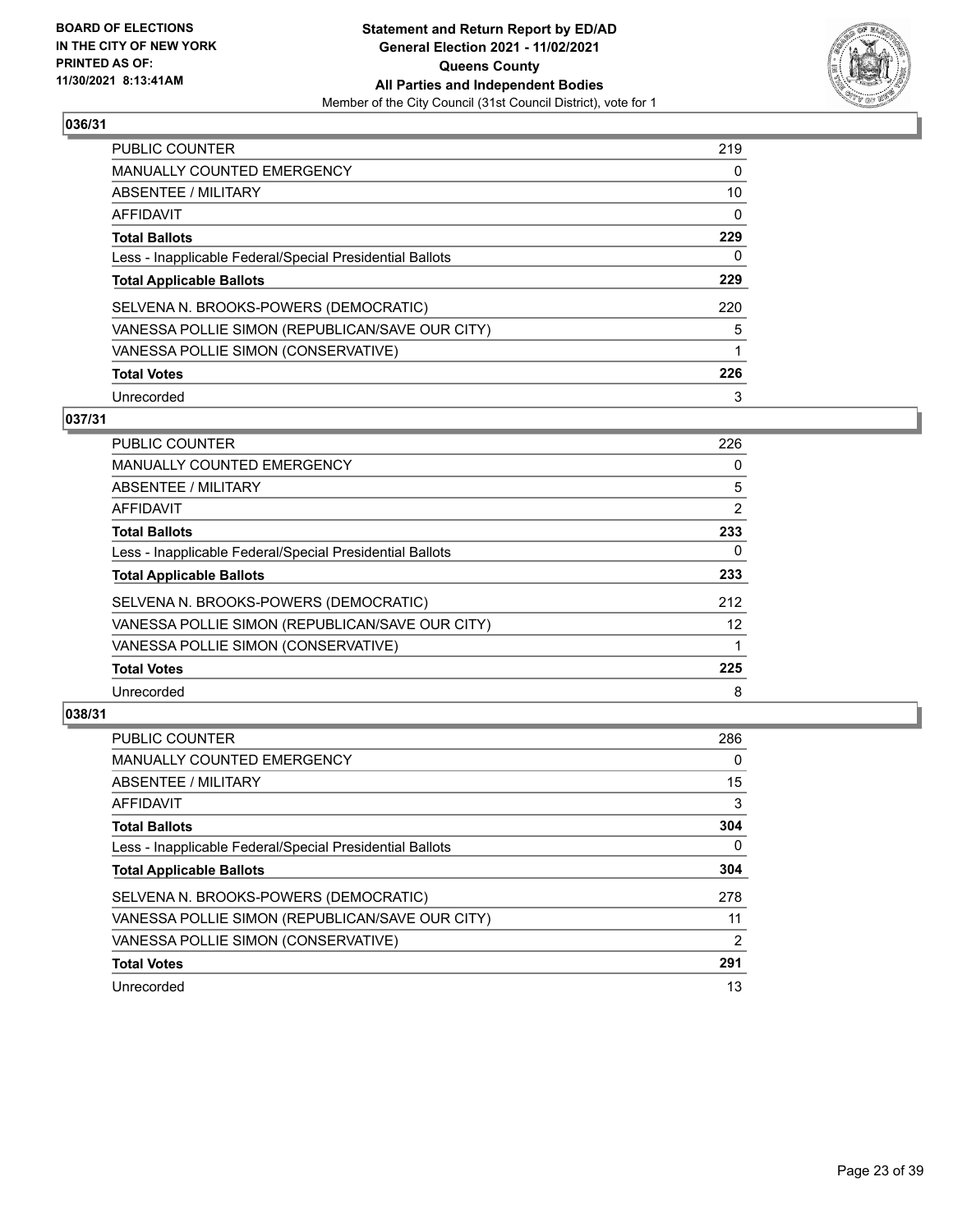

| <b>PUBLIC COUNTER</b>                                    | 259 |
|----------------------------------------------------------|-----|
| <b>MANUALLY COUNTED EMERGENCY</b>                        | 0   |
| ABSENTEE / MILITARY                                      | 16  |
| AFFIDAVIT                                                | 2   |
| <b>Total Ballots</b>                                     | 277 |
| Less - Inapplicable Federal/Special Presidential Ballots | 0   |
| <b>Total Applicable Ballots</b>                          | 277 |
| SELVENA N. BROOKS-POWERS (DEMOCRATIC)                    | 191 |
| VANESSA POLLIE SIMON (REPUBLICAN/SAVE OUR CITY)          | 63  |
| VANESSA POLLIE SIMON (CONSERVATIVE)                      | 9   |
| UNATTRIBUTABLE WRITE-IN (WRITE-IN)                       | 1   |
| <b>Total Votes</b>                                       | 264 |
| Unrecorded                                               | 13  |

## **040/31**

| PUBLIC COUNTER                                           | 249 |
|----------------------------------------------------------|-----|
| MANUALLY COUNTED EMERGENCY                               | 0   |
| ABSENTEE / MILITARY                                      | 17  |
| AFFIDAVIT                                                |     |
| <b>Total Ballots</b>                                     | 267 |
| Less - Inapplicable Federal/Special Presidential Ballots | 0   |
| <b>Total Applicable Ballots</b>                          | 267 |
| SELVENA N. BROOKS-POWERS (DEMOCRATIC)                    | 257 |
| VANESSA POLLIE SIMON (REPUBLICAN/SAVE OUR CITY)          | 4   |
| VANESSA POLLIE SIMON (CONSERVATIVE)                      | 0   |
| <b>Total Votes</b>                                       | 261 |
| Unrecorded                                               | 6   |

| <b>PUBLIC COUNTER</b>                                    | 212 |
|----------------------------------------------------------|-----|
| <b>MANUALLY COUNTED EMERGENCY</b>                        | 0   |
| ABSENTEE / MILITARY                                      | 17  |
| AFFIDAVIT                                                | 0   |
| <b>Total Ballots</b>                                     | 229 |
| Less - Inapplicable Federal/Special Presidential Ballots | 0   |
| <b>Total Applicable Ballots</b>                          | 229 |
| SELVENA N. BROOKS-POWERS (DEMOCRATIC)                    | 210 |
| VANESSA POLLIE SIMON (REPUBLICAN/SAVE OUR CITY)          | 9   |
| VANESSA POLLIE SIMON (CONSERVATIVE)                      |     |
| <b>Total Votes</b>                                       | 220 |
| Unrecorded                                               | 9   |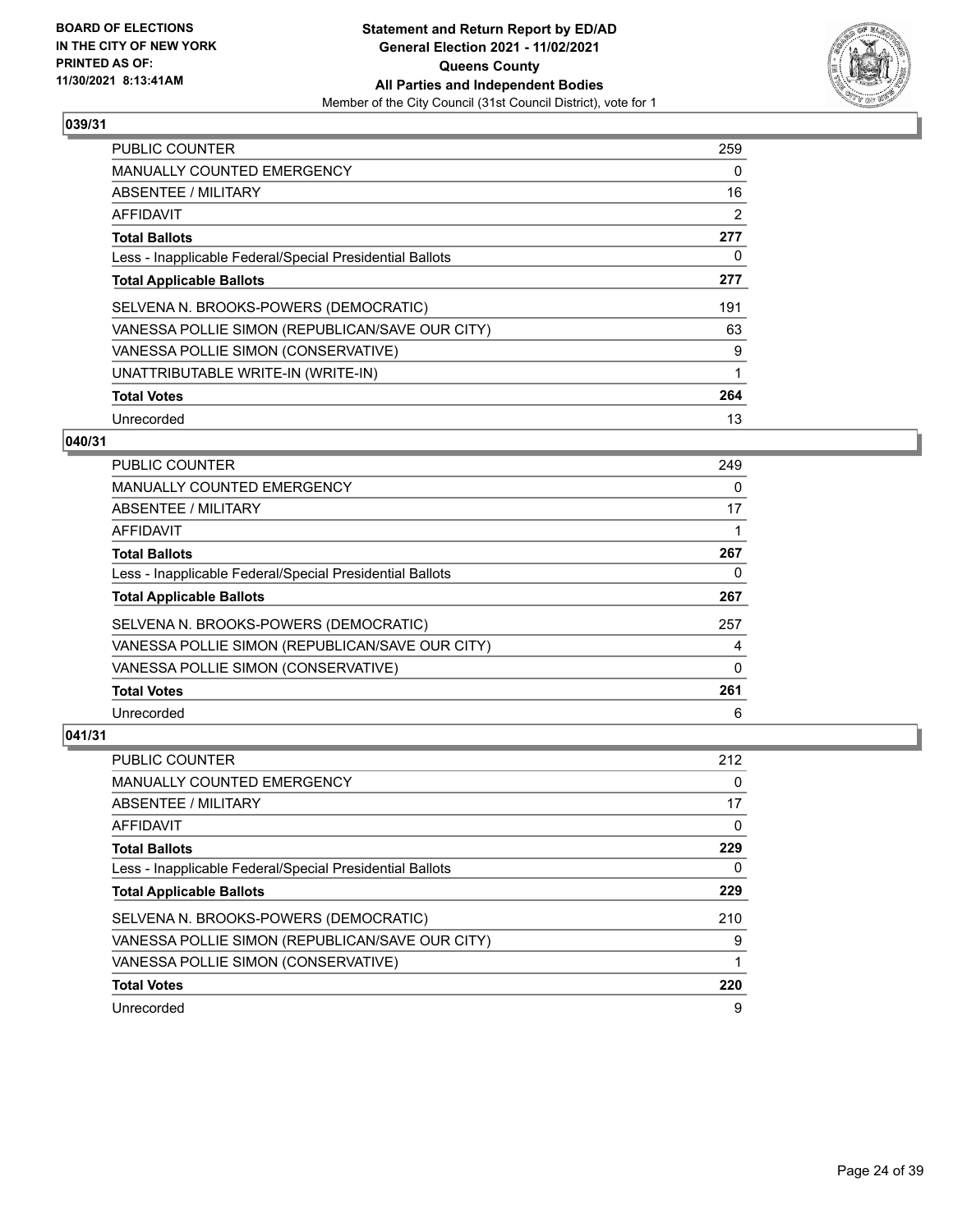

| PUBLIC COUNTER                                           | 177 |
|----------------------------------------------------------|-----|
| <b>MANUALLY COUNTED EMERGENCY</b>                        | 0   |
| ABSENTEE / MILITARY                                      | 12  |
| AFFIDAVIT                                                |     |
| <b>Total Ballots</b>                                     | 190 |
| Less - Inapplicable Federal/Special Presidential Ballots | 0   |
| <b>Total Applicable Ballots</b>                          | 190 |
| SELVENA N. BROOKS-POWERS (DEMOCRATIC)                    | 172 |
| VANESSA POLLIE SIMON (REPUBLICAN/SAVE OUR CITY)          | 10  |
| VANESSA POLLIE SIMON (CONSERVATIVE)                      | 0   |
| <b>Total Votes</b>                                       | 182 |
| Unrecorded                                               | 8   |

#### **043/31**

| <b>PUBLIC COUNTER</b>                                    | 218            |
|----------------------------------------------------------|----------------|
| MANUALLY COUNTED EMERGENCY                               | $\Omega$       |
| ABSENTEE / MILITARY                                      | 13             |
| AFFIDAVIT                                                | $\overline{2}$ |
| <b>Total Ballots</b>                                     | 233            |
| Less - Inapplicable Federal/Special Presidential Ballots | $\Omega$       |
| <b>Total Applicable Ballots</b>                          | 233            |
| SELVENA N. BROOKS-POWERS (DEMOCRATIC)                    | 210            |
| VANESSA POLLIE SIMON (REPUBLICAN/SAVE OUR CITY)          | 11             |
| VANESSA POLLIE SIMON (CONSERVATIVE)                      |                |
| <b>Total Votes</b>                                       | 222            |
| Unrecorded                                               | 11             |

| <b>PUBLIC COUNTER</b>                                    | 150 |
|----------------------------------------------------------|-----|
| MANUALLY COUNTED EMERGENCY                               | 0   |
| ABSENTEE / MILITARY                                      | 5   |
| AFFIDAVIT                                                | 0   |
| <b>Total Ballots</b>                                     | 155 |
| Less - Inapplicable Federal/Special Presidential Ballots | 0   |
| <b>Total Applicable Ballots</b>                          | 155 |
| SELVENA N. BROOKS-POWERS (DEMOCRATIC)                    | 142 |
| VANESSA POLLIE SIMON (REPUBLICAN/SAVE OUR CITY)          | 5   |
| VANESSA POLLIE SIMON (CONSERVATIVE)                      | 4   |
| MANNY SILVA (WRITE-IN)                                   |     |
| <b>Total Votes</b>                                       | 152 |
| Unrecorded                                               | 3   |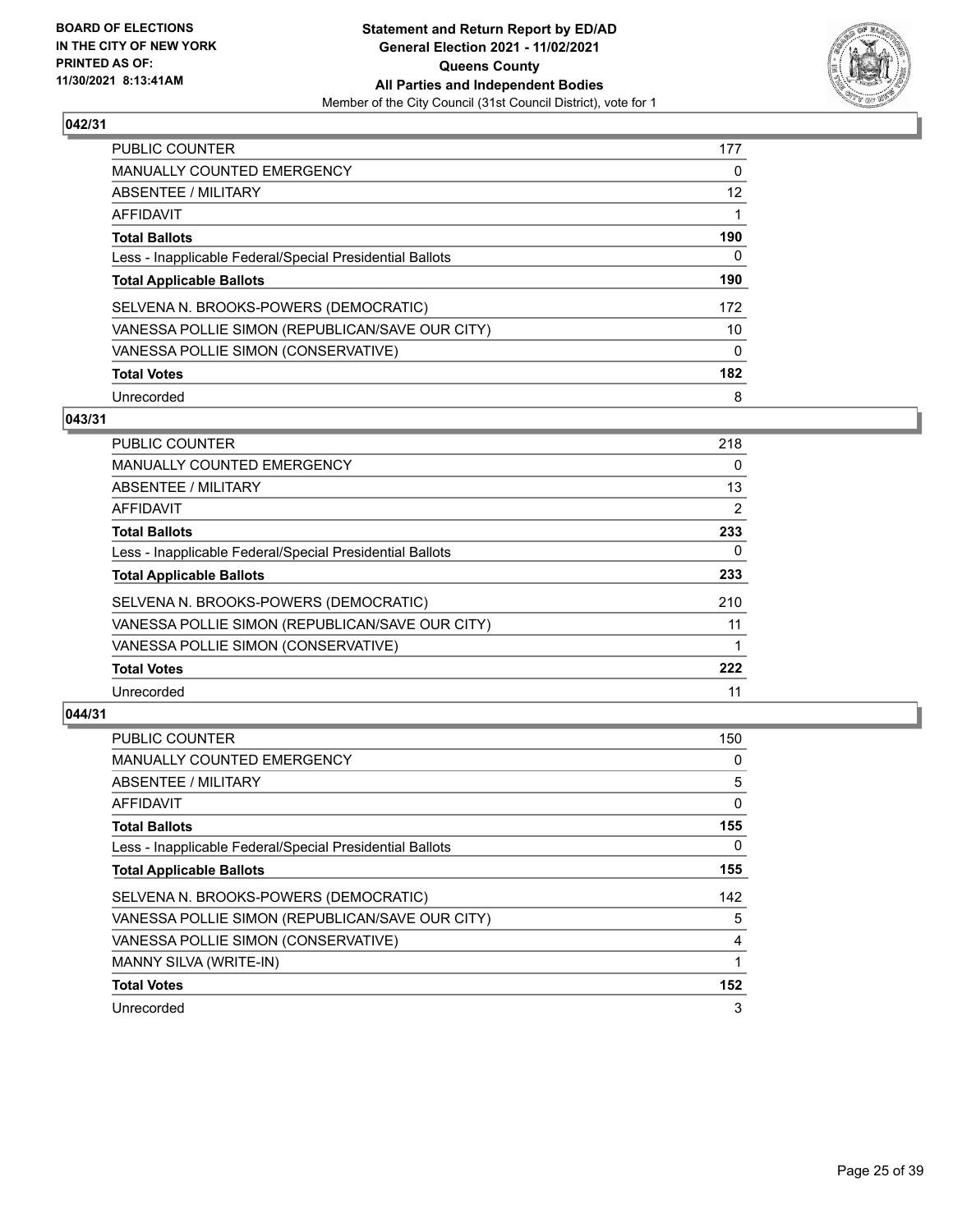

| <b>PUBLIC COUNTER</b>                                    | 237 |
|----------------------------------------------------------|-----|
| <b>MANUALLY COUNTED EMERGENCY</b>                        | 0   |
| <b>ABSENTEE / MILITARY</b>                               | 6   |
| AFFIDAVIT                                                | 4   |
| <b>Total Ballots</b>                                     | 247 |
| Less - Inapplicable Federal/Special Presidential Ballots | 0   |
| <b>Total Applicable Ballots</b>                          | 247 |
| SELVENA N. BROOKS-POWERS (DEMOCRATIC)                    | 203 |
| VANESSA POLLIE SIMON (REPUBLICAN/SAVE OUR CITY)          | 25  |
| VANESSA POLLIE SIMON (CONSERVATIVE)                      | 4   |
| <b>Total Votes</b>                                       | 232 |
| Unrecorded                                               | 15  |

## **046/31**

| PUBLIC COUNTER                                           | 171      |
|----------------------------------------------------------|----------|
| <b>MANUALLY COUNTED EMERGENCY</b>                        | $\Omega$ |
| ABSENTEE / MILITARY                                      | 22       |
| AFFIDAVIT                                                |          |
| <b>Total Ballots</b>                                     | 194      |
| Less - Inapplicable Federal/Special Presidential Ballots | $\Omega$ |
| <b>Total Applicable Ballots</b>                          | 194      |
| SELVENA N. BROOKS-POWERS (DEMOCRATIC)                    | 166      |
| VANESSA POLLIE SIMON (REPUBLICAN/SAVE OUR CITY)          | 17       |
| VANESSA POLLIE SIMON (CONSERVATIVE)                      |          |
| UNATTRIBUTABLE WRITE-IN (WRITE-IN)                       | 1        |
| <b>Total Votes</b>                                       | 185      |
| Unrecorded                                               | 9        |

| <b>PUBLIC COUNTER</b>                                    | 192            |
|----------------------------------------------------------|----------------|
| MANUALLY COUNTED EMERGENCY                               | 0              |
| ABSENTEE / MILITARY                                      | 12             |
| AFFIDAVIT                                                |                |
| <b>Total Ballots</b>                                     | 205            |
| Less - Inapplicable Federal/Special Presidential Ballots | 0              |
| <b>Total Applicable Ballots</b>                          | 205            |
| SELVENA N. BROOKS-POWERS (DEMOCRATIC)                    | 180            |
| VANESSA POLLIE SIMON (REPUBLICAN/SAVE OUR CITY)          | 11             |
| VANESSA POLLIE SIMON (CONSERVATIVE)                      | $\overline{2}$ |
| ALAN KATEMAN (WRITE-IN)                                  | 1              |
| <b>Total Votes</b>                                       | 194            |
| Unrecorded                                               | 11             |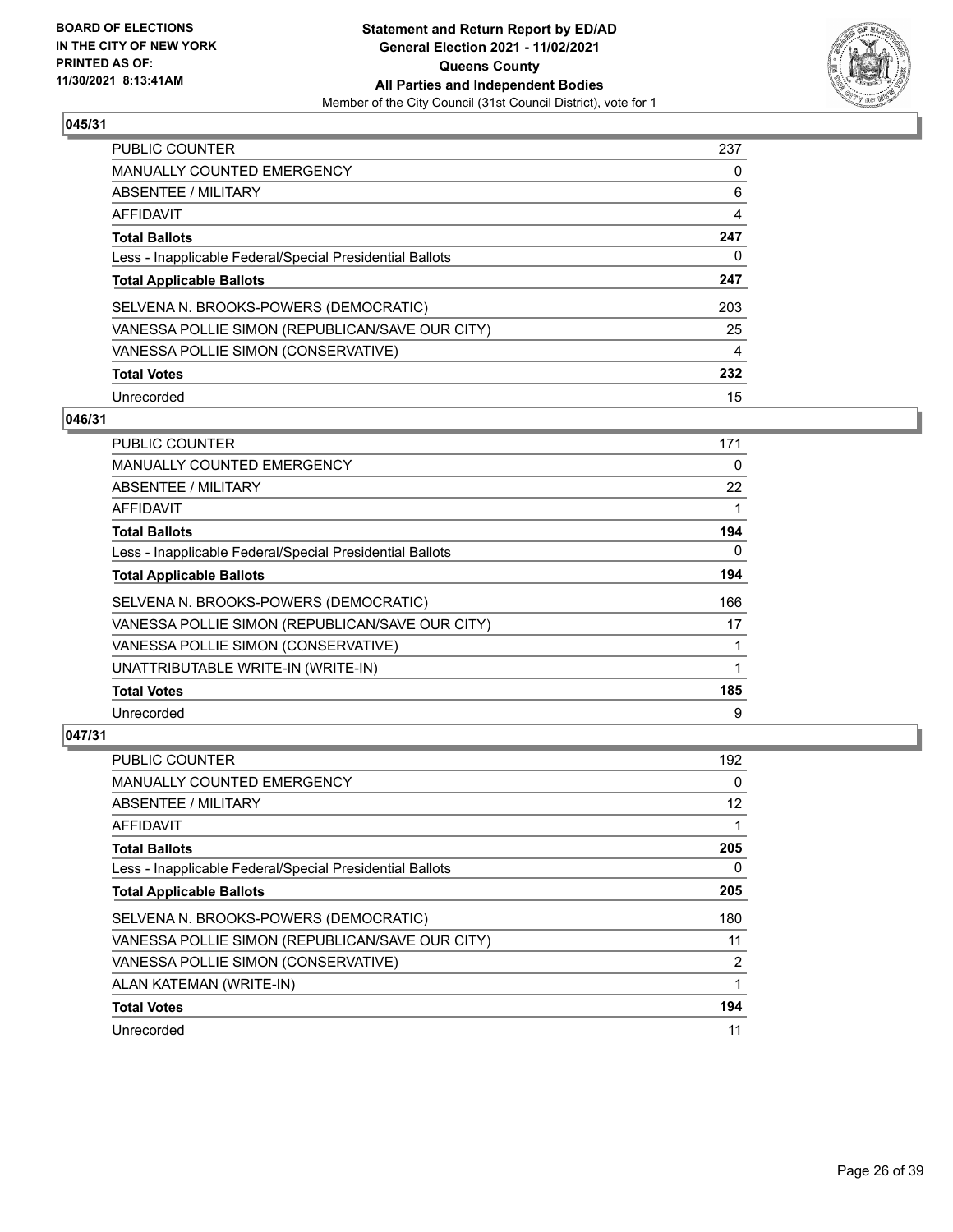

| PUBLIC COUNTER                                           | 204 |
|----------------------------------------------------------|-----|
| <b>MANUALLY COUNTED EMERGENCY</b>                        | 0   |
| ABSENTEE / MILITARY                                      | 5   |
| AFFIDAVIT                                                |     |
| <b>Total Ballots</b>                                     | 210 |
| Less - Inapplicable Federal/Special Presidential Ballots | 0   |
| <b>Total Applicable Ballots</b>                          | 210 |
| SELVENA N. BROOKS-POWERS (DEMOCRATIC)                    | 176 |
| VANESSA POLLIE SIMON (REPUBLICAN/SAVE OUR CITY)          | 22  |
| VANESSA POLLIE SIMON (CONSERVATIVE)                      | 3   |
| <b>Total Votes</b>                                       | 201 |
| Unrecorded                                               | 9   |

#### **049/31**

| <b>PUBLIC COUNTER</b>                                    | 233      |
|----------------------------------------------------------|----------|
| <b>MANUALLY COUNTED EMERGENCY</b>                        | 0        |
| ABSENTEE / MILITARY                                      | 7        |
| AFFIDAVIT                                                | 7        |
| <b>Total Ballots</b>                                     | 247      |
| Less - Inapplicable Federal/Special Presidential Ballots | $\Omega$ |
| <b>Total Applicable Ballots</b>                          | 247      |
| SELVENA N. BROOKS-POWERS (DEMOCRATIC)                    | 212      |
| VANESSA POLLIE SIMON (REPUBLICAN/SAVE OUR CITY)          | 19       |
| VANESSA POLLIE SIMON (CONSERVATIVE)                      | 9        |
| <b>Total Votes</b>                                       | 240      |
| Unrecorded                                               |          |

| <b>PUBLIC COUNTER</b>                                    | 93             |
|----------------------------------------------------------|----------------|
| <b>MANUALLY COUNTED EMERGENCY</b>                        | 0              |
| ABSENTEE / MILITARY                                      | 6              |
| AFFIDAVIT                                                | $\overline{2}$ |
| <b>Total Ballots</b>                                     | 101            |
| Less - Inapplicable Federal/Special Presidential Ballots | 0              |
| <b>Total Applicable Ballots</b>                          | 101            |
| SELVENA N. BROOKS-POWERS (DEMOCRATIC)                    | 84             |
| VANESSA POLLIE SIMON (REPUBLICAN/SAVE OUR CITY)          | 8              |
| VANESSA POLLIE SIMON (CONSERVATIVE)                      | 3              |
| <b>Total Votes</b>                                       | 95             |
| Unrecorded                                               | 6              |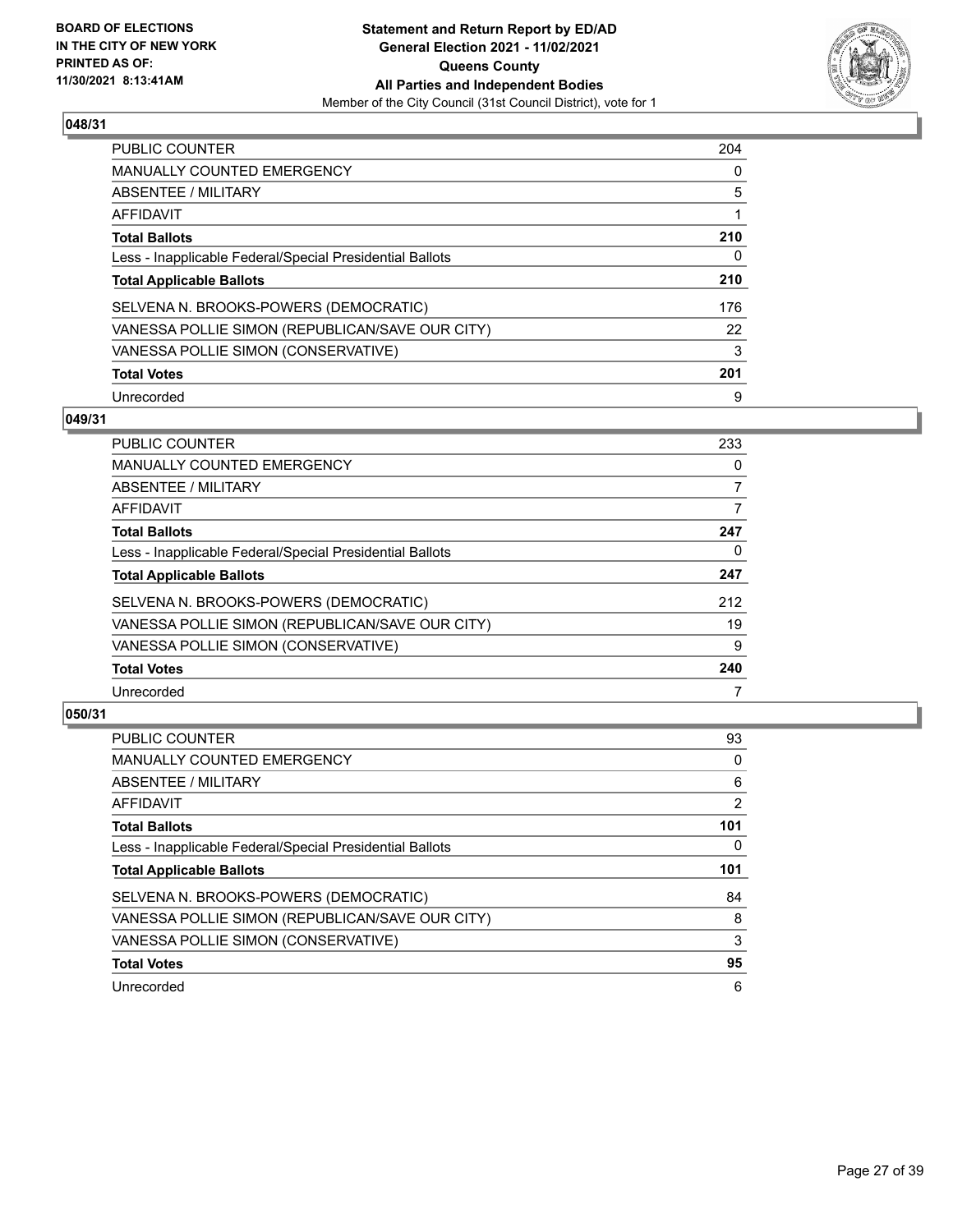

| <b>PUBLIC COUNTER</b>                                    | 193      |
|----------------------------------------------------------|----------|
| <b>MANUALLY COUNTED EMERGENCY</b>                        | $\Omega$ |
| ABSENTEE / MILITARY                                      | 22       |
| AFFIDAVIT                                                | 0        |
| <b>Total Ballots</b>                                     | 215      |
| Less - Inapplicable Federal/Special Presidential Ballots | 0        |
| <b>Total Applicable Ballots</b>                          | 215      |
| SELVENA N. BROOKS-POWERS (DEMOCRATIC)                    | 188      |
| VANESSA POLLIE SIMON (REPUBLICAN/SAVE OUR CITY)          | 13       |
| VANESSA POLLIE SIMON (CONSERVATIVE)                      | 3        |
| <b>Total Votes</b>                                       | 204      |
| Unrecorded                                               | 11       |

#### **052/31**

| <b>PUBLIC COUNTER</b>                                    | 216      |
|----------------------------------------------------------|----------|
| <b>MANUALLY COUNTED EMERGENCY</b>                        | 0        |
| ABSENTEE / MILITARY                                      | 7        |
| AFFIDAVIT                                                | $\Omega$ |
| <b>Total Ballots</b>                                     | 223      |
| Less - Inapplicable Federal/Special Presidential Ballots | 0        |
| <b>Total Applicable Ballots</b>                          | 223      |
| SELVENA N. BROOKS-POWERS (DEMOCRATIC)                    | 199      |
| VANESSA POLLIE SIMON (REPUBLICAN/SAVE OUR CITY)          | 16       |
| VANESSA POLLIE SIMON (CONSERVATIVE)                      |          |
| <b>Total Votes</b>                                       | 216      |
| Unrecorded                                               |          |

| <b>PUBLIC COUNTER</b>                                    | 163 |
|----------------------------------------------------------|-----|
| <b>MANUALLY COUNTED EMERGENCY</b>                        | 0   |
| ABSENTEE / MILITARY                                      | 12  |
| <b>AFFIDAVIT</b>                                         | 4   |
| <b>Total Ballots</b>                                     | 179 |
| Less - Inapplicable Federal/Special Presidential Ballots | 0   |
| <b>Total Applicable Ballots</b>                          | 179 |
| SELVENA N. BROOKS-POWERS (DEMOCRATIC)                    | 153 |
| VANESSA POLLIE SIMON (REPUBLICAN/SAVE OUR CITY)          | 14  |
| VANESSA POLLIE SIMON (CONSERVATIVE)                      | 4   |
| <b>Total Votes</b>                                       | 171 |
| Unrecorded                                               | 8   |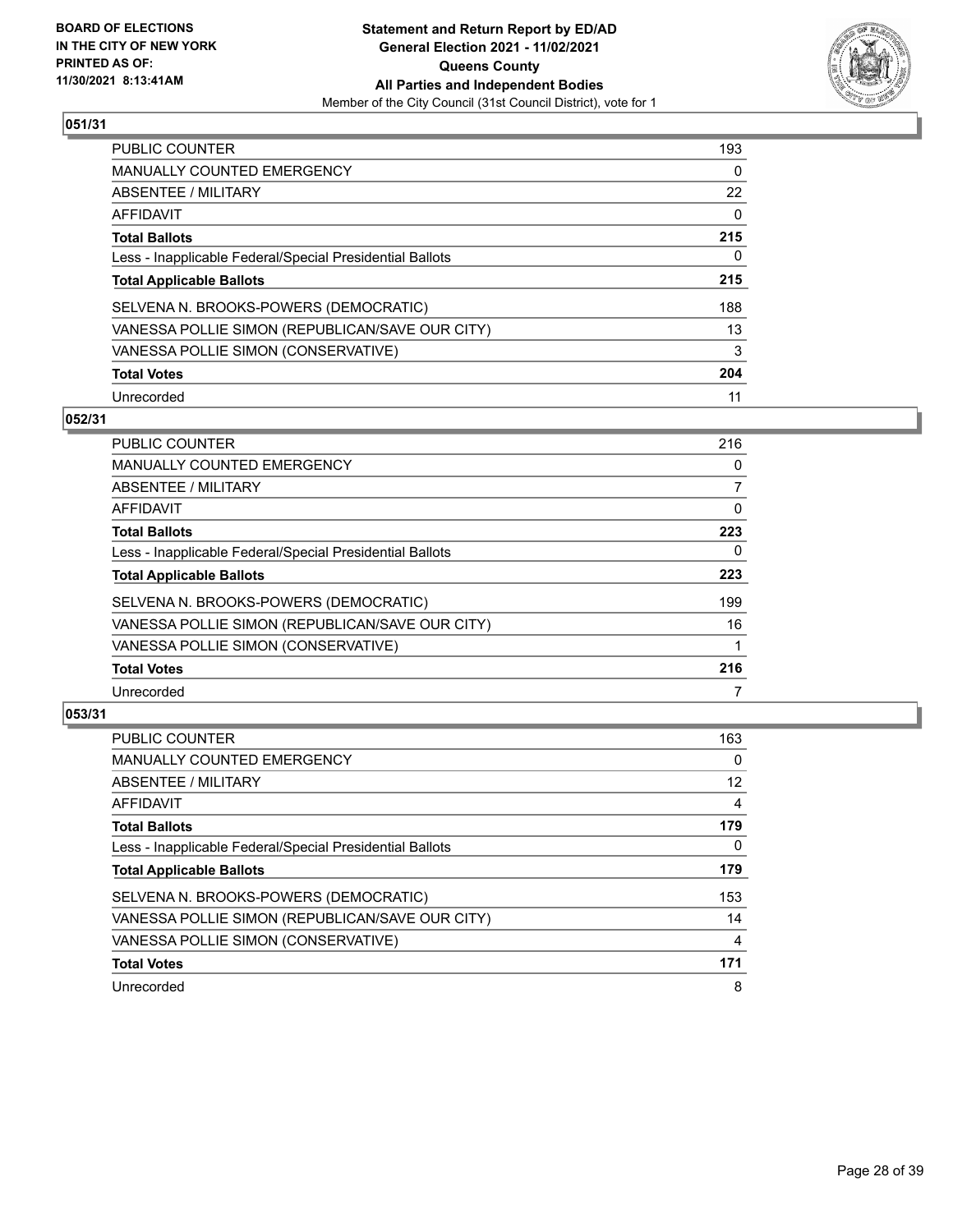

| <b>PUBLIC COUNTER</b>                                    | 183               |
|----------------------------------------------------------|-------------------|
| <b>MANUALLY COUNTED EMERGENCY</b>                        | 0                 |
| ABSENTEE / MILITARY                                      | $12 \overline{ }$ |
| <b>AFFIDAVIT</b>                                         | $\mathbf{0}$      |
| <b>Total Ballots</b>                                     | 195               |
| Less - Inapplicable Federal/Special Presidential Ballots | 0                 |
| <b>Total Applicable Ballots</b>                          | 195               |
| SELVENA N. BROOKS-POWERS (DEMOCRATIC)                    | 163               |
| VANESSA POLLIE SIMON (REPUBLICAN/SAVE OUR CITY)          | 16                |
| VANESSA POLLIE SIMON (CONSERVATIVE)                      | 4                 |
| ERCAN NURI AYBASTI (WRITE-IN)                            | 1                 |
| <b>Total Votes</b>                                       | 184               |
| Unrecorded                                               | 11                |

## **055/31**

| <b>PUBLIC COUNTER</b>                                    | 205 |
|----------------------------------------------------------|-----|
| <b>MANUALLY COUNTED EMERGENCY</b>                        | 0   |
| <b>ABSENTEE / MILITARY</b>                               | 10  |
| <b>AFFIDAVIT</b>                                         | 2   |
| <b>Total Ballots</b>                                     | 217 |
| Less - Inapplicable Federal/Special Presidential Ballots | 0   |
| <b>Total Applicable Ballots</b>                          | 217 |
| SELVENA N. BROOKS-POWERS (DEMOCRATIC)                    | 194 |
| VANESSA POLLIE SIMON (REPUBLICAN/SAVE OUR CITY)          | 6   |
| VANESSA POLLIE SIMON (CONSERVATIVE)                      |     |
| <b>Total Votes</b>                                       | 201 |
| Unrecorded                                               | 16  |

| <b>PUBLIC COUNTER</b>                                    | 176 |
|----------------------------------------------------------|-----|
| <b>MANUALLY COUNTED EMERGENCY</b>                        | 0   |
| ABSENTEE / MILITARY                                      |     |
| AFFIDAVIT                                                |     |
| <b>Total Ballots</b>                                     | 184 |
| Less - Inapplicable Federal/Special Presidential Ballots | 0   |
| <b>Total Applicable Ballots</b>                          | 184 |
| SELVENA N. BROOKS-POWERS (DEMOCRATIC)                    | 157 |
| VANESSA POLLIE SIMON (REPUBLICAN/SAVE OUR CITY)          |     |
| VANESSA POLLIE SIMON (CONSERVATIVE)                      |     |
| <b>Total Votes</b>                                       | 165 |
| Unrecorded                                               | 19  |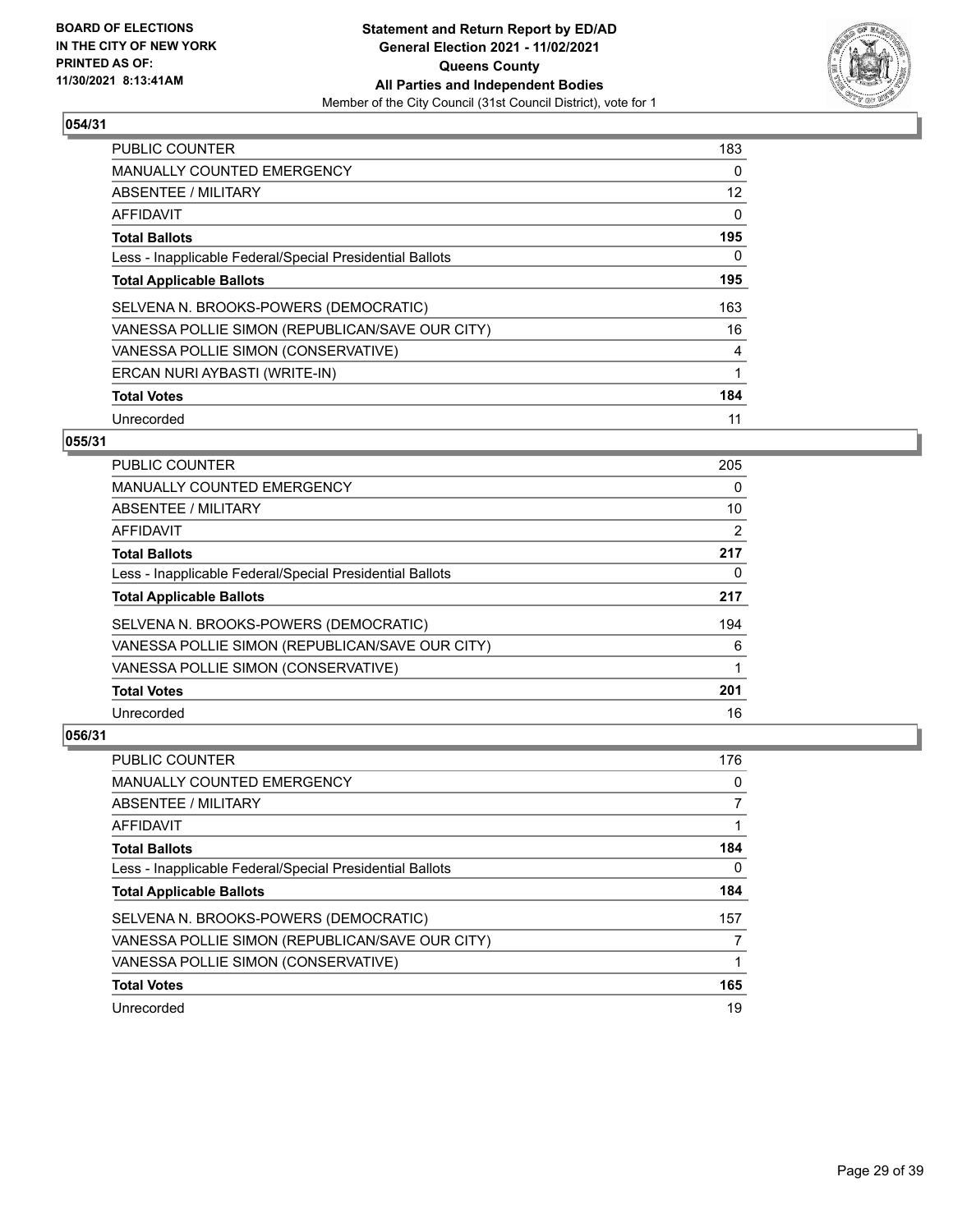

| <b>PUBLIC COUNTER</b>                                    | 235           |
|----------------------------------------------------------|---------------|
| <b>MANUALLY COUNTED EMERGENCY</b>                        | 0             |
| ABSENTEE / MILITARY                                      | 35            |
| AFFIDAVIT                                                |               |
| <b>Total Ballots</b>                                     | 271           |
| Less - Inapplicable Federal/Special Presidential Ballots | 0             |
| <b>Total Applicable Ballots</b>                          | 271           |
| SELVENA N. BROOKS-POWERS (DEMOCRATIC)                    | 239           |
| VANESSA POLLIE SIMON (REPUBLICAN/SAVE OUR CITY)          | 15            |
| VANESSA POLLIE SIMON (CONSERVATIVE)                      | $\mathcal{P}$ |
| <b>Total Votes</b>                                       | 256           |
| Unrecorded                                               | 15            |

#### **058/31**

| 154          |
|--------------|
| 0            |
| 5            |
|              |
| 160          |
| $\Omega$     |
| 160          |
| 136          |
| 3            |
| $\mathbf{0}$ |
| 139          |
| 21           |
|              |

| <b>PUBLIC COUNTER</b>                                    | 165 |
|----------------------------------------------------------|-----|
| <b>MANUALLY COUNTED EMERGENCY</b>                        | 0   |
| ABSENTEE / MILITARY                                      | 11  |
| AFFIDAVIT                                                | 3   |
| <b>Total Ballots</b>                                     | 179 |
| Less - Inapplicable Federal/Special Presidential Ballots | 0   |
| <b>Total Applicable Ballots</b>                          | 179 |
| SELVENA N. BROOKS-POWERS (DEMOCRATIC)                    | 165 |
| VANESSA POLLIE SIMON (REPUBLICAN/SAVE OUR CITY)          | 7   |
| VANESSA POLLIE SIMON (CONSERVATIVE)                      |     |
| <b>Total Votes</b>                                       | 173 |
| Unrecorded                                               | 6   |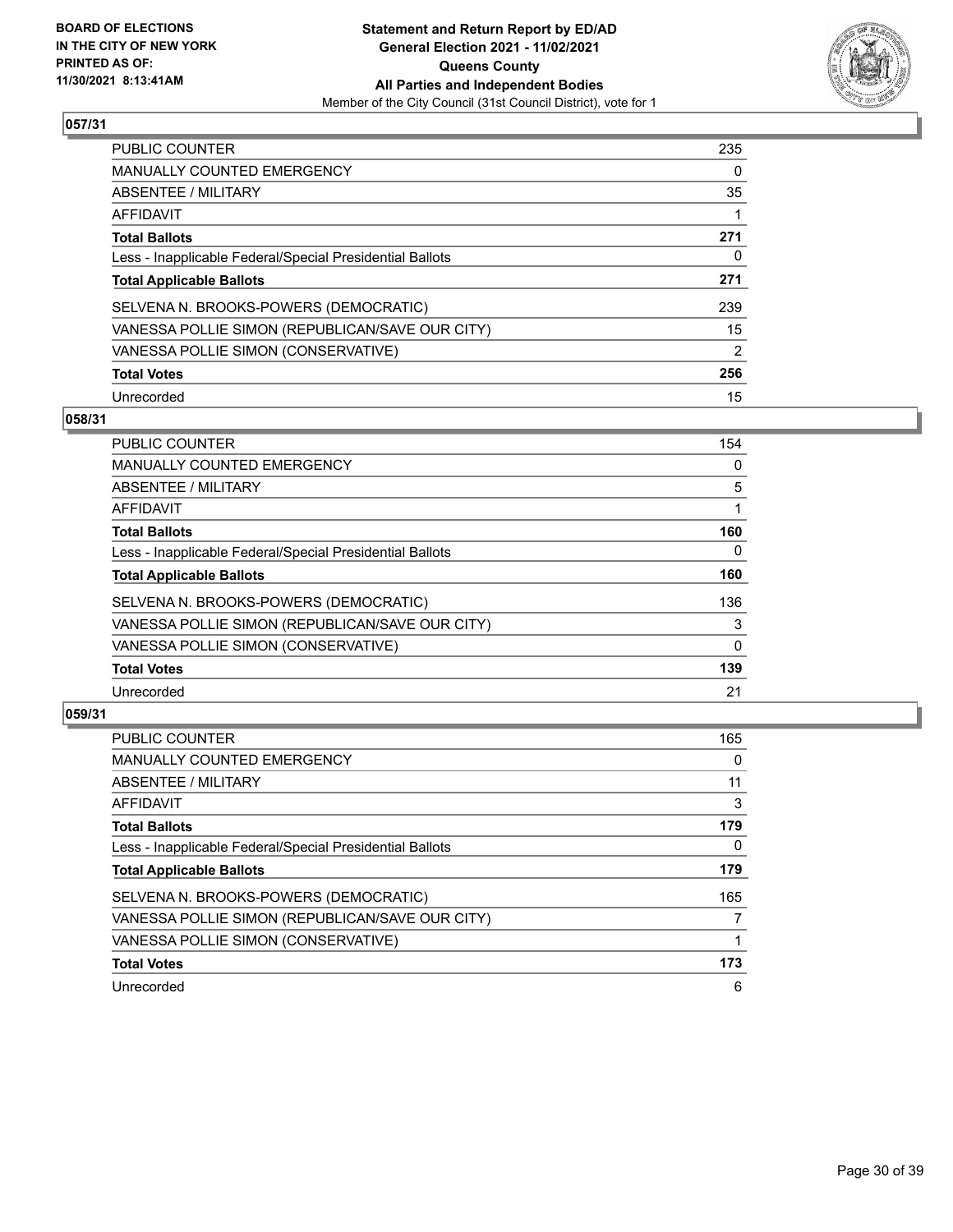

| PUBLIC COUNTER                                           | 2 |
|----------------------------------------------------------|---|
| <b>MANUALLY COUNTED EMERGENCY</b>                        | 0 |
| ABSENTEE / MILITARY                                      | 0 |
| AFFIDAVIT                                                | 0 |
| <b>Total Ballots</b>                                     | 2 |
| Less - Inapplicable Federal/Special Presidential Ballots | 0 |
| <b>Total Applicable Ballots</b>                          | 2 |
| SELVENA N. BROOKS-POWERS (DEMOCRATIC)                    | 2 |
| VANESSA POLLIE SIMON (REPUBLICAN/SAVE OUR CITY)          | 0 |
| VANESSA POLLIE SIMON (CONSERVATIVE)                      | 0 |
| <b>Total Votes</b>                                       | 2 |

## **061/31**

| <b>PUBLIC COUNTER</b>                                    | 173      |
|----------------------------------------------------------|----------|
| <b>MANUALLY COUNTED EMERGENCY</b>                        | 0        |
| ABSENTEE / MILITARY                                      | 3        |
| AFFIDAVIT                                                | $\Omega$ |
| <b>Total Ballots</b>                                     | 176      |
| Less - Inapplicable Federal/Special Presidential Ballots | 0        |
| <b>Total Applicable Ballots</b>                          | 176      |
| SELVENA N. BROOKS-POWERS (DEMOCRATIC)                    | 145      |
| VANESSA POLLIE SIMON (REPUBLICAN/SAVE OUR CITY)          | 6        |
| VANESSA POLLIE SIMON (CONSERVATIVE)                      | 2        |
| <b>Total Votes</b>                                       | 153      |
| Unrecorded                                               | 23       |

| <b>PUBLIC COUNTER</b>                                    | 118      |
|----------------------------------------------------------|----------|
| <b>MANUALLY COUNTED EMERGENCY</b>                        | 0        |
| ABSENTEE / MILITARY                                      | 5        |
| <b>AFFIDAVIT</b>                                         | $\Omega$ |
| <b>Total Ballots</b>                                     | 123      |
| Less - Inapplicable Federal/Special Presidential Ballots | 0        |
| <b>Total Applicable Ballots</b>                          | 123      |
| SELVENA N. BROOKS-POWERS (DEMOCRATIC)                    | 103      |
| VANESSA POLLIE SIMON (REPUBLICAN/SAVE OUR CITY)          | 6        |
| VANESSA POLLIE SIMON (CONSERVATIVE)                      |          |
| <b>Total Votes</b>                                       | 110      |
| Unrecorded                                               | 13       |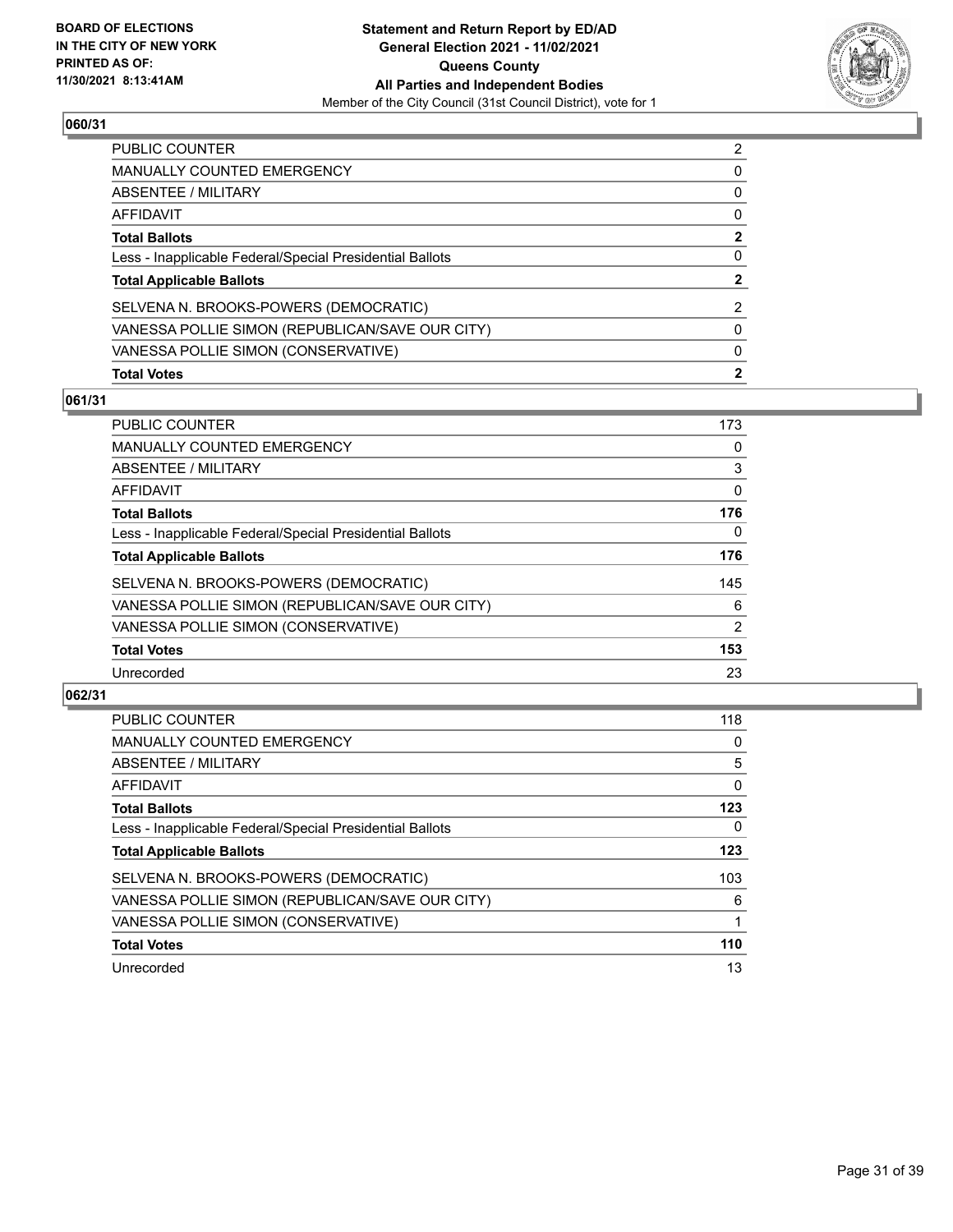

| <b>PUBLIC COUNTER</b>                                    | 174 |
|----------------------------------------------------------|-----|
| <b>MANUALLY COUNTED EMERGENCY</b>                        | 0   |
| ABSENTEE / MILITARY                                      | 35  |
| <b>AFFIDAVIT</b>                                         |     |
| <b>Total Ballots</b>                                     | 210 |
| Less - Inapplicable Federal/Special Presidential Ballots | 0   |
| <b>Total Applicable Ballots</b>                          | 210 |
| SELVENA N. BROOKS-POWERS (DEMOCRATIC)                    | 174 |
| VANESSA POLLIE SIMON (REPUBLICAN/SAVE OUR CITY)          | 10  |
| VANESSA POLLIE SIMON (CONSERVATIVE)                      | 8   |
| UNATTRIBUTABLE WRITE-IN (WRITE-IN)                       | 2   |
| <b>Total Votes</b>                                       | 194 |
| Unrecorded                                               | 16  |

## **064/31**

| <b>PUBLIC COUNTER</b>                                    | 194 |
|----------------------------------------------------------|-----|
| MANUALLY COUNTED EMERGENCY                               | 0   |
| ABSENTEE / MILITARY                                      | 10  |
| AFFIDAVIT                                                |     |
| <b>Total Ballots</b>                                     | 205 |
| Less - Inapplicable Federal/Special Presidential Ballots | 0   |
| <b>Total Applicable Ballots</b>                          | 205 |
| SELVENA N. BROOKS-POWERS (DEMOCRATIC)                    | 172 |
| VANESSA POLLIE SIMON (REPUBLICAN/SAVE OUR CITY)          | 10  |
| VANESSA POLLIE SIMON (CONSERVATIVE)                      | 3   |
| <b>COREY JOHNSON (WRITE-IN)</b>                          | 1   |
| <b>Total Votes</b>                                       | 186 |
| Unrecorded                                               | 19  |

| <b>MANUALLY COUNTED EMERGENCY</b>                        | 0 |
|----------------------------------------------------------|---|
| ABSENTEE / MILITARY                                      | 0 |
| AFFIDAVIT                                                | 0 |
| <b>Total Ballots</b>                                     | 0 |
| Less - Inapplicable Federal/Special Presidential Ballots | 0 |
| <b>Total Applicable Ballots</b>                          | 0 |
| SELVENA N. BROOKS-POWERS (DEMOCRATIC)                    | 0 |
| VANESSA POLLIE SIMON (REPUBLICAN/SAVE OUR CITY)          | 0 |
| VANESSA POLLIE SIMON (CONSERVATIVE)                      | 0 |
| <b>Total Votes</b>                                       | 0 |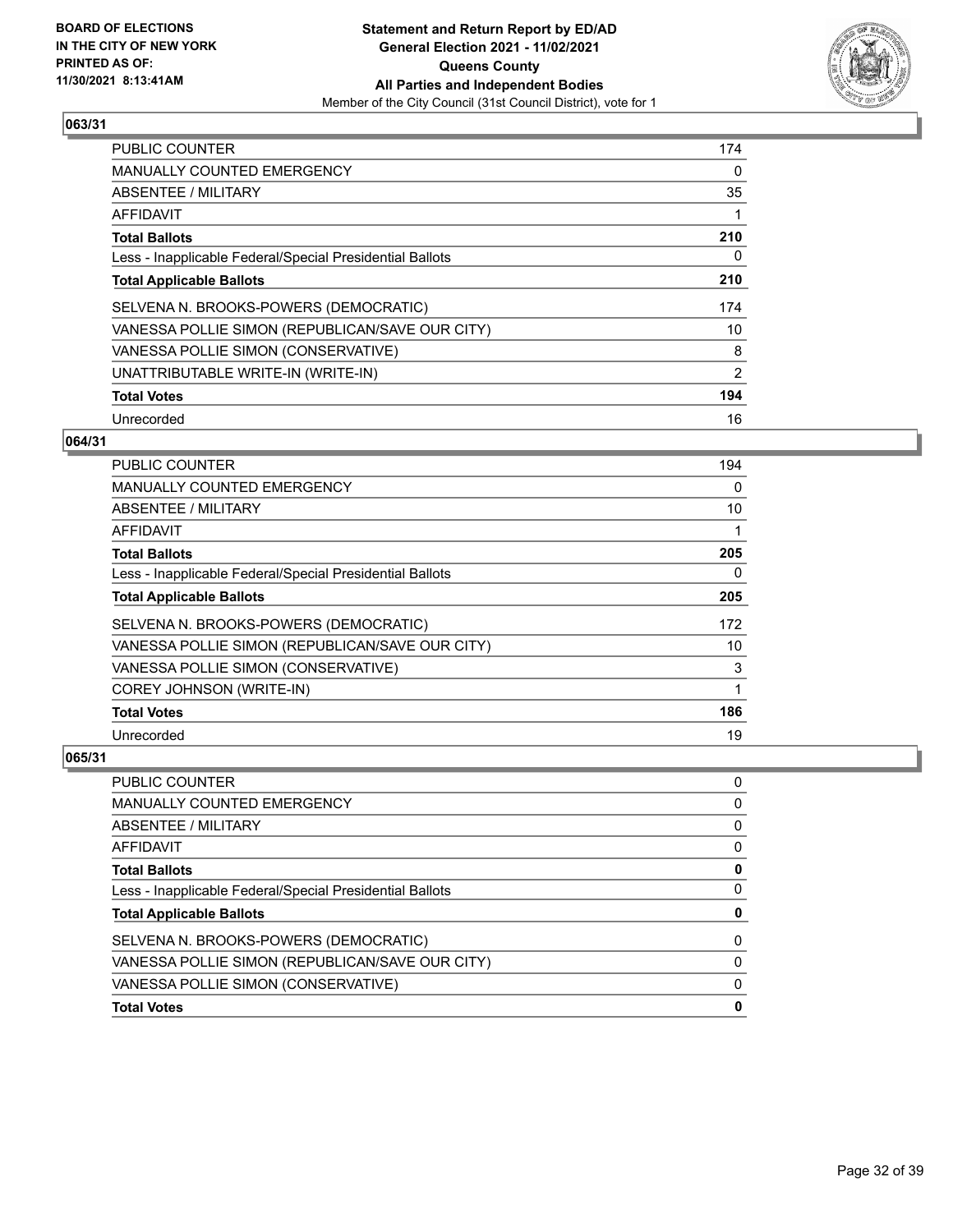

| <b>Total Votes</b>                                       | 0 |
|----------------------------------------------------------|---|
| VANESSA POLLIE SIMON (CONSERVATIVE)                      | 0 |
| VANESSA POLLIE SIMON (REPUBLICAN/SAVE OUR CITY)          | 0 |
| SELVENA N. BROOKS-POWERS (DEMOCRATIC)                    | 0 |
| <b>Total Applicable Ballots</b>                          | 0 |
| Less - Inapplicable Federal/Special Presidential Ballots | 0 |
| <b>Total Ballots</b>                                     | 0 |
| AFFIDAVIT                                                | 0 |
| ABSENTEE / MILITARY                                      | 0 |
| <b>MANUALLY COUNTED EMERGENCY</b>                        | 0 |
| <b>PUBLIC COUNTER</b>                                    | 0 |

# **069/31**

| PUBLIC COUNTER                                           | 0        |
|----------------------------------------------------------|----------|
| <b>MANUALLY COUNTED EMERGENCY</b>                        | 0        |
| ABSENTEE / MILITARY                                      | 0        |
| AFFIDAVIT                                                | 0        |
| <b>Total Ballots</b>                                     | 0        |
| Less - Inapplicable Federal/Special Presidential Ballots | $\Omega$ |
| <b>Total Applicable Ballots</b>                          | 0        |
| SELVENA N. BROOKS-POWERS (DEMOCRATIC)                    | $\Omega$ |
| VANESSA POLLIE SIMON (REPUBLICAN/SAVE OUR CITY)          | $\Omega$ |
| VANESSA POLLIE SIMON (CONSERVATIVE)                      | $\Omega$ |
| <b>Total Votes</b>                                       | 0        |
|                                                          |          |

## **070/31 COMBINED into: 065/31**

| PUBLIC COUNTER                                           | 0 |
|----------------------------------------------------------|---|
| <b>MANUALLY COUNTED EMERGENCY</b>                        | 0 |
| ABSENTEE / MILITARY                                      | 0 |
| AFFIDAVIT                                                | 0 |
| <b>Total Ballots</b>                                     | 0 |
| Less - Inapplicable Federal/Special Presidential Ballots | 0 |
| <b>Total Applicable Ballots</b>                          | 0 |
| SELVENA N. BROOKS-POWERS (DEMOCRATIC)                    | 0 |
| VANESSA POLLIE SIMON (REPUBLICAN/SAVE OUR CITY)          | 0 |
| VANESSA POLLIE SIMON (CONSERVATIVE)                      | 0 |
| <b>Total Votes</b>                                       | 0 |
|                                                          |   |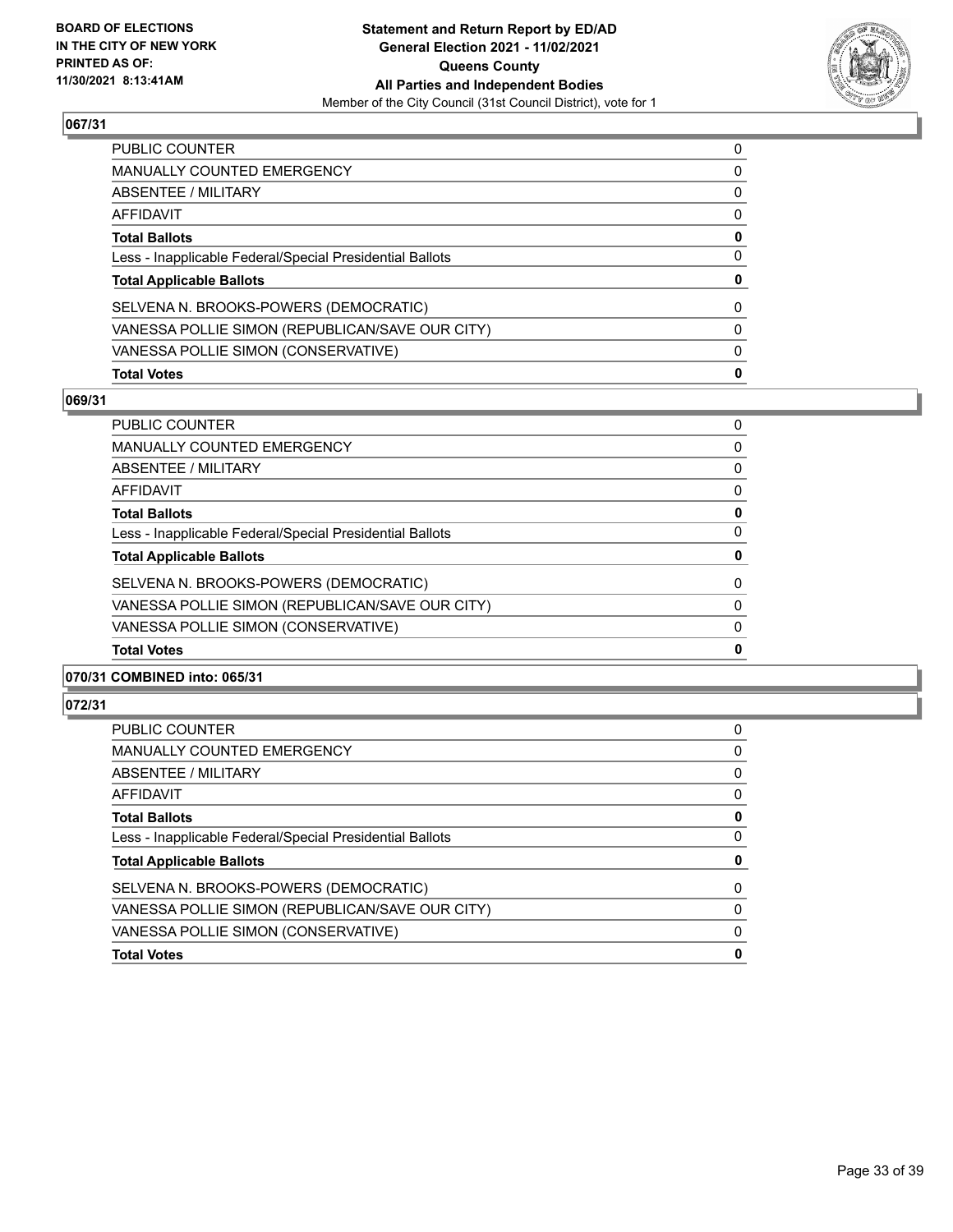

| PUBLIC COUNTER                                           | 0 |
|----------------------------------------------------------|---|
| <b>MANUALLY COUNTED EMERGENCY</b>                        | 0 |
| ABSENTEE / MILITARY                                      | 0 |
| AFFIDAVIT                                                | 0 |
| <b>Total Ballots</b>                                     | 0 |
| Less - Inapplicable Federal/Special Presidential Ballots | 0 |
| <b>Total Applicable Ballots</b>                          | 0 |
| SELVENA N. BROOKS-POWERS (DEMOCRATIC)                    | 0 |
| VANESSA POLLIE SIMON (REPUBLICAN/SAVE OUR CITY)          | 0 |
| VANESSA POLLIE SIMON (CONSERVATIVE)                      | 0 |
| <b>Total Votes</b>                                       | 0 |

## **074/31**

| <b>Total Votes</b>                                       | 0            |
|----------------------------------------------------------|--------------|
| VANESSA POLLIE SIMON (CONSERVATIVE)                      | 0            |
| VANESSA POLLIE SIMON (REPUBLICAN/SAVE OUR CITY)          | $\Omega$     |
| SELVENA N. BROOKS-POWERS (DEMOCRATIC)                    | $\mathbf{0}$ |
| <b>Total Applicable Ballots</b>                          | 0            |
| Less - Inapplicable Federal/Special Presidential Ballots | 0            |
| <b>Total Ballots</b>                                     | 0            |
| <b>AFFIDAVIT</b>                                         | $\Omega$     |
| ABSENTEE / MILITARY                                      | 0            |
| <b>MANUALLY COUNTED EMERGENCY</b>                        | $\Omega$     |
| <b>PUBLIC COUNTER</b>                                    | 0            |

| <b>PUBLIC COUNTER</b>                                    | 0        |
|----------------------------------------------------------|----------|
| <b>MANUALLY COUNTED EMERGENCY</b>                        | 0        |
| ABSENTEE / MILITARY                                      | 0        |
| AFFIDAVIT                                                | 0        |
| <b>Total Ballots</b>                                     | 0        |
| Less - Inapplicable Federal/Special Presidential Ballots | $\Omega$ |
| <b>Total Applicable Ballots</b>                          | 0        |
| SELVENA N. BROOKS-POWERS (DEMOCRATIC)                    | 0        |
| VANESSA POLLIE SIMON (REPUBLICAN/SAVE OUR CITY)          | $\Omega$ |
| VANESSA POLLIE SIMON (CONSERVATIVE)                      | $\Omega$ |
| <b>Total Votes</b>                                       | 0        |
| 076/31 COMBINED into: 065/31                             |          |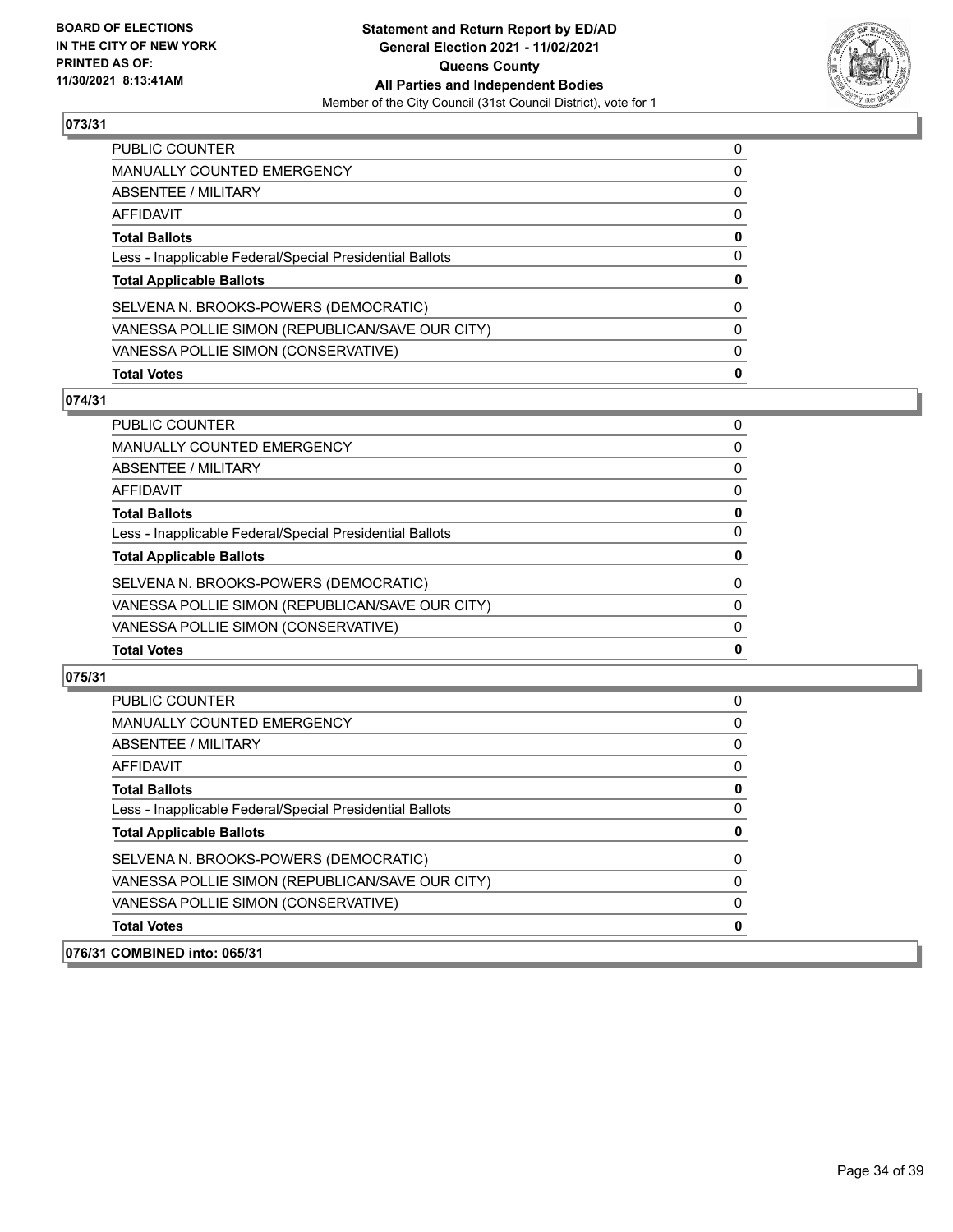

| <b>PUBLIC COUNTER</b>                                    | 149 |
|----------------------------------------------------------|-----|
| <b>MANUALLY COUNTED EMERGENCY</b>                        | 0   |
| ABSENTEE / MILITARY                                      | 8   |
| AFFIDAVIT                                                |     |
| <b>Total Ballots</b>                                     | 158 |
| Less - Inapplicable Federal/Special Presidential Ballots | 0   |
| <b>Total Applicable Ballots</b>                          | 158 |
| SELVENA N. BROOKS-POWERS (DEMOCRATIC)                    | 125 |
| VANESSA POLLIE SIMON (REPUBLICAN/SAVE OUR CITY)          | 18  |
| VANESSA POLLIE SIMON (CONSERVATIVE)                      | 3   |
| <b>Total Votes</b>                                       | 146 |
| Unrecorded                                               | 12  |

#### **083/31**

| <b>PUBLIC COUNTER</b>                                    | 142      |
|----------------------------------------------------------|----------|
| <b>MANUALLY COUNTED EMERGENCY</b>                        | 0        |
| ABSENTEE / MILITARY                                      | 11       |
| <b>AFFIDAVIT</b>                                         | 2        |
| <b>Total Ballots</b>                                     | 155      |
| Less - Inapplicable Federal/Special Presidential Ballots | $\Omega$ |
| <b>Total Applicable Ballots</b>                          | 155      |
| SELVENA N. BROOKS-POWERS (DEMOCRATIC)                    | 133      |
| VANESSA POLLIE SIMON (REPUBLICAN/SAVE OUR CITY)          | 16       |
| VANESSA POLLIE SIMON (CONSERVATIVE)                      |          |
| <b>Total Votes</b>                                       | 150      |
| Unrecorded                                               | 5        |

| PUBLIC COUNTER                                           | 213      |
|----------------------------------------------------------|----------|
| <b>MANUALLY COUNTED EMERGENCY</b>                        | $\Omega$ |
| ABSENTEE / MILITARY                                      | 19       |
| AFFIDAVIT                                                | $\Omega$ |
| <b>Total Ballots</b>                                     | 232      |
| Less - Inapplicable Federal/Special Presidential Ballots | 0        |
| <b>Total Applicable Ballots</b>                          | 232      |
| SELVENA N. BROOKS-POWERS (DEMOCRATIC)                    | 207      |
| VANESSA POLLIE SIMON (REPUBLICAN/SAVE OUR CITY)          | 14       |
| VANESSA POLLIE SIMON (CONSERVATIVE)                      |          |
| <b>Total Votes</b>                                       | 222      |
| Unrecorded                                               | 10       |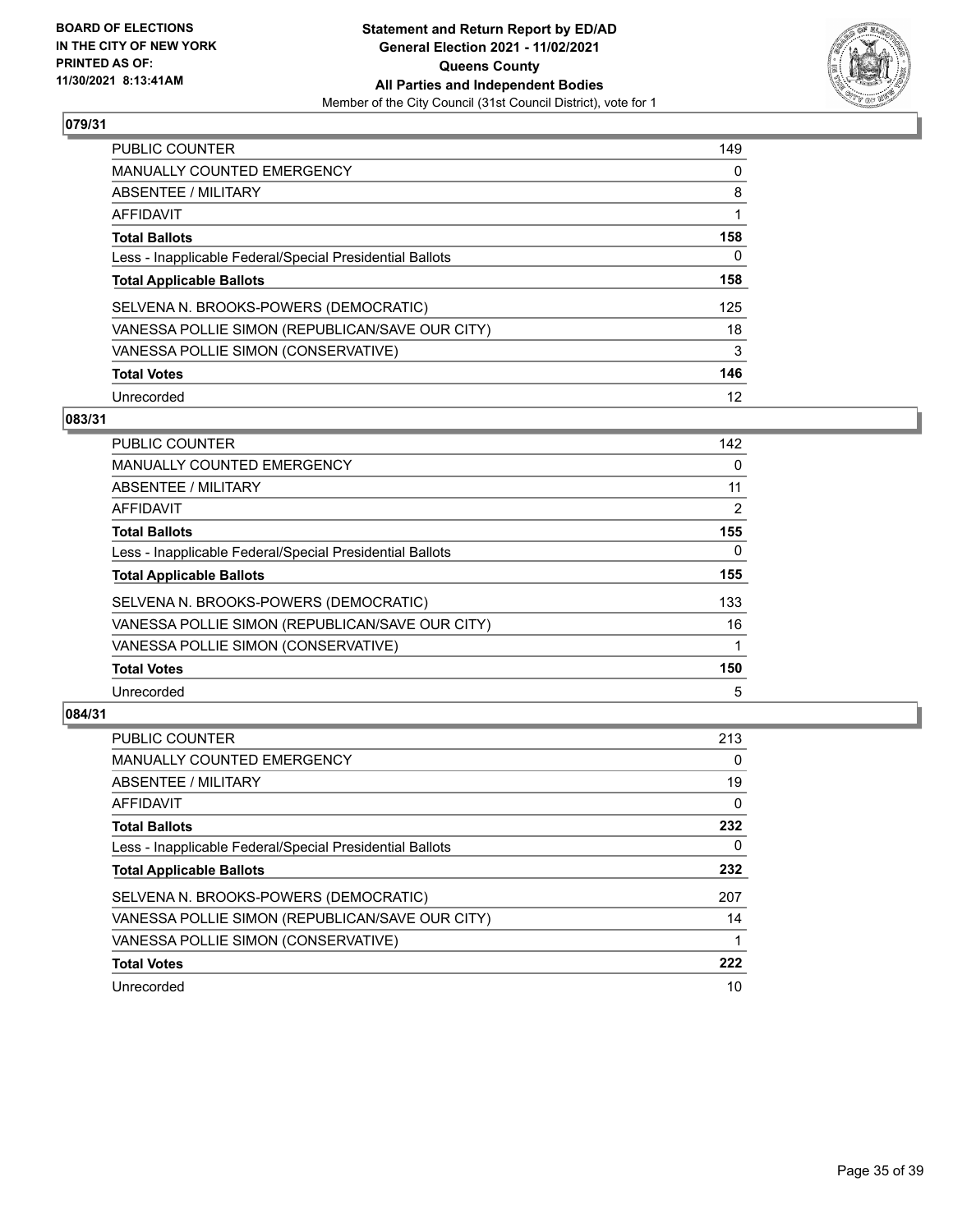

| <b>PUBLIC COUNTER</b>                                    | 152 |
|----------------------------------------------------------|-----|
| <b>MANUALLY COUNTED EMERGENCY</b>                        | 0   |
| ABSENTEE / MILITARY                                      | 3   |
| AFFIDAVIT                                                | 0   |
| <b>Total Ballots</b>                                     | 155 |
| Less - Inapplicable Federal/Special Presidential Ballots | 0   |
| <b>Total Applicable Ballots</b>                          | 155 |
| SELVENA N. BROOKS-POWERS (DEMOCRATIC)                    | 135 |
| VANESSA POLLIE SIMON (REPUBLICAN/SAVE OUR CITY)          | 12  |
| VANESSA POLLIE SIMON (CONSERVATIVE)                      |     |
| <b>Total Votes</b>                                       | 148 |
| Unrecorded                                               |     |

| <b>PUBLIC COUNTER</b>                                    | 210 |
|----------------------------------------------------------|-----|
| <b>MANUALLY COUNTED EMERGENCY</b>                        | 0   |
| ABSENTEE / MILITARY                                      | 13  |
| AFFIDAVIT                                                |     |
| <b>Total Ballots</b>                                     | 224 |
| Less - Inapplicable Federal/Special Presidential Ballots | 0   |
| <b>Total Applicable Ballots</b>                          | 224 |
| SELVENA N. BROOKS-POWERS (DEMOCRATIC)                    | 191 |
| VANESSA POLLIE SIMON (REPUBLICAN/SAVE OUR CITY)          | 16  |
| VANESSA POLLIE SIMON (CONSERVATIVE)                      | 5   |
| <b>Total Votes</b>                                       | 212 |
| Unrecorded                                               | 12  |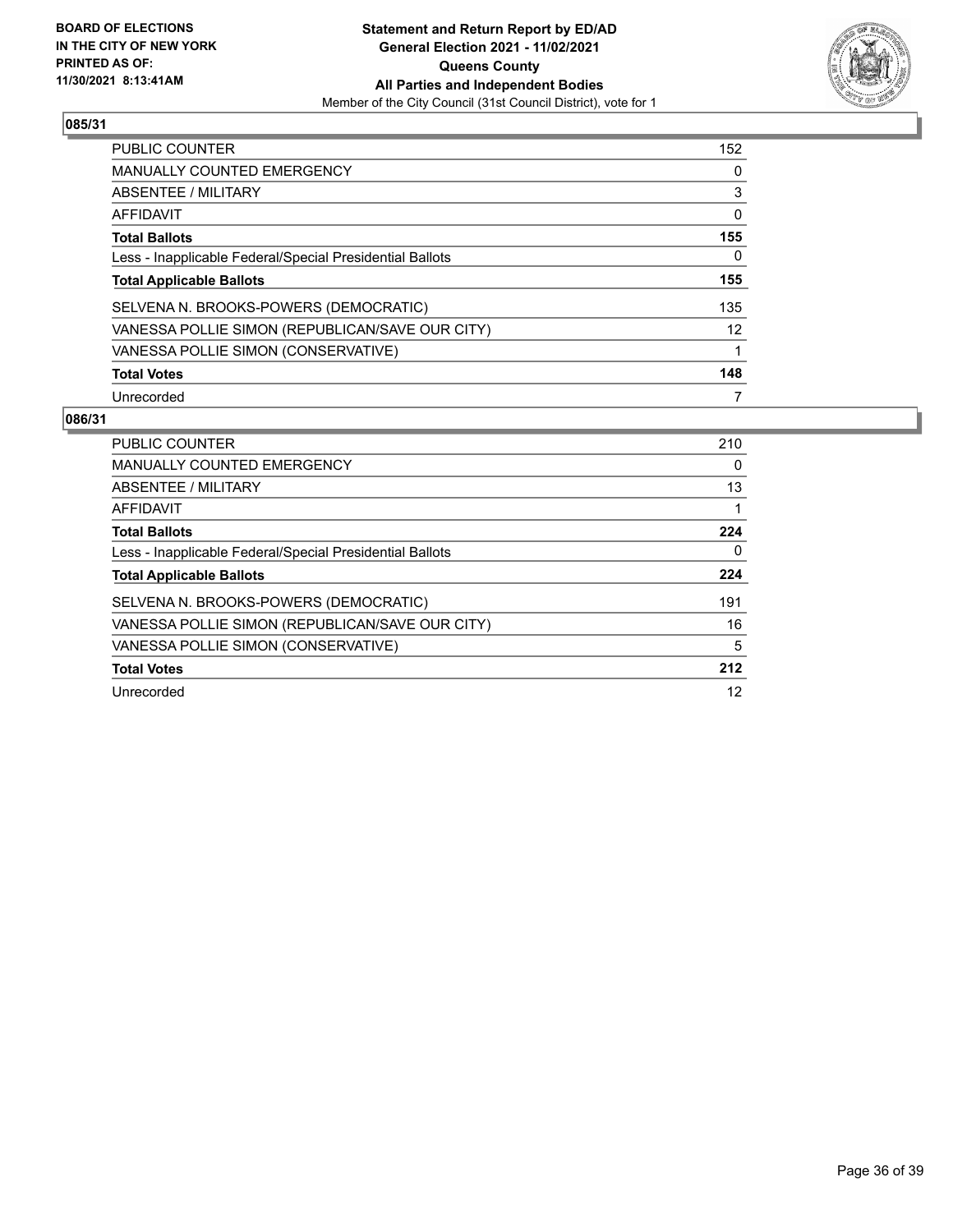

| PUBLIC COUNTER                                           | 233 |
|----------------------------------------------------------|-----|
| <b>MANUALLY COUNTED EMERGENCY</b>                        | 0   |
| ABSENTEE / MILITARY                                      | 12  |
| AFFIDAVIT                                                | 0   |
| <b>Total Ballots</b>                                     | 245 |
| Less - Inapplicable Federal/Special Presidential Ballots | 0   |
| <b>Total Applicable Ballots</b>                          | 245 |
| SELVENA N. BROOKS-POWERS (DEMOCRATIC)                    | 222 |
| VANESSA POLLIE SIMON (REPUBLICAN/SAVE OUR CITY)          | 13  |
| VANESSA POLLIE SIMON (CONSERVATIVE)                      |     |
| <b>Total Votes</b>                                       | 236 |
| Unrecorded                                               | 9   |

#### **060/32**

| <b>PUBLIC COUNTER</b>                                    | 253      |
|----------------------------------------------------------|----------|
| <b>MANUALLY COUNTED EMERGENCY</b>                        | 0        |
| ABSENTEE / MILITARY                                      | 19       |
| AFFIDAVIT                                                |          |
| <b>Total Ballots</b>                                     | 273      |
| Less - Inapplicable Federal/Special Presidential Ballots | 0        |
| <b>Total Applicable Ballots</b>                          | 273      |
| SELVENA N. BROOKS-POWERS (DEMOCRATIC)                    | 248      |
| VANESSA POLLIE SIMON (REPUBLICAN/SAVE OUR CITY)          | 9        |
| VANESSA POLLIE SIMON (CONSERVATIVE)                      | $\Omega$ |
| <b>Total Votes</b>                                       | 257      |
| Unrecorded                                               | 16       |
|                                                          |          |

| <b>PUBLIC COUNTER</b>                                    | 161      |
|----------------------------------------------------------|----------|
| <b>MANUALLY COUNTED EMERGENCY</b>                        | $\Omega$ |
| ABSENTEE / MILITARY                                      | 10       |
| AFFIDAVIT                                                |          |
| <b>Total Ballots</b>                                     | 172      |
| Less - Inapplicable Federal/Special Presidential Ballots | 0        |
| <b>Total Applicable Ballots</b>                          | 172      |
| SELVENA N. BROOKS-POWERS (DEMOCRATIC)                    | 155      |
| VANESSA POLLIE SIMON (REPUBLICAN/SAVE OUR CITY)          | 9        |
| VANESSA POLLIE SIMON (CONSERVATIVE)                      | 1        |
| <b>Total Votes</b>                                       | 165      |
| Unrecorded                                               |          |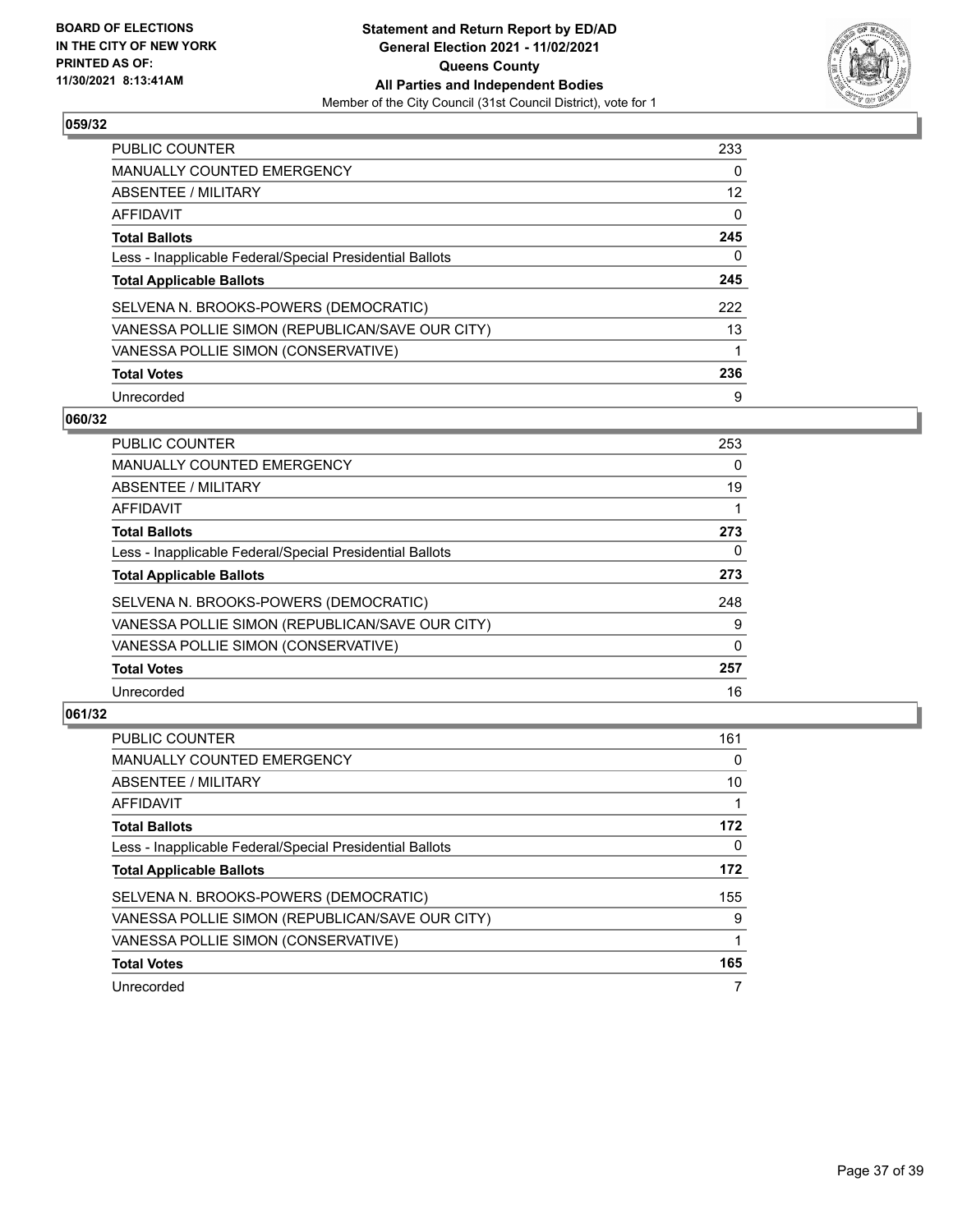

| PUBLIC COUNTER                                           | 0 |
|----------------------------------------------------------|---|
| <b>MANUALLY COUNTED EMERGENCY</b>                        | 0 |
| ABSENTEE / MILITARY                                      | 0 |
| AFFIDAVIT                                                | 0 |
| <b>Total Ballots</b>                                     | 0 |
| Less - Inapplicable Federal/Special Presidential Ballots | 0 |
| <b>Total Applicable Ballots</b>                          | 0 |
| SELVENA N. BROOKS-POWERS (DEMOCRATIC)                    | 0 |
| VANESSA POLLIE SIMON (REPUBLICAN/SAVE OUR CITY)          | 0 |
| VANESSA POLLIE SIMON (CONSERVATIVE)                      | 0 |
| <b>Total Votes</b>                                       | 0 |

| PUBLIC COUNTER                                           | 162 |
|----------------------------------------------------------|-----|
| <b>MANUALLY COUNTED EMERGENCY</b>                        | 0   |
| ABSENTEE / MILITARY                                      | 11  |
| <b>AFFIDAVIT</b>                                         |     |
| <b>Total Ballots</b>                                     | 174 |
| Less - Inapplicable Federal/Special Presidential Ballots | 0   |
| <b>Total Applicable Ballots</b>                          | 174 |
| SELVENA N. BROOKS-POWERS (DEMOCRATIC)                    | 160 |
| VANESSA POLLIE SIMON (REPUBLICAN/SAVE OUR CITY)          | 8   |
| VANESSA POLLIE SIMON (CONSERVATIVE)                      | 0   |
| <b>Total Votes</b>                                       | 168 |
| Unrecorded                                               | 6   |